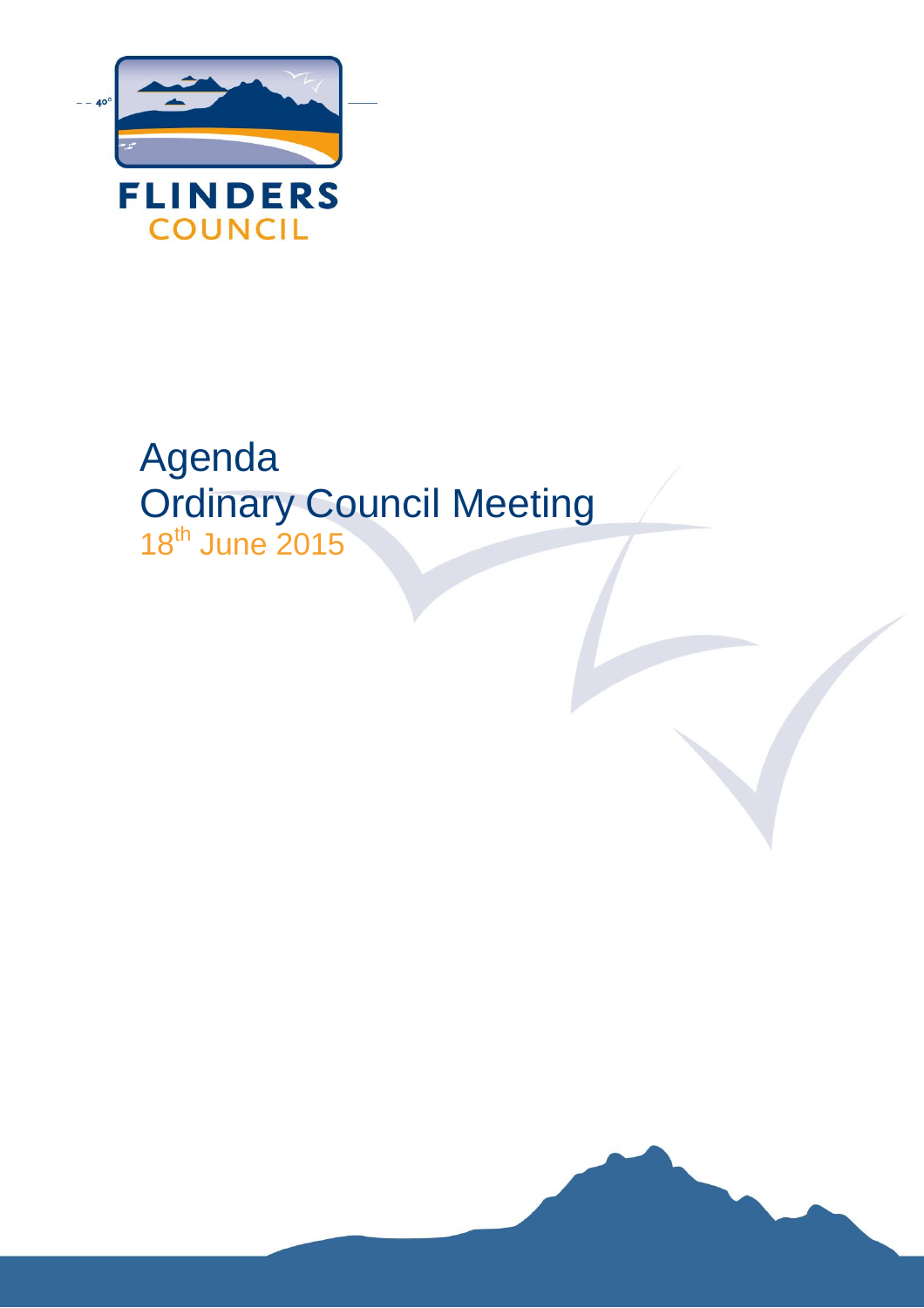#### **CERTIFICATION**

"I certify that with respect to all advice, information or recommendation provided to Council with this agenda:

- 1. The advice, information or recommendation is given by a person who has the qualifications or experience necessary to give such advice, information or recommendation, and;
- 2. Where any advice is given directly to Council by a person who does not have the required qualifications or experience that person has obtained and taken into account in that person's general advice the advice from an appropriately qualified or experienced person.
- Note: S65(1) of the *Local Government Act 1993* requires the General Manager to ensure that any advice, information or recommendation given to the Council (or a Council Committee) is given by a person who has the qualifications or experience necessary to give such advice, information or recommendation. S65(2) forbids Council from deciding any matter which requires the advice of a qualified person without considering that advice."

Dated this 12<sup>th</sup> day of June 2015.

Raoul Harper GENERAL MANAGER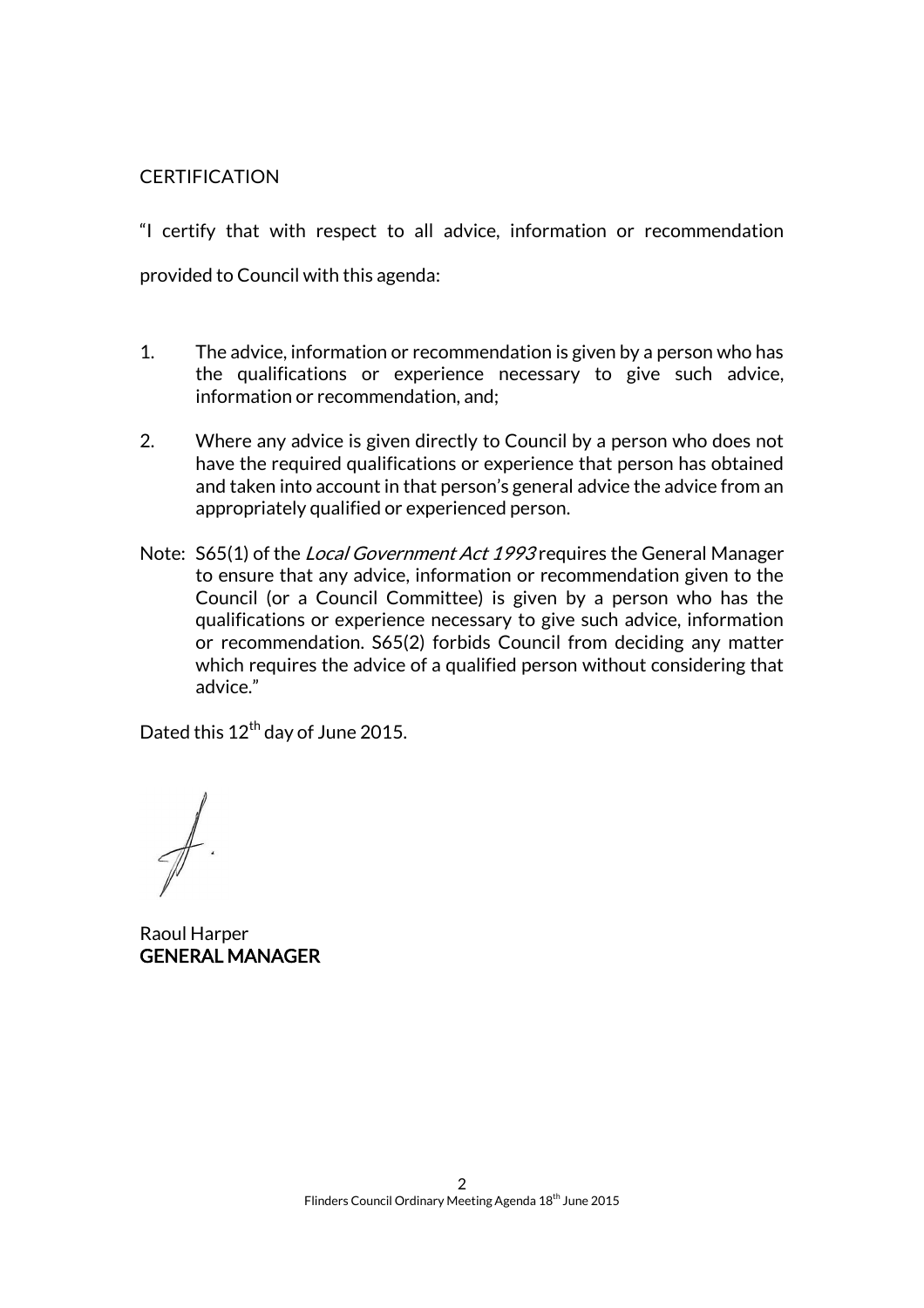# **FLINDERS COUNCIL ORDINARY MEETING**

# **AGENDA**

**DATE:** Thursday  $18<sup>th</sup>$  June 2015 VENUE: Flinders Art and Entertainment Centre, Whitemark COMMENCING: 1.00 pm

# PRESENT

Mayor Carol Cox Deputy Mayor Marc Cobham Cr Chris Rhodes Cr Peter Rhodes Cr Ken Stockton Cr David Williams Cr Gerald Willis

# APOLOGIES

Nil

#### STAFF IN ATTENDANCE

| Raoul Harper     | - General Manager                  |
|------------------|------------------------------------|
| Sophie Pitchford | - Corporate Services Manager       |
| Jacci Viney      | - Development Services Coordinator |
| Vicki Warden     | - Executive Officer                |

#### CONFIRMATION OF MINUTES

That the Minutes from the Ordinary Council Meeting held on the  $21<sup>st</sup>$  May 2015 and the Closed Council Meeting held on the  $30<sup>th</sup>$  April 2015 be confirmed.

#### PUBLIC QUESTION TIME

In accordance with Section 31  $(1)$  of the Local Government (Meeting Procedures) Regulations 2005 and the Flinders Council Policy the following procedures be adhered to at public question time:-

It is the policy of the Flinders Council to allow a 'Question Time' at Ordinary Council Meetings, during which members of the public may ask questions of the Council relating to Flinders Council matters.

The basis on which questions may be asked is:

1. All questions will be addressed through the Chair (being the Mayor in normal circumstances) who will answer them as she/he sees fit. Under no circumstances will members of the gallery be permitted to address or question either elected members or officers of the Council. The Chair may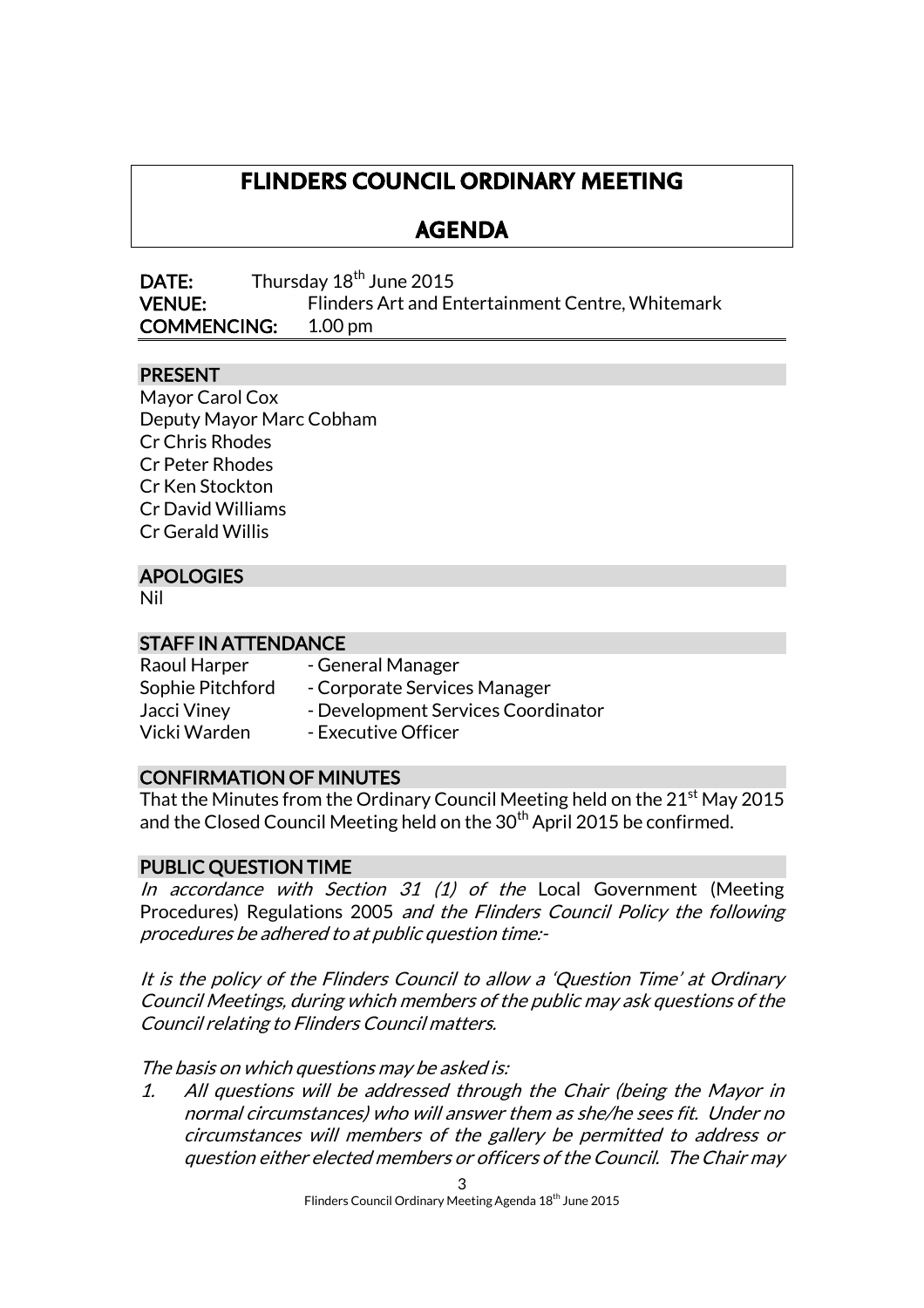delegate answers to the appropriate Councillor or staff member if appropriate.

- 2. Persons addressing the Chair must pay the respect due to that office. Failure to do so may mean their address is terminated without notice.
- 3. Where the answer cannot be provided immediately, it will be provided in writing within 14 days and tabled at the following Ordinary Council Meeting.
- 4. All questioners are encouraged to register their intent to question with the General Manager before the meeting. Preference will be given to those who have so registered.
- 5. Question time shall not extend longer than 30 minutes and may be divided into two 15 minute sessions.
- 6. The actual timing of the session(s) is to be immediately after the opening of the meeting and advertised with the notice of meeting.

#### LATE AGENDA ITEMS

Nil

#### DECLARATION OF PECUNIARY INTEREST

In accordance with Part 2 Regulation 8  $(7)$  of the Local Government (Meeting Procedures) Regulations 2005, the Chairman of a meeting is to request Councillors to indicate whether they have, or are likely to have, a pecuniary interest in any item on the agenda.

Accordingly, Councillors are requested to advise of a pecuniary interest they may have in respect to any matter appearing on the agenda, or any supplementary item to the agenda, which the Council has resolved to deal with, in accordance with Part 2 Regulation 8 (6) of the Local Government (Meeting Procedures) Regulations 2005.

# LEAVE OF ABSENCE

Nil

# **PETITIONS**

Nil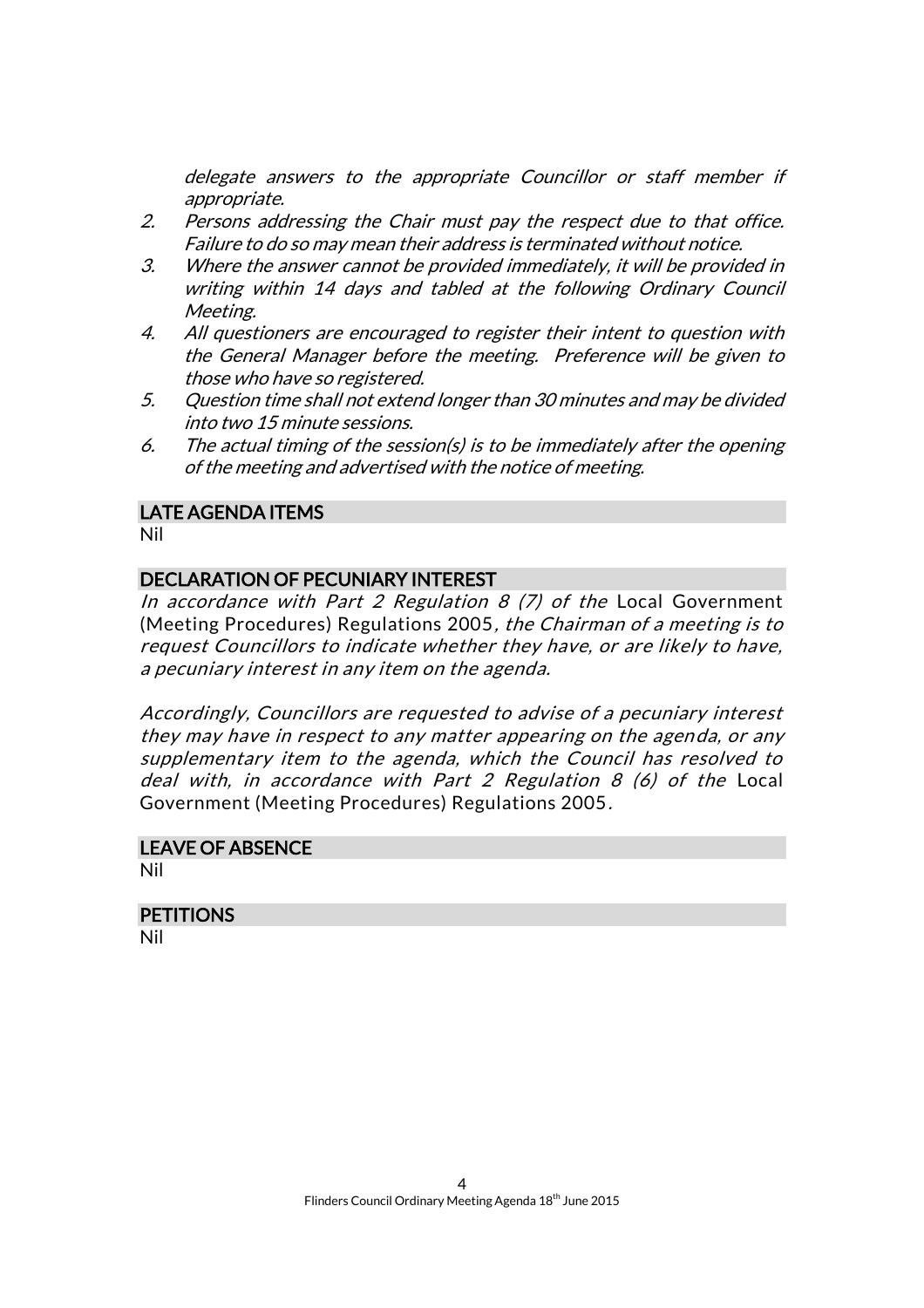# **WORKSHOPS & INFORMATION FORUMS File No: COU/0205**

# Council Workshops held on  $1^{\rm st}$  and  $2^{\rm nd}$  June 2015

Council held two Budget Workshops.

#### Councillors Present:

Mayor Carol Cox, Deputy Mayor Marc Cobham, Cr Peter Rhodes, Cr Ken Stockton, Cr David Williams and Cr Gerald Willis.

#### Apologies:

Cr Chris Rhodes

#### Staff and Consultants Present:

Raoul Harper (General Manager) and Sophie Pitchford (Corporate Services Manager).

As workshops and information sessions are for information and discussion purposes only, no decisions are made or foreshadowed at these proceedings.

#### VOTING REQUIREMENTS:

Simple Majority

#### RECOMMENDATION:

That the Council Workshops held on  $1^{\rm st}$  and  $2^{\sf nd}$  June 2015 be noted.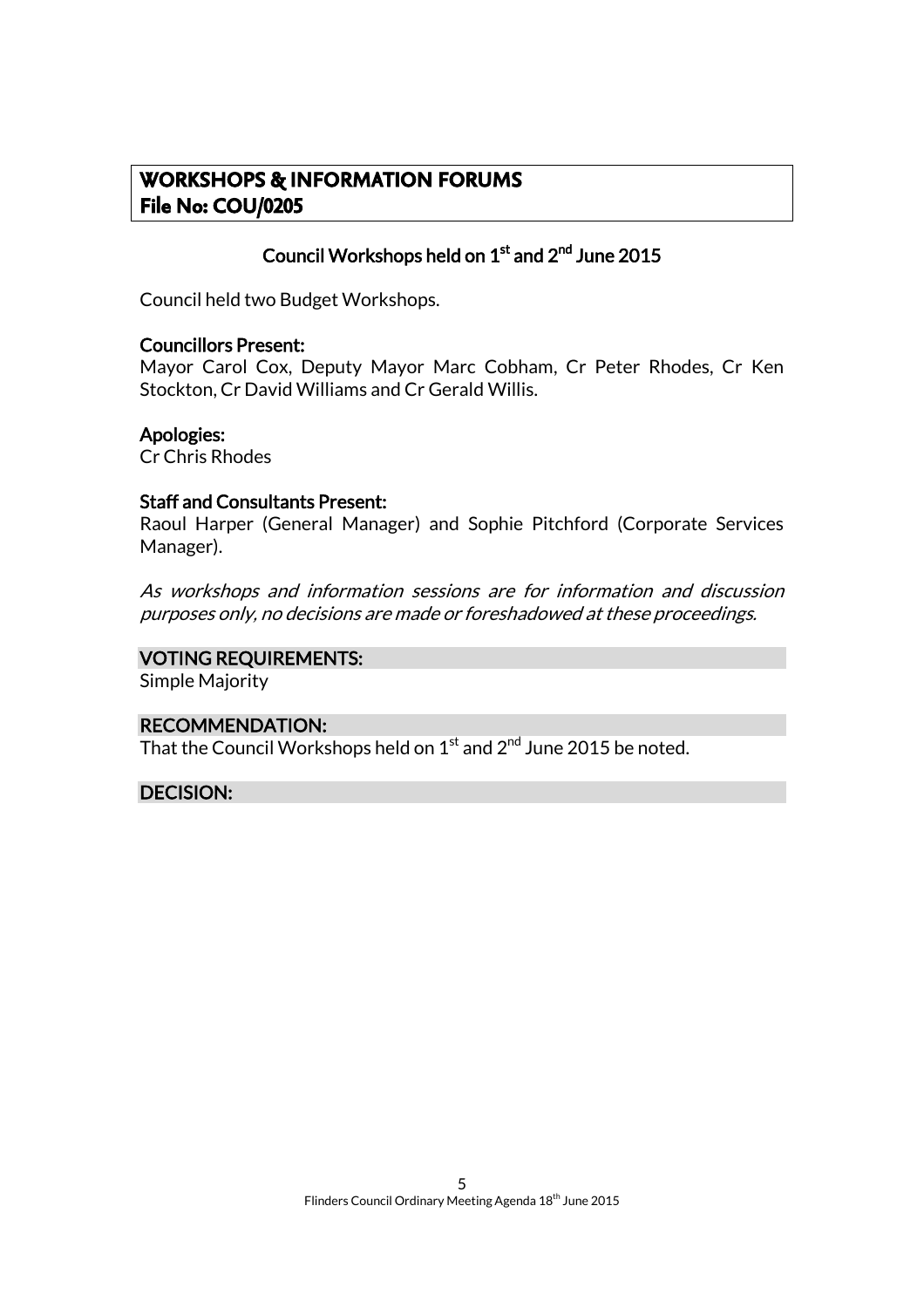# Council Workshop held on 4 th June 2015

Council held a Workshop on the following subjects:

- $\bullet$  Item 1: Site Visit to Killiecrankie
- Item 2: Darren Hopkins Tasmania Police
- Item 3: Telecommunications Plan review
- $\bullet$  Item 4: NBN Co
- $\bullet$  Item 5: Use of loan allocation
- $\bullet$  Item 6: Dogs direction on enforcement
- Item 7: Draft Strategic Plan update
- Item 8: Westpac Banking arrangements
- $\bullet$  Item 9: Audit Panels funding
- Item 10: Threat Abatement Plan for Predation by Feral Cats

#### Councillors Present:

Mayor Carol Cox, Deputy Mayor Marc Cobham, Cr Peter Rhodes, Cr Ken Stockton, Cr David Williams and Cr Gerald Willis.

#### Apologies:

Cr Chris Rhodes

#### Staff and Consultants Present:

Raoul Harper (General Manager), Jana Harper (Community and Economic Development Manager), Darren Hopkins (Tasmania Police) (Item 2 only), Sarah McDonald (NBN Co) (Item 4 only) and Sophie Pitchford (Corporate Services Manager).

As workshops and information sessions are for information and discussion purposes only, no decisions are made or foreshadowed at these proceedings.

#### VOTING REQUIREMENTS:

Simple Majority

#### RECOMMENDATION:

That the Council Workshops held on  $1^{\rm st}$ ,  $2^{\rm nd}$  and  $4^{\rm th}$  June 2015 be noted.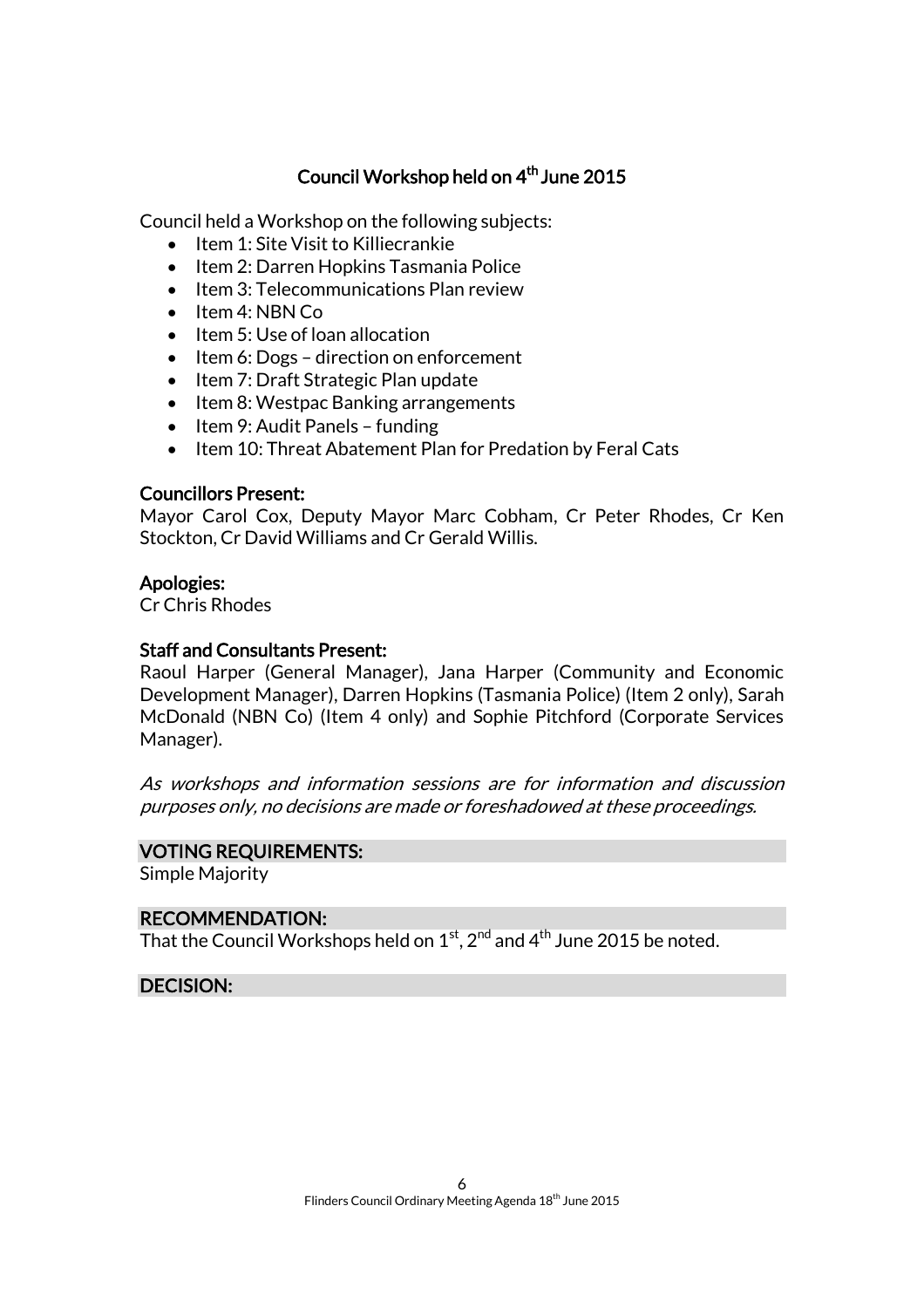#### PUBLIC MEETINGS

Nil

#### COUNCILLORS' QUESTIONS ON NOTICE Nil

#### COUNCILLORS' QUESTIONS WITHOUT NOTICE

Regulation 29 of the Local Government (Meeting Procedures) Regulations 2005 specifies that in putting a Question Without Notice a Councillor must not offer an argument or opinion, draw any inference or make any imputations except so far as may be necessary to explain the question. The Chairperson must not permit any debate of a Question without Notice or its answer.

#### PUBLICATIONS/REPORTS TABLED FOR COUNCIL INFORMATION

The following publications are tabled for Councillors' information:

- Tasmania's Population Challenge: 650,000 by 2050 Back ground Issues Paper, March 2015 By Lisa Denny, Workforce Demographer, for the Department of State Growth
- Population Discussion Paper To inform the development of a Population Strategy for Tasmania Department of State Growth

#### OFFICER'S RECOMMENDATION

That the publications be noted.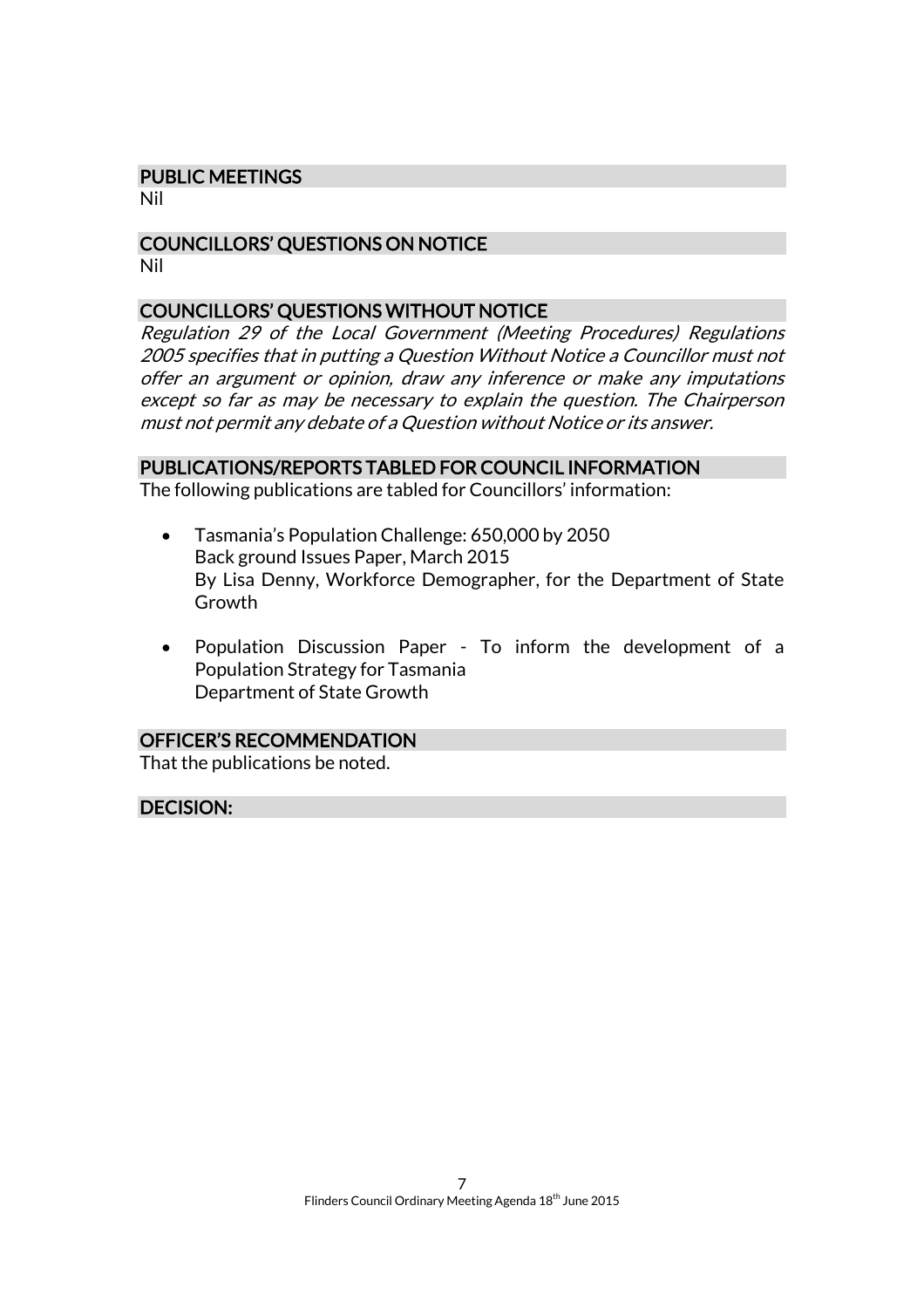# **REPORTS TO BE RECEIVED**

Furneaux Community Health Special Committee File No: CSV/0912

**Annexure 1:** Furneaux Community Health Special Committee 9th April 2015 Confirmed Minutes

#### OFFICER'S REPORT (Raoul Harper, General Manager):

The confirmed minutes of the Furneaux Community Health Special Committee meeting held Thursday 9<sup>th</sup> April 2015 have been provided for consideration. The minutes outline what the committee has been working on to date and can now be received by Council.

#### OFFICER'S RECOMMENDATION

That the confirmed minutes of the Furneaux Community Health Special Committee meeting held Thursday  $9<sup>th</sup>$  April 2015 be accepted.

DECISION:

### Flinders Council Audit Panel

File No: FIN/1300

**Annexure 2:** Flinders Council Audit Panel 26<sup>th</sup> May 2015 Unconfirmed **Minutes** 

#### OFFICER'S REPORT (Raoul Harper, General Manager):

The unconfirmed minutes of the Flinders Council Audit Panel meeting held on Tuesday 26<sup>th</sup> May 2015 have been provided for consideration. The minutes outline what the panel has been working on to date and can now be received by Council.

#### OFFICER'S RECOMMENDATION

That the unconfirmed minutes of the Flinders Council Audit Panel meeting held on Tuesday 26<sup>th</sup> May 2015 be noted.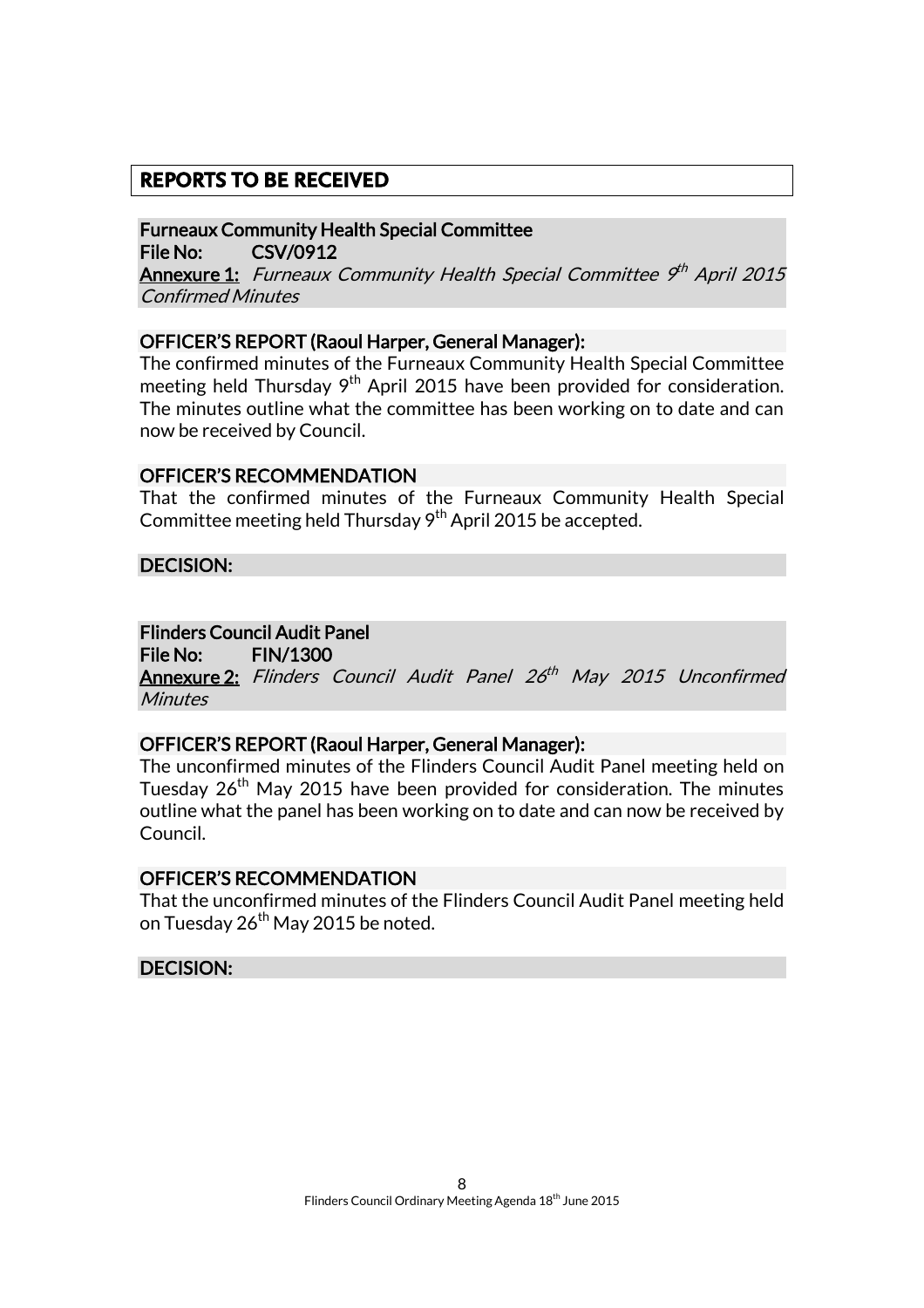# Furneaux (Emita) Hall Special Committee

File No: AME/0502 **Annexure 3:** Furneaux (Emita) Hall Special Committee 27<sup>th</sup> April 2015 Unconfirmed Minutes

#### OFFICER'S REPORT (Raoul Harper, General Manager):

The unconfirmed minutes of the Furneaux (Emita) Hall Special Committee held on Monday the 27<sup>th</sup> April 2015 have been provided for consideration. The minutes outline what the committee has been working on to date and can now be received by Council.

# OFFICER'S RECOMMENDATION

The unconfirmed minutes of the Furneaux (Emita) Hall Special Committee 27<sup>th</sup> April 2015 held on Monday 27<sup>th</sup> April 2015 be noted.

# DECISION:

# Furneaux (Emita) Hall Special Committee

File No: AME/0502

**Annexure 4:** Furneaux (Emita) Hall Special Committee 10<sup>th</sup> March 2015 Confirmed Minutes

#### OFFICER'S REPORT (Raoul Harper, General Manager):

The confirmed minutes of the Furneaux (Emita) Hall Special Committee held on Tuesday 10<sup>th</sup> March 2015 have been provided for consideration. The minutes outline what the committee has been working on to date and can now be received by Council.

#### OFFICER'S RECOMMENDATION

The confirmed minutes of the Furneaux (Emita) Hall Special Committee held on Tuesday 10<sup>th</sup> March 2015 be accepted.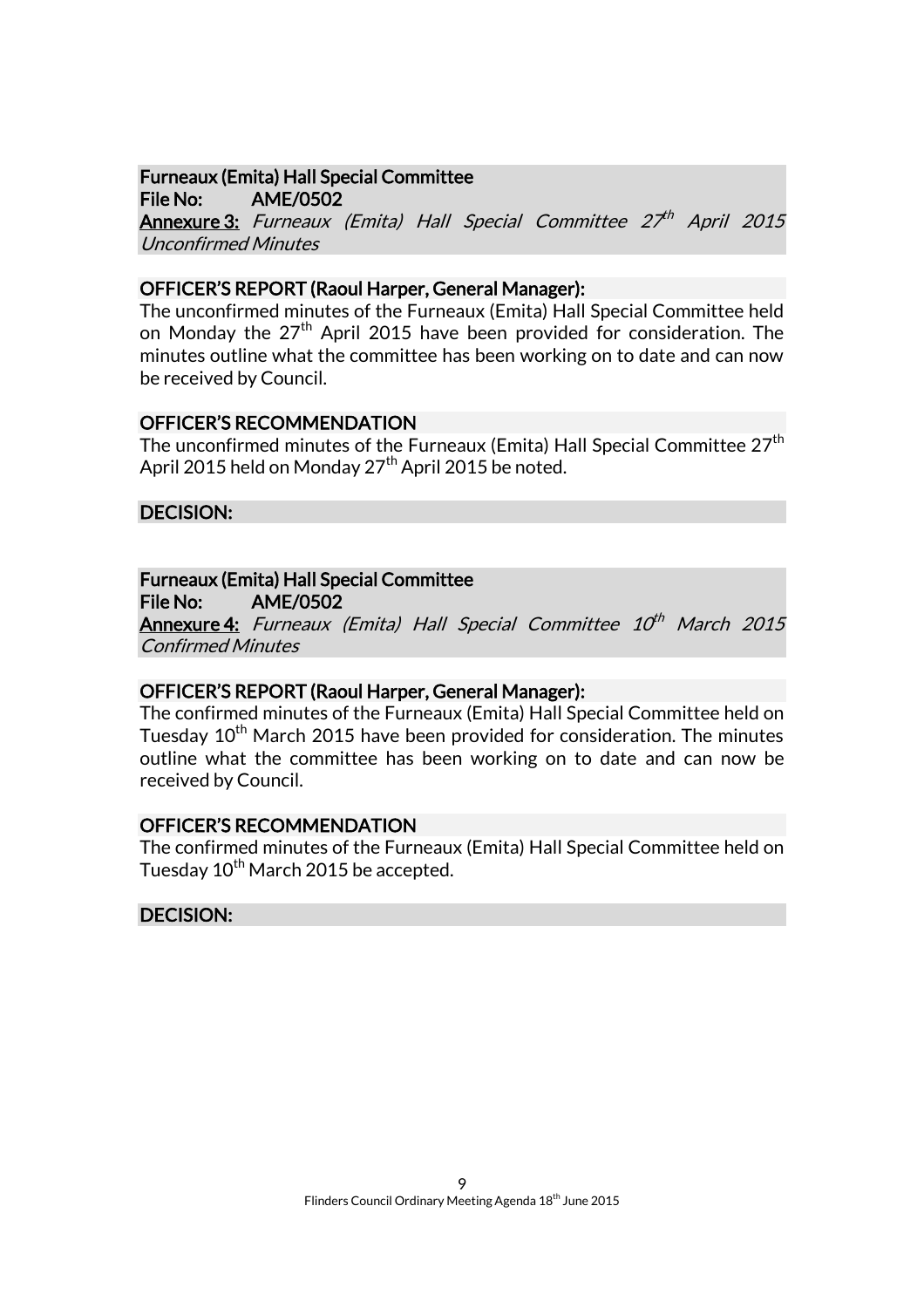#### General Manager Performance Review Committee File No: PER/1500

**Annexure 5:** General Manager Performance Review Committee 4<sup>th</sup> June 2015 Unconfirmed Minutes (For Elected Members Only)

#### OFFICER'S REPORT (Raoul Harper, General Manager):

The unconfirmed minutes of the General Manager Performance Review Committee held on Thursday 4<sup>th</sup> June 2015 have been provided for consideration. The minutes outline what the committee has been working on to date and can now be received by Council.

### OFFICER'S RECOMMENDATION

The unconfirmed minutes of the General Manager Performance Review Committee held on Thursday 4<sup>th</sup> June 2015 be noted.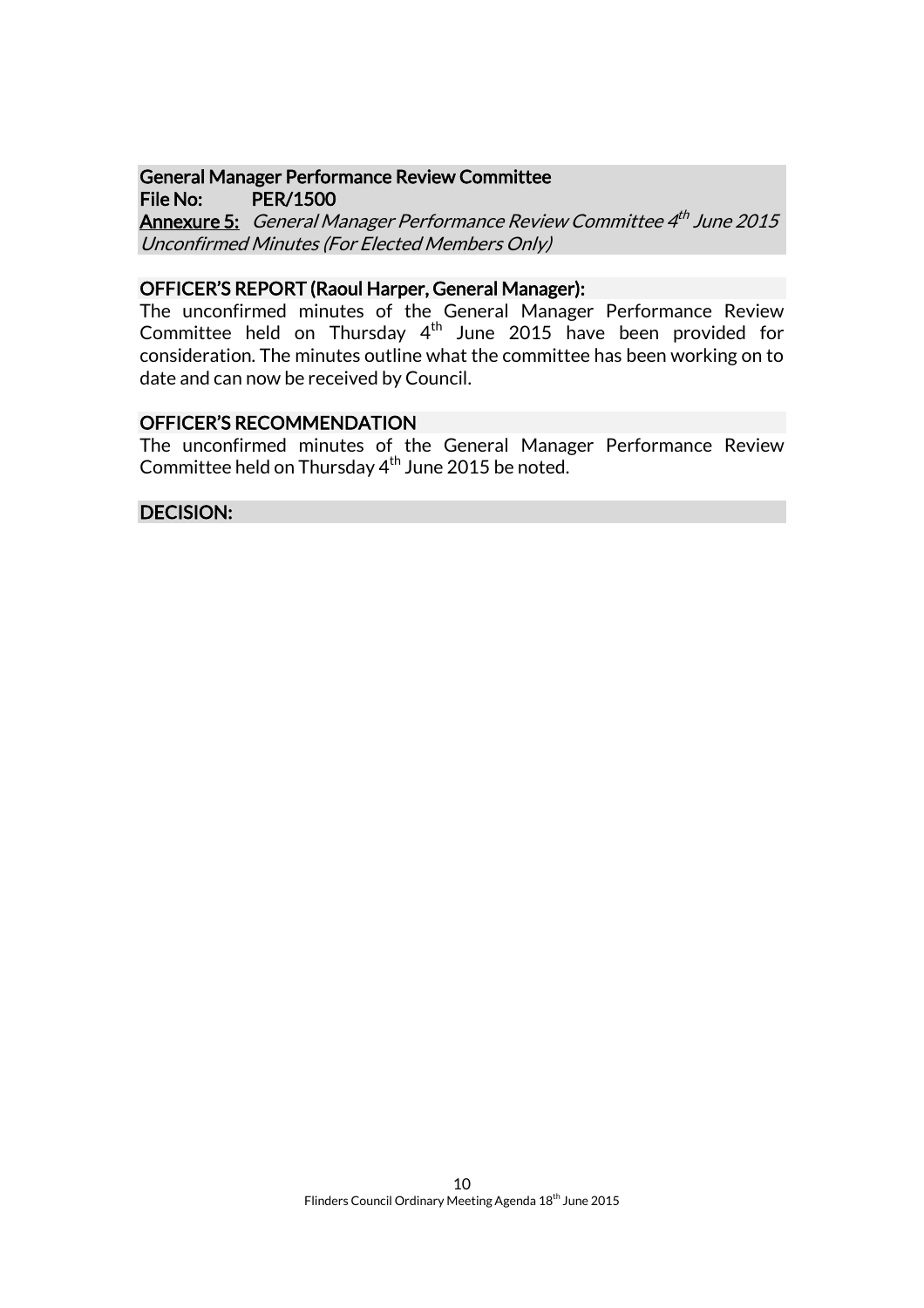# **COUNCILLORS' REPORTS**

# Report from Councillor Gerald Willis as the Flinders Council Representative on TasWater<br>File No:

WAT/0200

#### CORRESPONDENCE IN:

| <b>DATE</b> | <b>SUBJECT</b>                                                                                                                                                                                                                                                                                                                                                                                                             |
|-------------|----------------------------------------------------------------------------------------------------------------------------------------------------------------------------------------------------------------------------------------------------------------------------------------------------------------------------------------------------------------------------------------------------------------------------|
| 13 May 2015 | Email from Ailsa Sypkes, General Manager Legal and<br>Governance, with notice and proxy form for a General<br>Meeting of Owners' Representatives to be held at 10:30 am<br>Tuesday 28 <sup>th</sup> July at Riverside. <i>[I have advised that I will</i><br>attend the meeting].                                                                                                                                          |
| 13 May 2015 | Email from Ailsa Sypkes, General Manager Legal and<br>Governance, with a request to provide feedback on the<br>suitability of 28 <sup>th</sup> May 2015 or 11 <sup>th</sup> June 2015 for a meeting of<br>the Board Selection Committee members to discuss the<br>Shareholders' Letter of Expectations and making appropriate<br>comments to the General Meeting. <i>[I have advised that both</i><br>dates are suitable]. |
| 14 May 2015 | Email from Raoul Harper with attached letter from Peter<br>Gutwein, Treasurer Tasmanian Government to Mayor Tony<br>Foster as a member of Taswater's Owners' Group re a<br>meeting held 11 <sup>th</sup> May 2015.                                                                                                                                                                                                         |
| 14 May 2015 | Email from Ailsa Sypkes, General Manager Legal and<br>Governance, with advice that a meeting of the Board<br>Selection Committee members will be held on 11 <sup>th</sup> June 2015.                                                                                                                                                                                                                                       |
| 14 May 2015 | Email from Ailsa Sypkes, General Manager Legal and<br>Governance, with agenda papers for a meeting of the Board<br>Selection Committee members to be held on 11 June 2015.                                                                                                                                                                                                                                                 |
| 21 May 2015 | Email from Mike Brewster, Chief Executive Officer, advising<br>that the chairman, Miles Hampton, had written an article for<br>the Mercury which was printed $21st$ May, and providing the<br>website address of the article.                                                                                                                                                                                              |

# VOTING REQUIREMENTS:

Simple Majority

#### RECOMMENDATION:

That the report be received.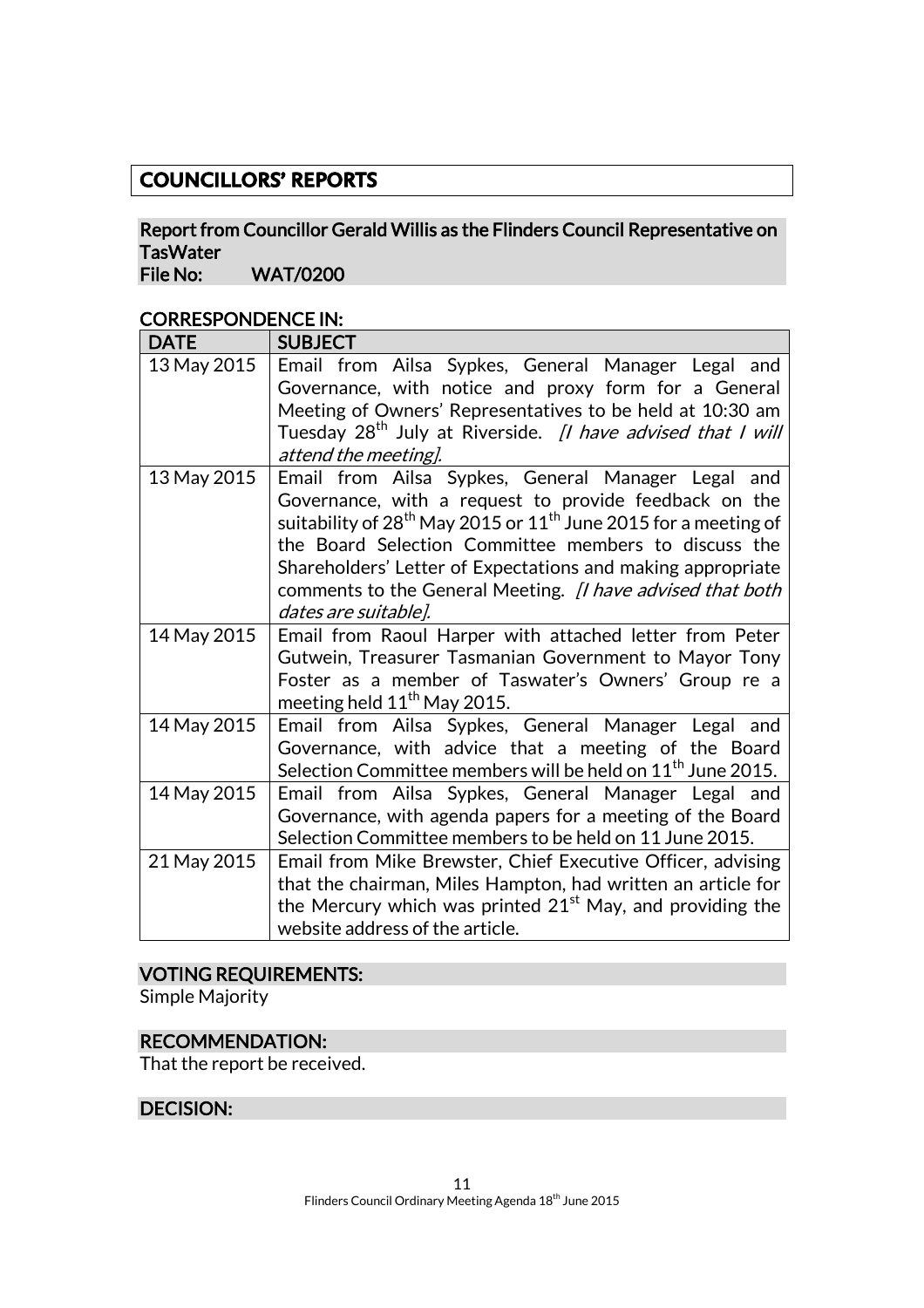# **MAYOR'S REPORT:**

| <b>ACTION</b>            | <b>Information</b> |
|--------------------------|--------------------|
| <b>PROPONENT</b>         | Mayor C Cox        |
| <b>FILE REFERENCE</b>    | COU/0600           |
| <b>ASSOCIATED PAPERS</b> | Nil                |

#### REPORT:

#### APPOINTMENTS:

| 18-25 May | Deputy Mayor as Acting Mayor                               |  |
|-----------|------------------------------------------------------------|--|
| 28/05/15  | Meeting with Mr Alopi Latukefu, State Director of the      |  |
|           | Department of Foreign Affairs and Trade Tasmania           |  |
| 01/06/15  | <b>Budget Workshop</b>                                     |  |
| 02/06/15  | <b>Budget Workshop</b>                                     |  |
| 03/06/15  | Along with the General Manager met Seth Langford and David |  |
|           | Brown, Entura - Hydro Tasmania                             |  |
| 03/06/15  | Furneaux Community Health Special Committee meeting        |  |
| 5-15 June | Deputy Mayor as Acting Mayor                               |  |

#### Mayor Barry Jarvis:

It is with deep respect that I note here the positive influence that the late Mayor and President of the Local Government Authority of Tasmania has had on both the municipality of Dorset and Tasmanian Local Government generally. Whilst I will miss his support as a peer, there are many closer to him who will miss him more. Deepest sympathy to Terri, his family and workmates.

#### Foreign Affairs and Trade:

Mr Alopi Latukefu holds the position of State Director for the Department of Foreign Affairs and Trade, Tasmania. His visit to the Island was one of many visits to Councils around Tasmania, to gain a better knowledge of the State to pass on to his clients. I feel Alopi left the Island with a reasonable view of the Island economy and very impressed with the friendliness and vibrancy of Island residents.

#### Hydro Tasmania Hub Development:

The Project Managers, Seth Langford and David Brown met with us to give an update on where the development of the hub is at. The project is at the tendering and contract awarding phase and a community information/awareness program will be a part of the project development.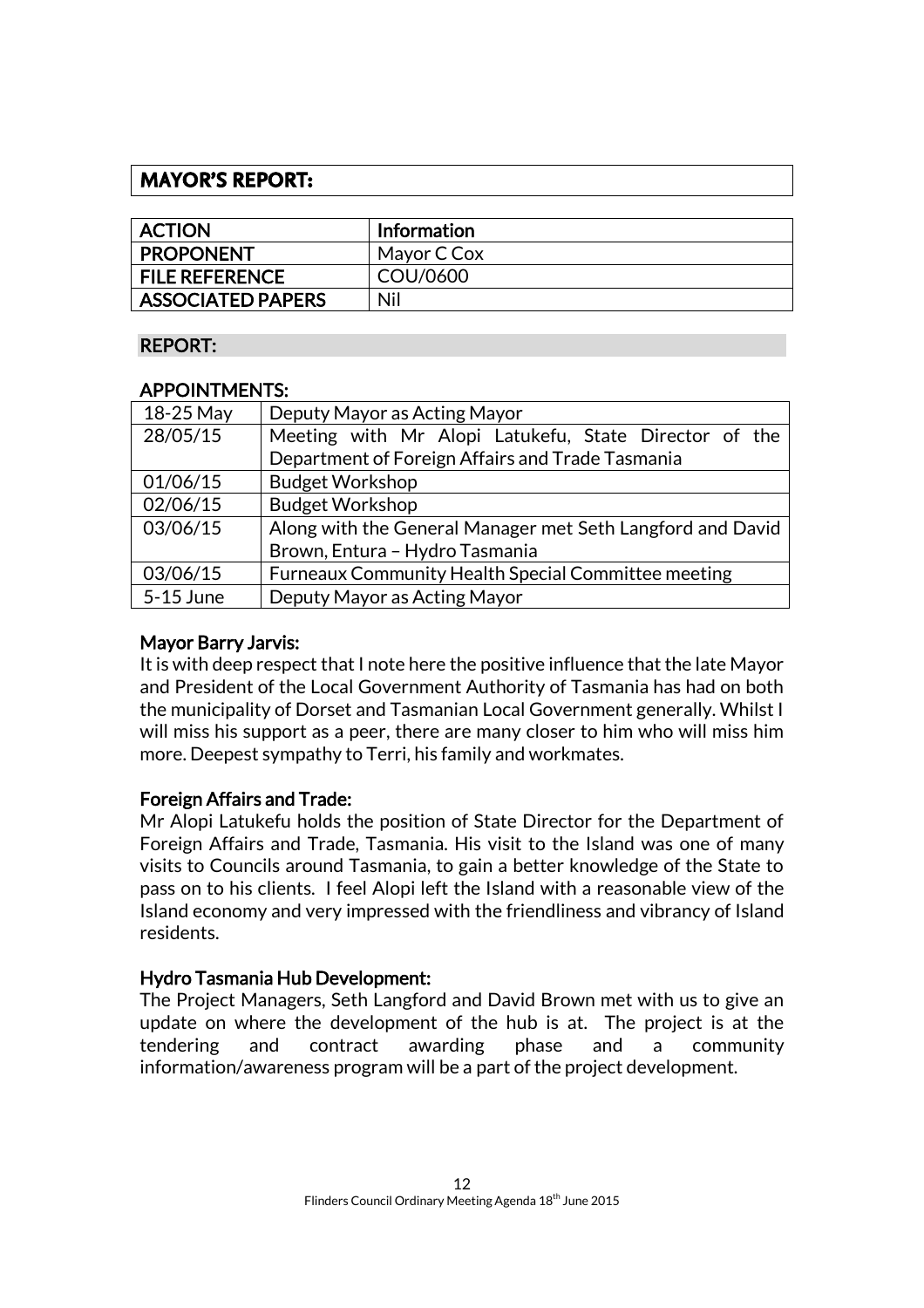#### Westpac Banking:

The Regional Manager, Tasmania, has committed to visit the Island and meet with Councillors on the 18<sup>th</sup> June to talk about Westpac's ongoing presence on the Island and what form that will take.

### Budget Workshops:

Thank you to all the staff and Councillors involved in the 2015-16 budget workshops. The amount of work put into developing the budget papers by the staff and the clear answers to questions made this a productive process.

# Deputy Mayor:

I wish to thank the Deputy Mayor, Cr Cobham for taking on the role of Acting Mayor, not only to cover my pre-planned holiday but also on short notice whist I attended a family event in Victoria earlier in the month.

| <b>DATE</b> | <b>WHO</b>                                                           | <b>SUBJECT</b>                                                               |
|-------------|----------------------------------------------------------------------|------------------------------------------------------------------------------|
| 13/05/15    | Office of the Hon<br>Matthew Groom MP                                | Invitation to roundtable discussion<br>regarding the Government's population |
|             |                                                                      | strategy - (GM attended)                                                     |
| 14/05/15    | lan James                                                            | Killiecrankie Café Community Centre                                          |
| 14/05/15    | AITA & Associates                                                    | Invitation to June Mission to China led by<br>Jim Wilkinson                  |
| 18/05/15    | Northern Tasmanian<br>Development (NTD)                              | <b>Cancellation of Local Government</b><br>Committee meeting                 |
| 18/05/15    | <b>Governor General</b>                                              | Invite to Function in recognition of<br>Queen's Birthday                     |
| 18/05/15    | <b>COTA Tas</b>                                                      | Tas Medicare Local consultation with<br>consumers                            |
| 19/05/15    | <b>NTD</b>                                                           | Local Government Growing Regional<br>Australia Forum - 11/6/15               |
| 19/05/15    | <b>Community Transport</b><br>Coordinator -<br>Launceston            | <b>Launceston Airport Access</b>                                             |
| 20/05/15    | Executive Director,<br>Housing Industry<br>Association               | HIA Economic Outlook Luncheon - 4/6/15                                       |
| 21/05/15    | State Manager,<br>Recruitment<br>Management Services,<br><b>MEGT</b> | <b>Traineeships and Amalgamation</b>                                         |
| 21/05/15    | <b>Local Government</b><br>Association of<br>Tasmania (LGAT)         | The Pulse Newsletter                                                         |

#### CORRESPONDENCE IN: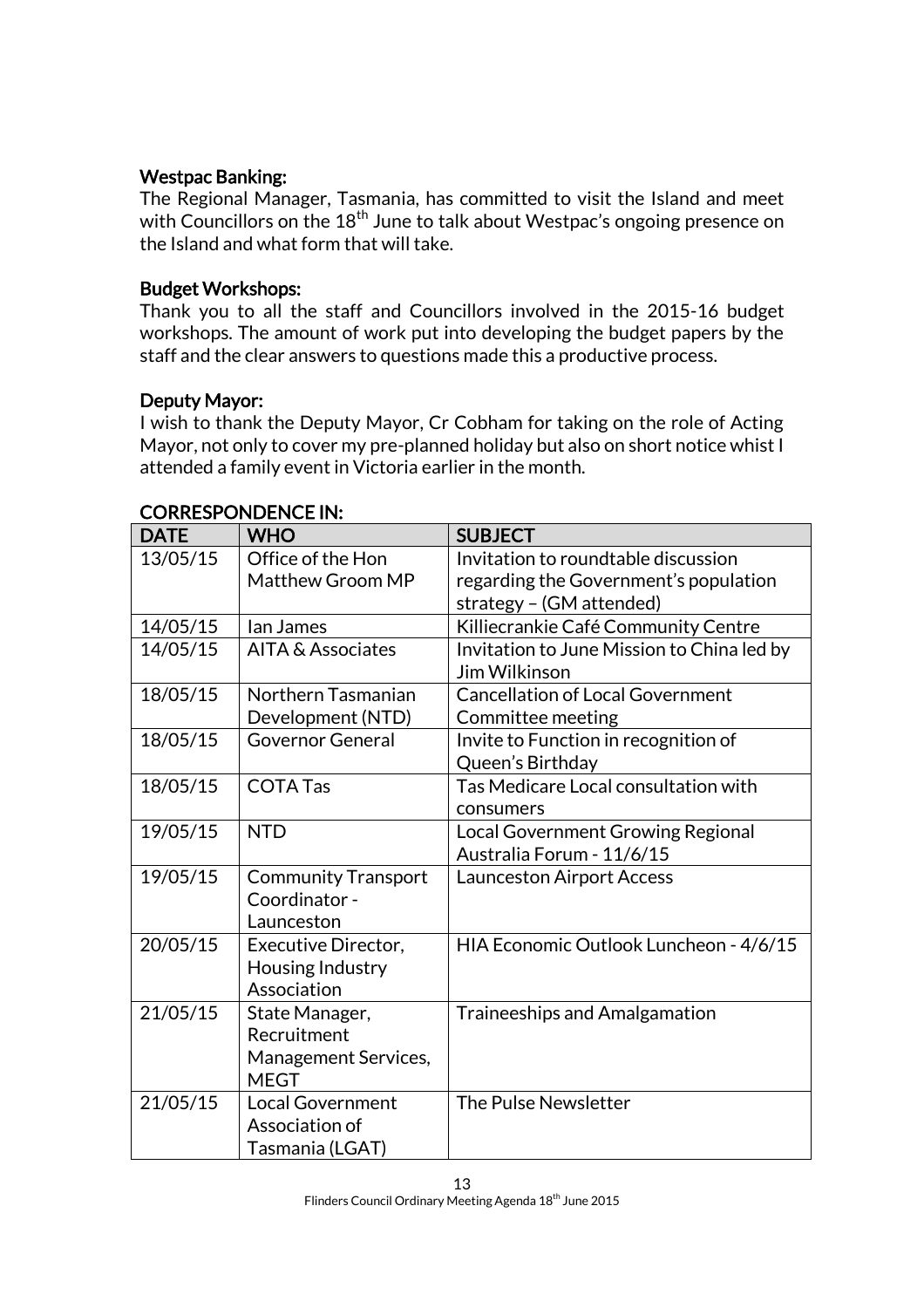| 22/05/15 | M Viney, Acting<br>General Manager,<br><b>DPIPWE</b> | Introduction of "Land Tasmania Division"<br>of Department of Primary Industries,<br>Parks, Water and Environment                                          |
|----------|------------------------------------------------------|-----------------------------------------------------------------------------------------------------------------------------------------------------------|
| 25/05/15 | <b>Community Member</b>                              | Re Roaming dogs in Whitemark                                                                                                                              |
| 26/05/15 | Leah Galvin                                          | Local Government & Food Security survey                                                                                                                   |
| 26/05/15 | <b>Biosecurity Tasmania</b>                          | Biosecurity Advisory 16/2015 - Public<br>comment invited on proposal to import<br>three new species into Tasmania                                         |
| 26/05/15 | <b>Friends of Ratepayers</b><br>Victoria Inc.        | MAV Insurance losses and Councils'<br>liabilities                                                                                                         |
| 26/05/15 | Community<br>Engagement Co-<br>ordinator, nabo       | A new social network & community grants<br>up to \$10,000                                                                                                 |
| 27/05/15 | A Miller, Regional<br>Manager, Westpac               | Inability to attend and offer of future visit<br>with the State General Manager                                                                           |
| 27/05/15 | <b>Andre Nobbs</b>                                   | Australian Small Islands Forum postponed<br>to February 2016                                                                                              |
| 27/05.15 | Mayor of Launceston                                  | Invitation to function to mark the $125th$<br>Anniversary of the University of Tasmania<br>and launch the 125 Stories Project                             |
| 28/05/15 | Tourism Tasmania                                     | T21 - the Tasmanian Visitor Economy<br>Strategy 2015 - 2020                                                                                               |
| 28/05/15 | <b>Municipal Association</b><br>of Victoria          | Response to Friends of Ratepayers<br>Victoria letter                                                                                                      |
| 28/05/15 | <b>Centacare Executive</b><br>Director               | Change of Name                                                                                                                                            |
| 28/05/15 | K Moore, TasPorts                                    | TasPorts 2015/2016 pricing letter                                                                                                                         |
| 28/05/15 | Women Chiefs of<br>Enterprises<br>International      | Personal Invitation to "Women's Economic<br>Empowerment - why it's important to<br>Tasmania, Australia, the Region and the<br><b>World (Apology sent)</b> |
| 28/05/15 | Mayor Bridget Archer,<br><b>George Town Council</b>  | Letter re shared services and<br>amalgamation considerations                                                                                              |
| 28/05/15 | Mayor Duncan McFee,<br><b>King Island Council</b>    | Media Release-Appointment of General<br>Manager                                                                                                           |
| 28/05/15 | Tasmania - Premier &<br><b>Treasurer</b>             | 2015-16 Budget - Supporting regional<br>Tasmania                                                                                                          |
| 28/05/15 | Chris Griffin, Tourism<br>Northern Tasmania          | Budget Update from Tourism perspective                                                                                                                    |
| 29/05/15 | Christine Agostinelli                                | 2015-16 Tasmanian Budget Summary                                                                                                                          |
| 29/05/15 | Community<br>Development Officer                     | Mums on the Move Program                                                                                                                                  |
| 31/05/15 | P Nugent                                             | Road Safety improvement on Pickford Hill<br>(via Ken Stockton)                                                                                            |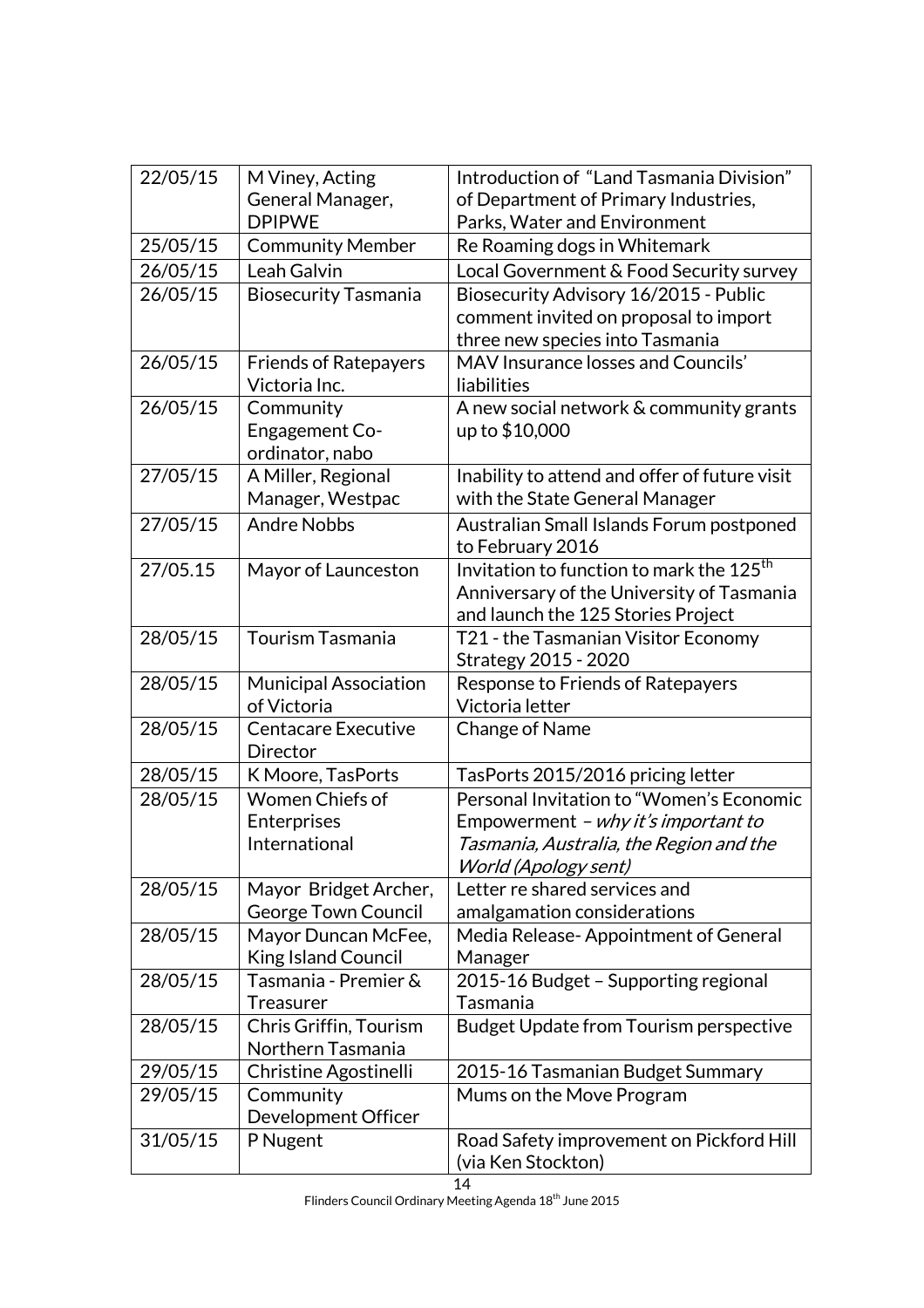| 04/06/15 | <b>Adrian Granger</b>      | <b>Civil Contractors Federation Tasmania</b><br><b>Earth Awards</b> |
|----------|----------------------------|---------------------------------------------------------------------|
| 04/06/15 | Emergency                  | St Johns First Aide Courses on Flinders in                          |
|          | Management                 | June                                                                |
|          | Coordinator                |                                                                     |
| 04/06/15 | I James                    | Information re Killiecrankie Cafe                                   |
| 05/06/15 | S Langford, Entura         | Information for update within Council on                            |
|          | Hydro Tasmania             | the Flinders Hub Project                                            |
| 05/06/15 | <b>LGAT CEO &amp; Vice</b> | Thank you for support on the passing of                             |
|          | President                  | The LGAT President Mayor Barry Jarvis                               |
| 08/06/15 | Mayor Ald Kristie          | Concern about upcoming Notice of Motion                             |
|          | Johnston, Glenorchy        |                                                                     |
|          | <b>City Council</b>        |                                                                     |
| 09/06/15 | NTD                        | <b>Local Government Growing Regional</b>                            |
|          |                            | Australia Forum                                                     |

#### CORRESPONDENCE OUT:

| <b>DATE</b> | <b>WHO</b>              | <b>SUBJECT</b>                             |
|-------------|-------------------------|--------------------------------------------|
| 18/05/15    | <b>Carol Crute</b>      | Thank you for handcrafted poppy            |
| 25/05/15    | 13 Community            | Notification of result of Community Grant  |
|             | organisations/members   | and Gunn Bequest Applications              |
| 26/05/15    | A Miller, Regional      | Request to confirm visit, complimentary to |
|             | Manager, Westpac        | messages left on Angela's phone            |
| 28/05/15    | <b>Community Member</b> | Acknowledging receipt of letter re roaming |
|             |                         | dogs                                       |
| 28/05/15    | A Miller, Regional      | Re telephone link and encouraging visit    |
|             | Manager, Westpac        | from State Manager                         |
| 29/05/15    | J McDonald, Hydro       | Forwarded Norfolk Island Australian Small  |
|             | Tasmania                | Islands Forum information                  |
| 01/06/15    | P Nugent                | Acknowledging receipt of letter re road    |
|             |                         | safety on Pickford Hill                    |
| 04/06/15    | <b>G</b> Barnes         | Contact information for J. McDonnell,      |
|             |                         | Entura                                     |
| 05/06/15    | <b>G</b> Rorison        | Re grading of Gunter Street                |

# VOTING REQUIREMENTS:

Simple Majority

# RECOMMENDATION:

That the Mayor's report be received.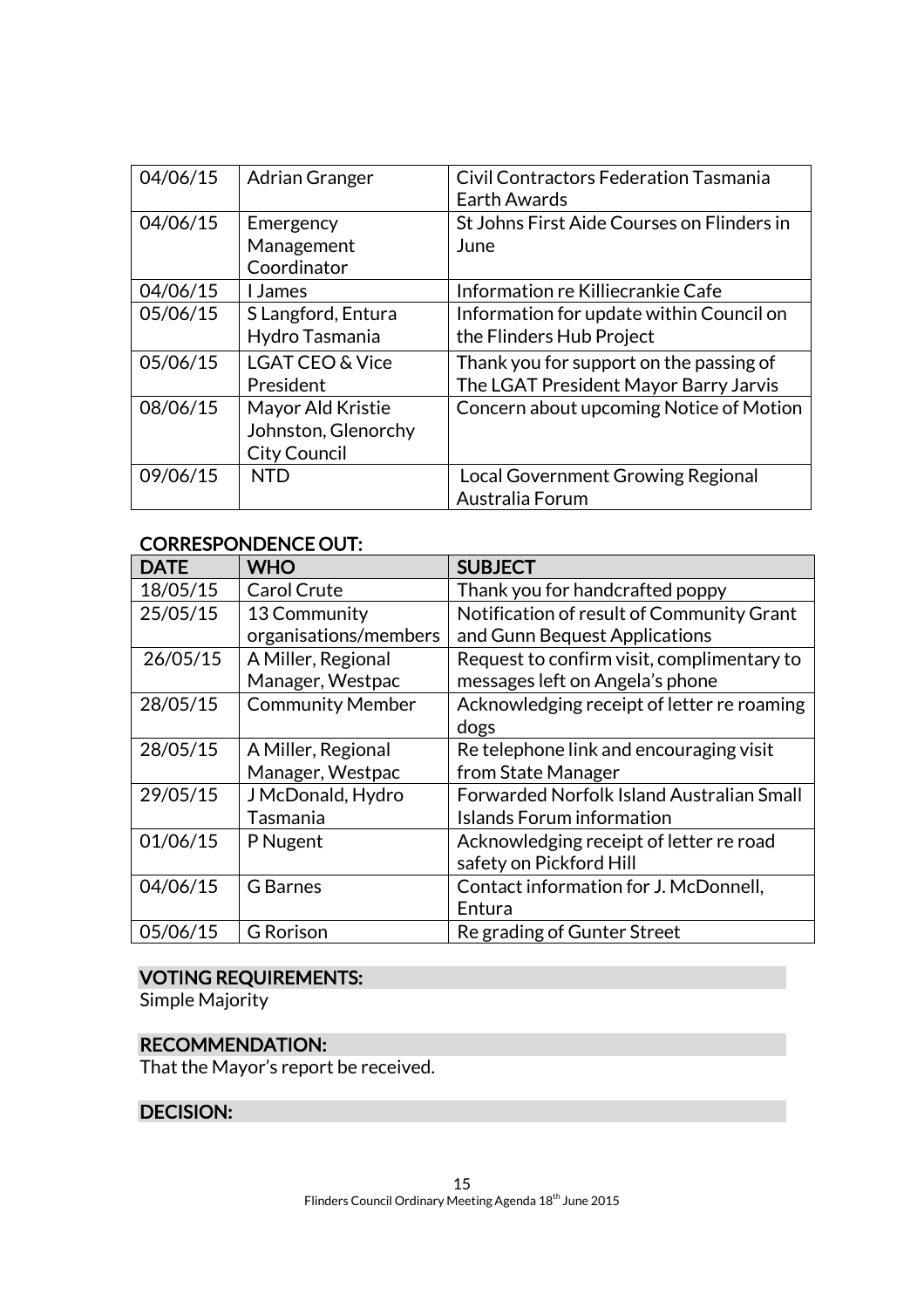# **OPERATIONAL BUSINESS OF COUNCIL**

#### A. DEVELOPMENT SERVICES AND PLANNING APPLICATIONS

| Item A1:     | Development Application - (Pete Reid) |
|--------------|---------------------------------------|
| File No:     | DA2015/018                            |
| Annexure 6:  | DA2015/018 Drawings                   |
| Annexure 7:  | DA2015/018 Title Plan                 |
| Annexure 8:  | DA2015/018 Bush Fire Assessment       |
| Annexure 9:  | DA2015/018 BHMP Map                   |
| Annexure 10: | DA2015/018 Representation 1           |

#### B. ENVIRONMENTAL HEALTH OFFICER

| Item B1:     | <b>Food Safety Policy</b> |
|--------------|---------------------------|
| File No:     | <b>ENH/0700</b>           |
| Annexure 11: | <b>Food Safety Policy</b> |

#### C. **CORPORATE SERVICES**

| Item C1: | <b>Corporate Credit Card Policy</b>              |
|----------|--------------------------------------------------|
| File No: | <b>FIN/0502</b>                                  |
|          | <b>Annexure 12:</b> Corporate Credit Card Policy |

| Item C2: | <b>Debt Collection Policy</b>       |
|----------|-------------------------------------|
| File No: | FIN/1205, FIN/1400                  |
|          | Annexure 13: Debt Collection Policy |

#### D. **GOVERNANCE**

Item D1: Audit Panel File No: FIN/1300 Annexure 14: DRAFT Flinders Council Audit Panel - Charter, Work Plan & Meeting Procedures

Item D2: Councillor Resolution Report File No: COU/0600 Annexure 15: Councillor Resolution Report June 2015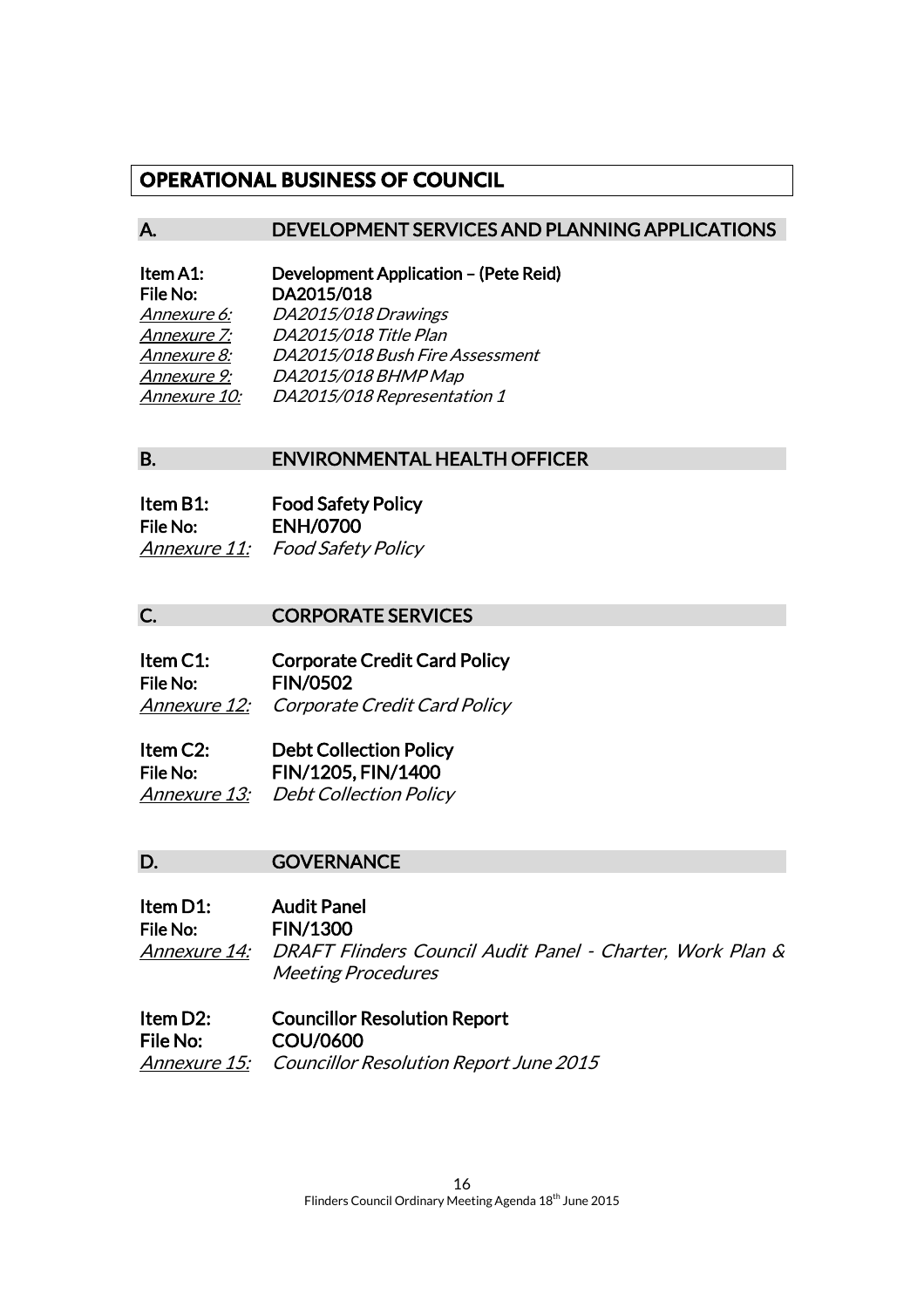# E. CLOSED COUNCIL

Item E1 & E2: Closed Council Items<br>File No: FIN/0502, ASM/1000 FIN/0502, ASM/1000, PER/1500 Annexure 16 & 17: CONFIDENTIAL Elected Members Only

Meeting Closed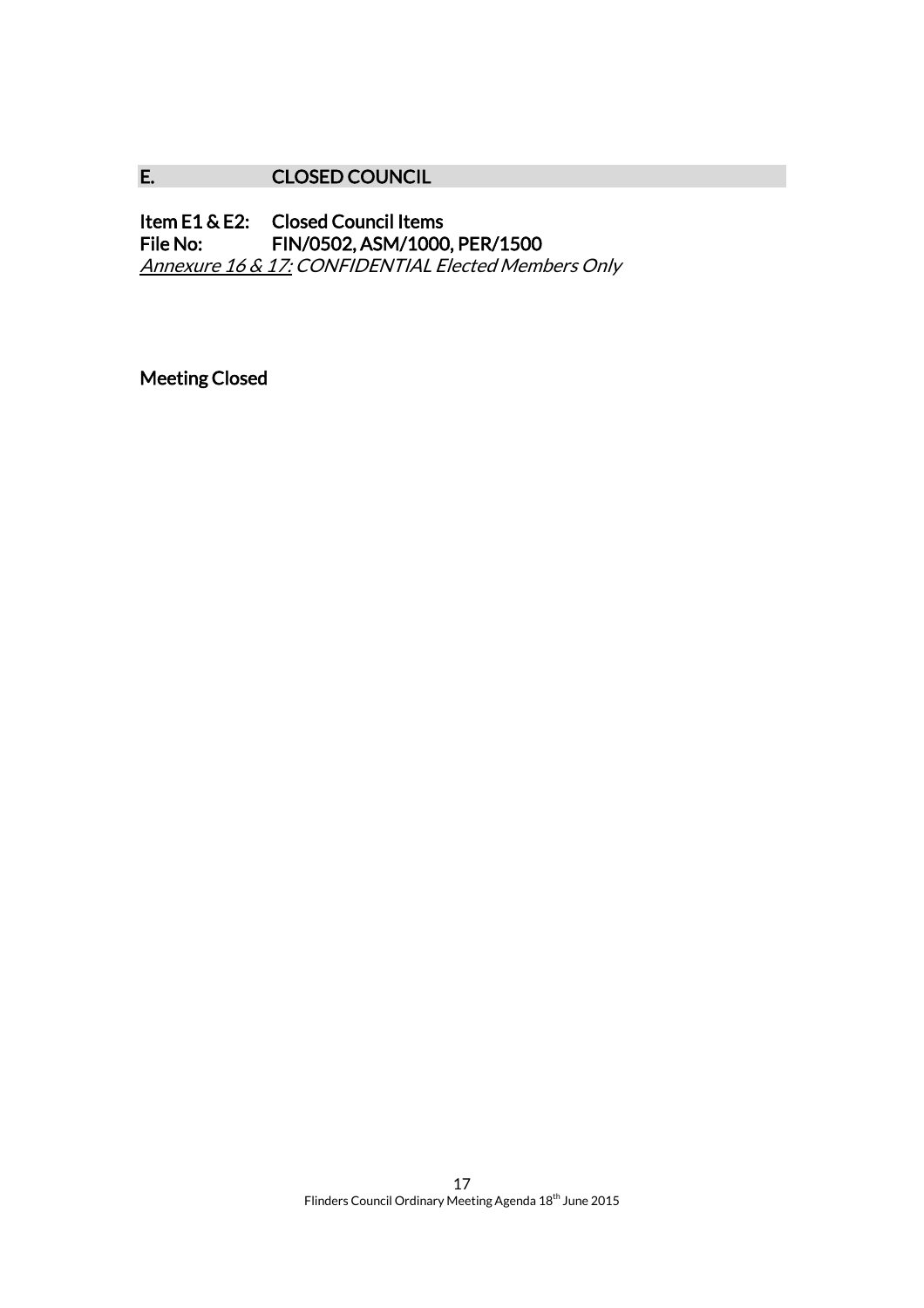# **A. DEVELOPMENT SERVICES AND PLANNING APPLICATIONS**

Pursuant to Section 25 of the Local Government (Meeting Procedures) Regulations 2005 the Council will now act as a Planning Authority under the Land Use Planning and Approvals Act 1993.

#### Item A1: Development Application

| <b>ACTION</b>            | Decision                                  |
|--------------------------|-------------------------------------------|
| <b>PROPONENT</b>         | Pete Reid                                 |
| <b>OFFICER</b>           | James Ireland (Consultant Town Planner)   |
| <b>APPROVED BY</b>       | Karin Van Straten (Senior Consultant Town |
|                          | Planner)                                  |
| <b>FILE REFERENCE</b>    | DA2015/018                                |
| <b>ASSOCIATED PAPERS</b> | Annexure 6: DA2015/018 Drawings           |
|                          | Annexure 7: DA2015/018 Title Plan         |
|                          | Annexure 8: DA2015/018 Bush<br>Fire       |
|                          | Assessment                                |
|                          | Annexure 9: DA2015/018 BHMP Map           |
|                          | Annexure 10: DA2015/018 Representation 1  |

| Proposal:         | House in the rural zone $-$ visually sensitive area, vary<br>setback to a watercourse. |
|-------------------|----------------------------------------------------------------------------------------|
| Location:         | Lot 2, Armstrong Avenue, Killiecrankie (CT: 133609/2)                                  |
| Applicant:        | Pete Reid                                                                              |
| Zoning:           | Rural Zone                                                                             |
| Special<br>Areas: | <b>Visually Sensitive Area</b><br>Shorelines, Water bodies and Watercourses (part)     |
| Representations:  | One                                                                                    |

#### INTRODUCTION:

This report considers an application for a house in the rural zone – visually sensitive area, vary setback to a watercourse at Lot 2 Armstrong Avenue, Killiecrankie.

#### Subject Site

The subject site is a 45.75ha lot running south from the coast on the western side of Killiecrankie Bluff. The lot has access via a right of way over the lot to the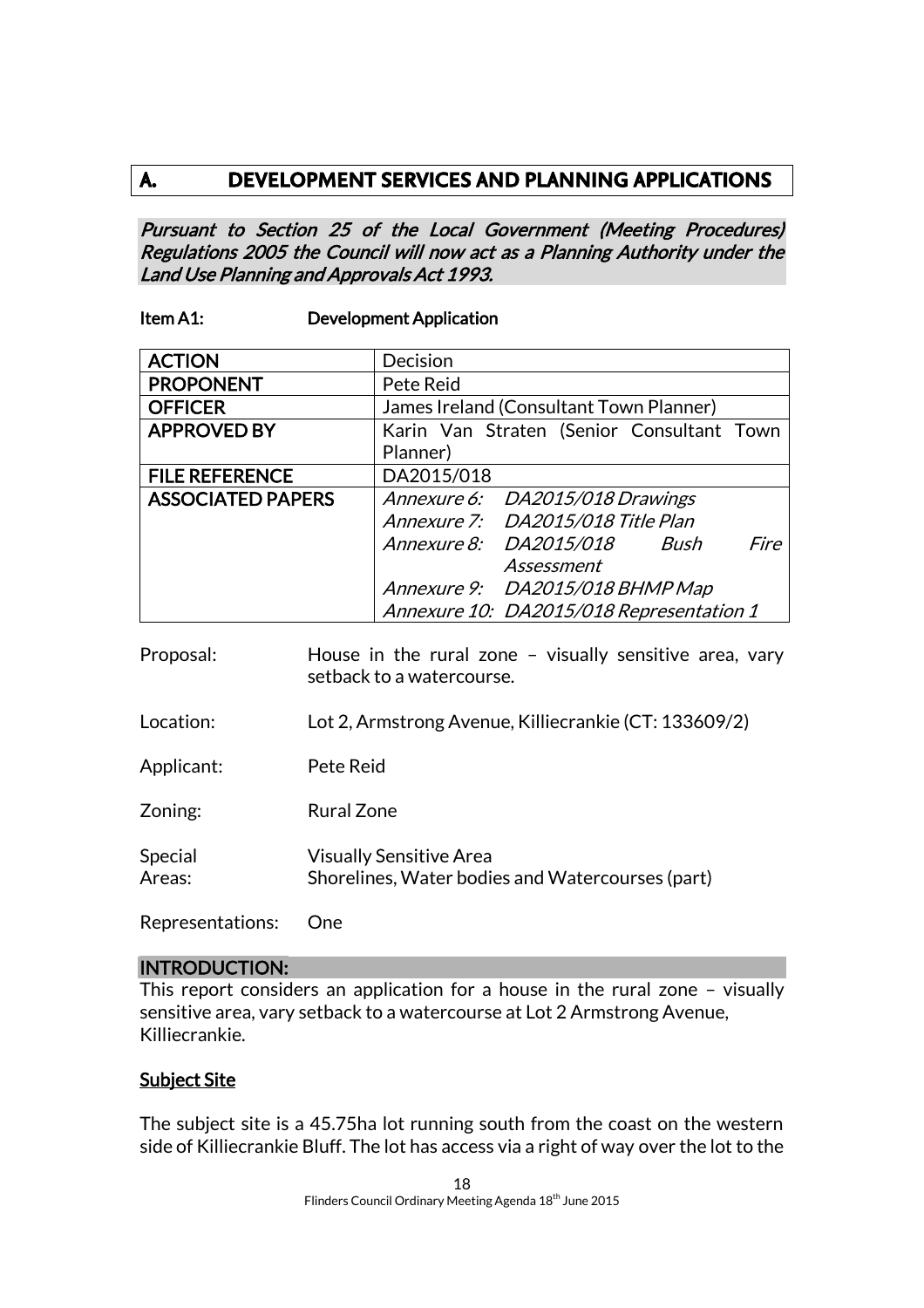east onto Armstrong Avenue, which is the northern extension of Killiecrankie Road. The lot is roughly 1375m by 460m and slopes down to the north and east from 200m to 10m, forming a natural amphitheatre through which an intermittent stream flows. The lot is mostly covered in coastal scrub with a section of *allocasuarina vertillicata* forest in the northern section.

# **Zoning**

The subject property is located within the Rural Zone, pursuant to the *Flinders* Planning Scheme 1994.

#### Special Areas

The whole of the site is affected by the visually sensitive special area. An area of Shorelines, Water bodies and Watercourses runs in a strip along the north eastern boundary of the lot, projecting no more than 65m into the site and well away from the house site.



19 Flinders Council Ordinary Meeting Agenda 18<sup>th</sup> June 2015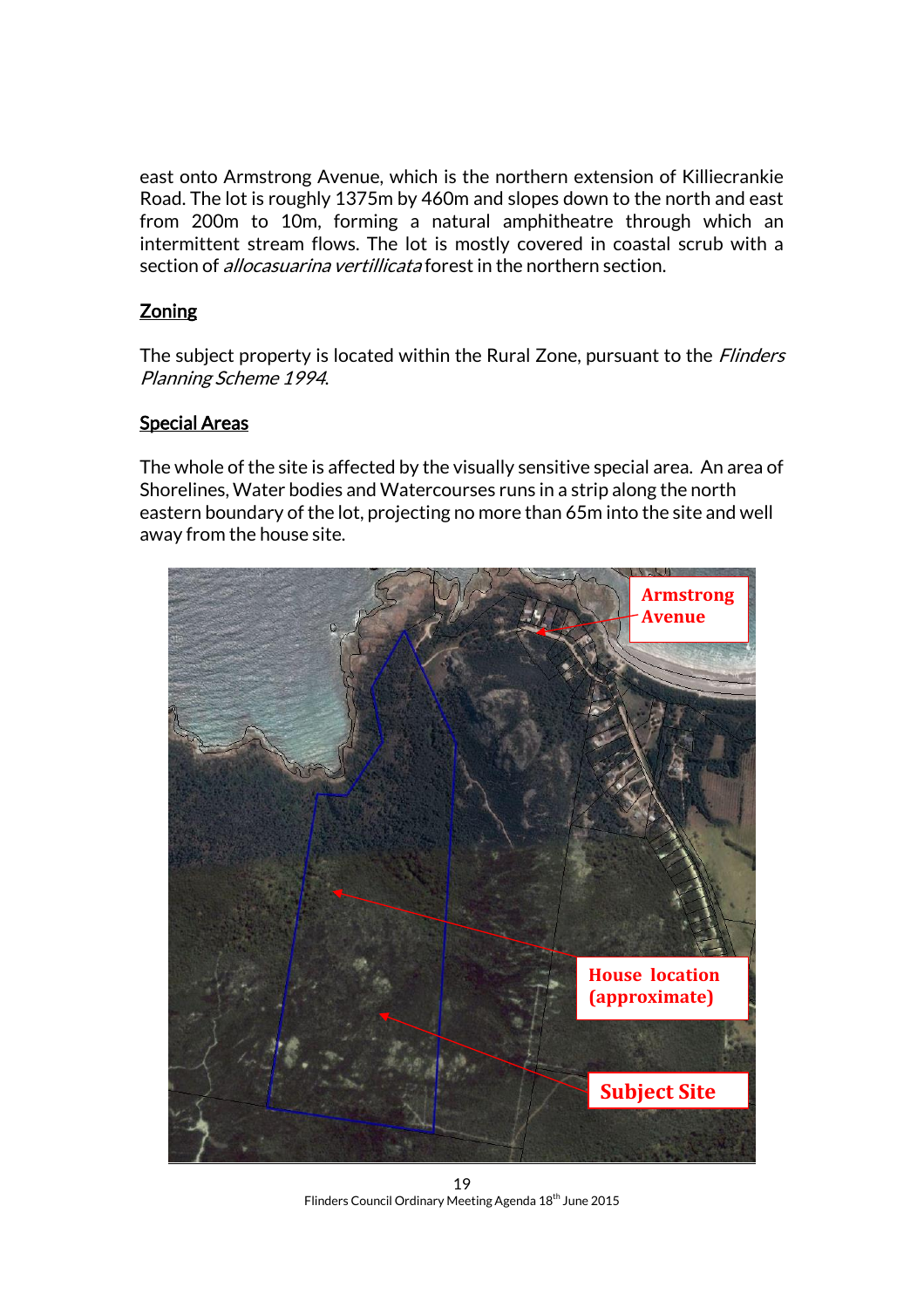# **Statutory Timeframes**

Date Received: 7/5/15 Request for further information: NA Information received: NA Advertised: 13/5/15 Closing date for representations: 27/5/15 Extension of time granted: NA Extension of time expires: NA Decision due: 18/6/15

#### OFFICERS REPORT:

#### General

It is proposed to construct a house in the western part of the site, roughly 270m from the north west corner of the lot. This point is 50-60m above sea level and is located close to a fork in the intermittent stream. Access is via an upgraded existing track from the north west edge of the lot. The house provides generous single level accommodation, with three en suite bedrooms, a number of living areas and a study. There are various outdoor areas and decks and a two car garage. Cladding is unpainted vertical timber boards and render, with extensive glazing. It has a multi-pitch skillion roof.

#### Part 3.10 Consideration of Applications for Planning Permits

Council shall take into consideration the following:

1. the objectives, the intent of the zone, use and development principles, any development plan affecting the land and any relevant development standards or other relevant requirements of the Scheme;

An assessment is made below. Note that there is no applicable development plan:

#### 5.8.1 Zone Intent

(a) The Rural Zone on Flinders Island is intended to maintain the existing rural character of the island which is typified by a pattern of areas of open farmland, typically with shelter belts of remnant vegetation, interspersed with irregular areas of native vegetation and substantial unspoiled landform. On other islands within the Planning Area the zone is intended to preserve the existing character which displays minimal signs of European occupation.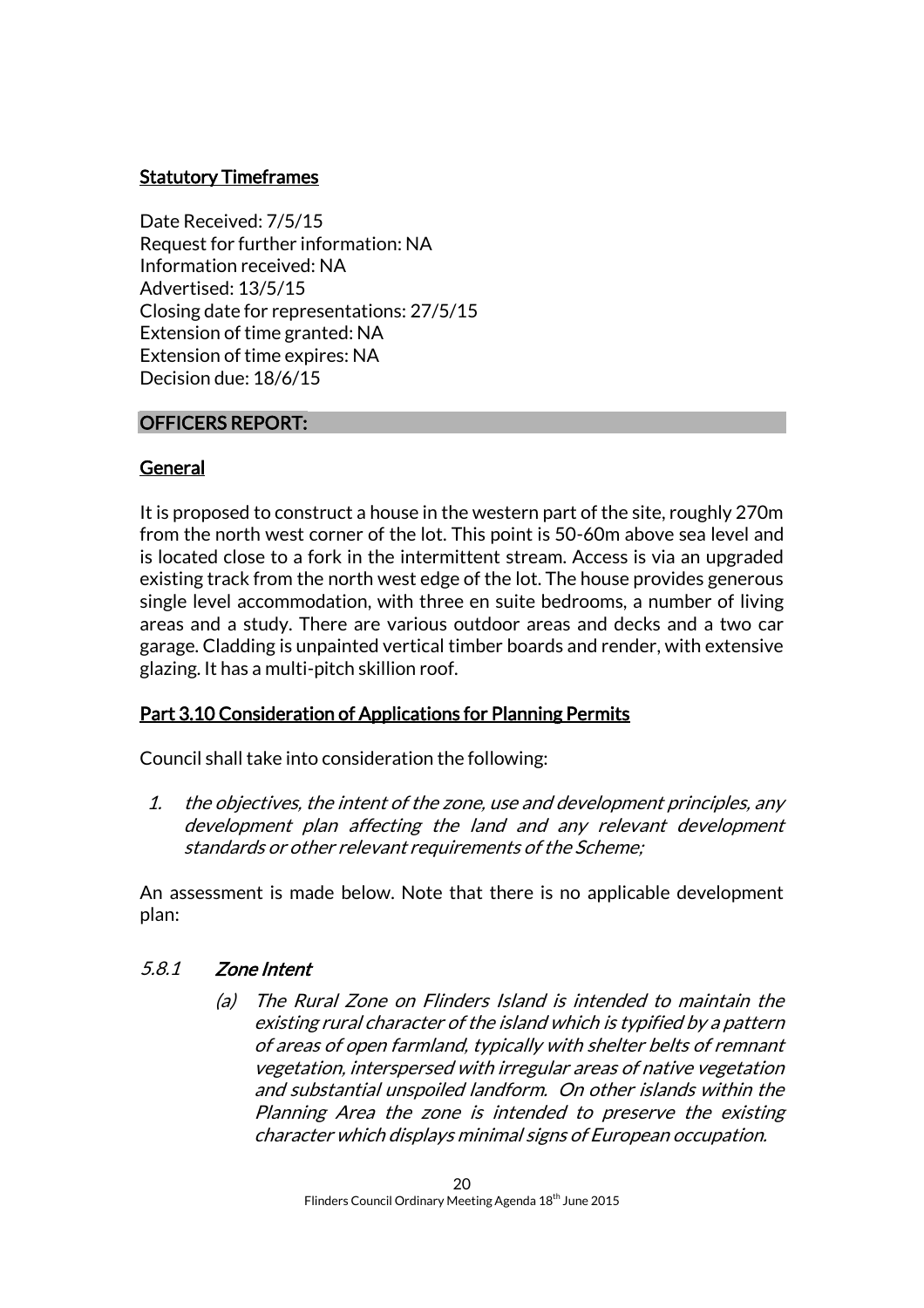(b) Use and development in the Rural Zone is intended to accommodate agricultural uses and development predominantly, with some compatible non-agricultural uses and development in appropriate circumstances, including tourist operation and rural industries. Forest plantations may be appropriate where they do not adversely affect the character of an area or detract from important views.

COMMENT: The site is an example of 'irregular areas of native vegetation and substantial unspoiled landform'. The proposed single dwelling is site responsive and low impact and maintains this character. Compatible non-agricultural uses can be accommodated in appropriate circumstances and it is considered that these apply in this case. The proposal is consistent with the zone intent.

#### 5.8.2 Desired Zone Character and Zone Guidelines

- (a) The use or development of small existing rural lots for the purpose of residential living shall only be approved where such use or development is compatible with any existing or potential agricultural use of that land or surrounding lands.
- (b) Use or development should enhance the rural character of the zone. Buildings should be substantial distances from the road frontage and apart, unless inappropriate for operational or topographical reasons. Where land clearance is undertaken it should be visually sympathetic; important trees (or stands of trees) should be retained, important hilltop locations should not be cleared and location of trees and shrubs along fence lines, property boundaries, watercourses and at property entrances is encouraged. Buildings and structures for aquaculture should be sited with regard to the protection of coastal scenery and compatibility with recreational use of the coastline.
- (c) Land use or development and management practices shall be environmentally appropriate and shall avoid contamination or despoliation of the land, ground water, water courses, shore-lines, lagoons and marshes. Sand-dunes and coastal vegetation and ecologically important areas shall be protected from degradation.
- (d) Forestry activities in the zone shall be in accordance with the Forest Practices Code

COMMENT: Criteria (a) and (d) are not applicable. In relation to (b), the proposed house is approximately 800m from the road frontage and the nearest building. Minimal vegetation clearance is required and it is not on a hilltop. In relation to (c), the house will not contaminate or despoil the environment. It is not located in sand dune or coastal vegetation location.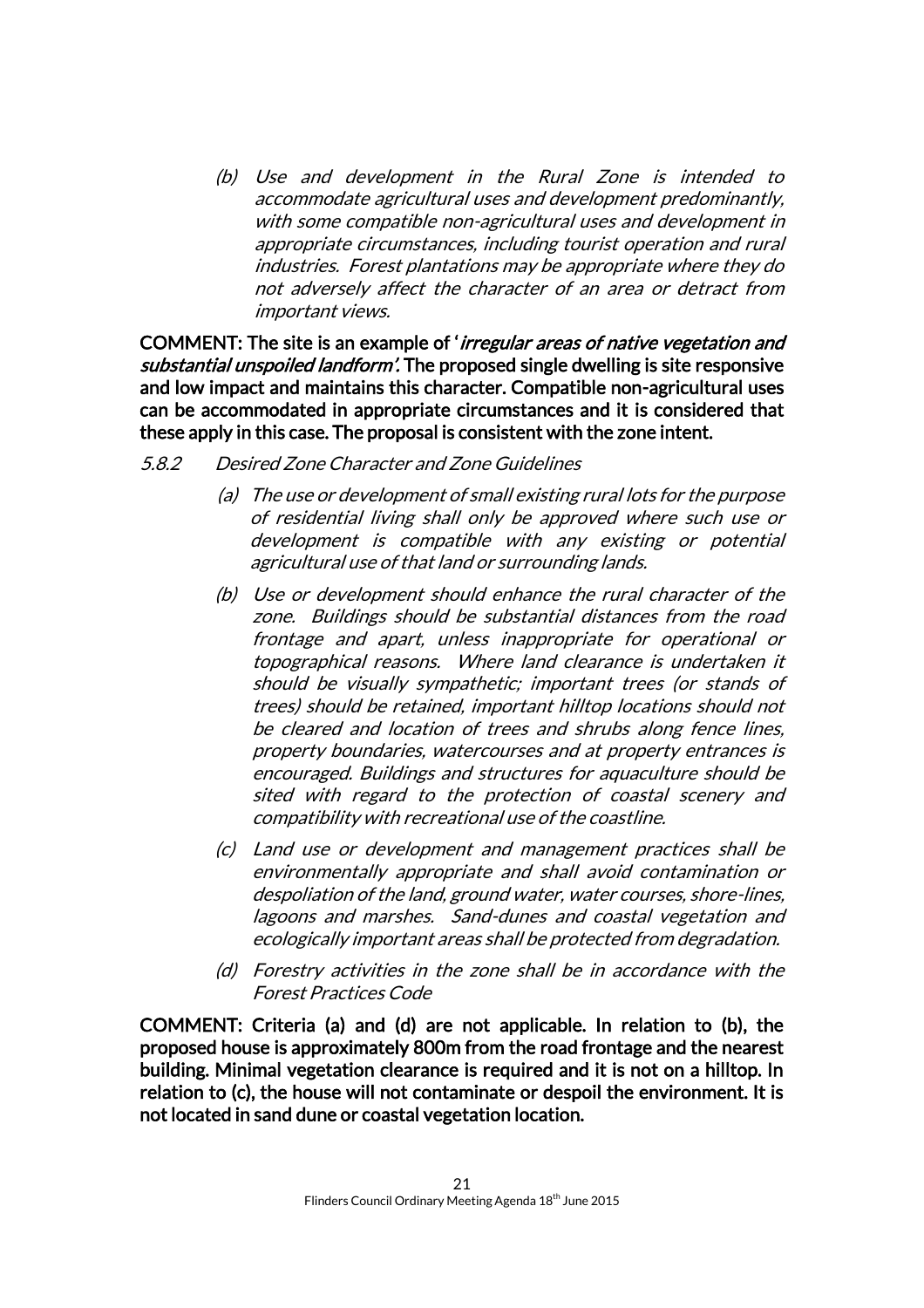#### 5.8.4 Development Standards

- (a) The maximum height of buildings is 8.0 metres unless it can be satisfactorily demonstrated that a higher structure is required for operational, topographic or other justified purposes.
- (b) Habitable buildings should be sited and designed to achieve the best solar gain or orientation that the site can provide. Where such design or orientation is not feasible other energy efficient practices, such as insulation, heat pumps or double glazing, should be considered.
- (c) Buildings shall be setback a minimum distance of 20 metres from all boundaries.
- (d) Regardless of the foregoing minimum setbacks, buildings shall be set back not less than a horizontal distance of 100m from high water mark and 40 m from a perennial watercourse.
- (e) Council may relax the setback requirement of the above clause pursuant to the provisions of Clause 3.5 of this Scheme and after giving consideration to:
	- i. The particular size, shape, contours or slope of the land and the adjoining land;
	- ii. The adjoining land and uses and zones
	- iii. The position of existing buildings and setbacks in the immediate area;
	- iv. Consideration of any representations received as a result of the notification under Section 57 of the Act.
- (f) The external walls, roof, paving and other large surface areas of buildings shall be finished with non-reflective materials and colours that harmonise with the natural landscape or shall be substantially screened by landscaping.
- (g) A house on any lot which contains only class 4, 5, 6 or 7 land is discretionary and may only be approved if any existing or potential development and use of agricultural land in the vicinity is likely to receive no impact, or only minor impact from the establishment of the residence taking into account:
	- (a) The topography of the land;
	- (b) The location of water catchments;
	- (c) The location of neighbouring agricultural pursuits;
	- (d) Buffers created by natural features;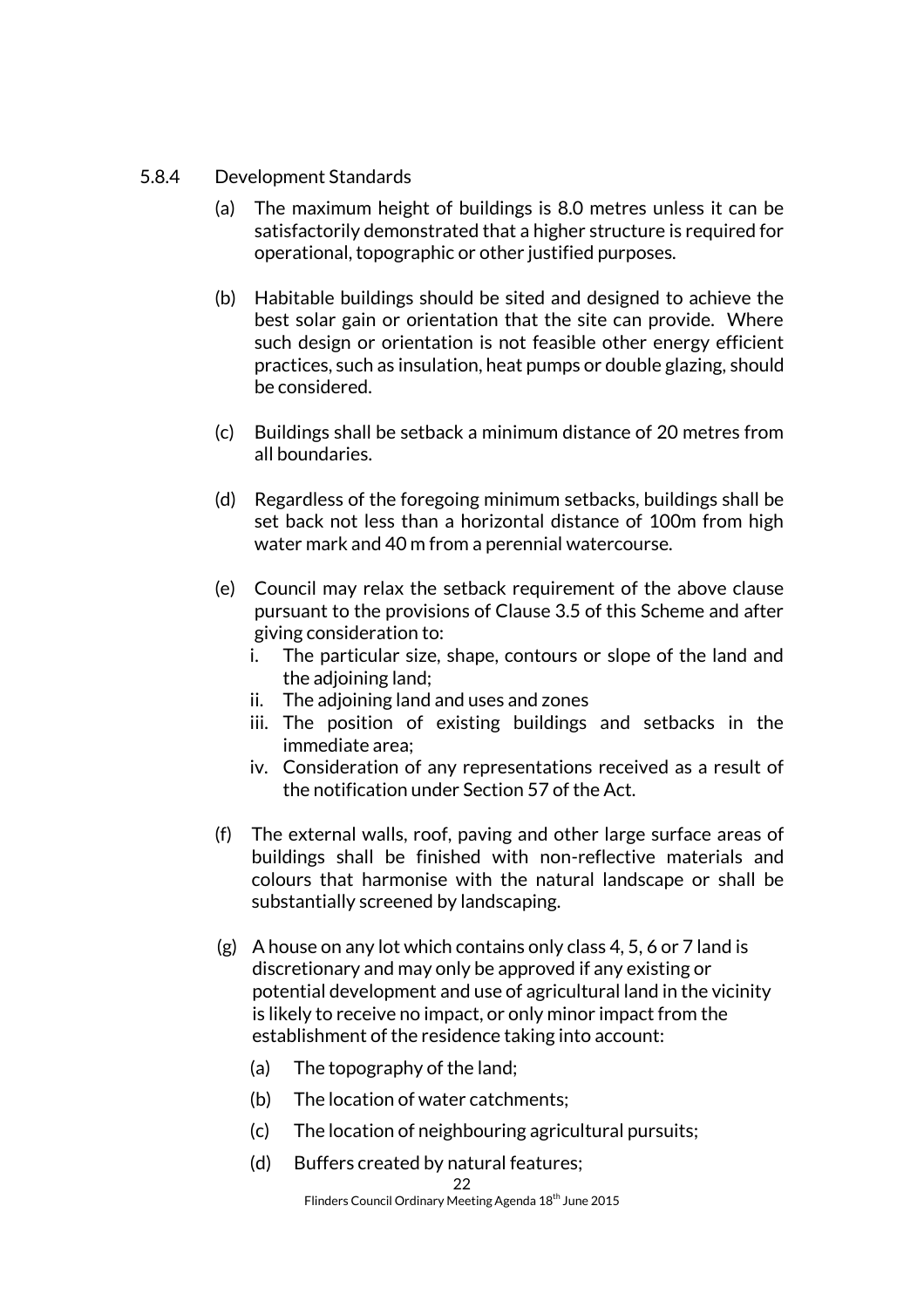(e) Resource sustainability given the objective of the State Protection of Agricultural Land Policy.

COMMENT: The proposal complies with (a), (b), (c) and (f). Criteria e) and g) are not applicable. In relation to criteria (d) and (e), the house is approximately 30m from a minor seasonal watercourse (requirement is 40m). The wastewater system is located well away from this watercourse. The setback, combined with the hard granite banks of the watercourse minimise the possibility of damage to the riparian area.

2. any relevant proposals, reports or requirements of any public authorities;

Not applicable. None were received.

3. any representations received following public notification where required under the Act;

One representation was received from the neighbour to the east (over which the applicant gets access to Armstrong Avenue). It raised access and bushfire abatement as issues. They do not affect the issue of this permit. The applicant will have to use and maintain the right of way. Any contravention of this would be a civil matter. Whilst Schedule 7 (Bushfire) does not apply here, this will be considered at the building permit stage.

- 4. whether any part of the land is subject to:
	- (a) landslip, soil instability, or erosion;
	- (b) excessive slope;
	- (c) ponding or flooding;
	- (d) bush fire hazard;
	- (e) a Protected Catchment District under Water Management Act 1999;
	- (f) any Special Area Provisions in Part 7;
	- (g) pollution; and
	- (h) other hazards to safety or health.

The land is subject to bushfire hazard, but the planning scheme does not assess it. Notwithstanding, a bushfire report and hazard management plan were provided with the application detailing measures to minimise this risk. The land is also subject to Special Area Provisions in Part 7 (visually sensitive area). An assessment of this is made elsewhere in this report.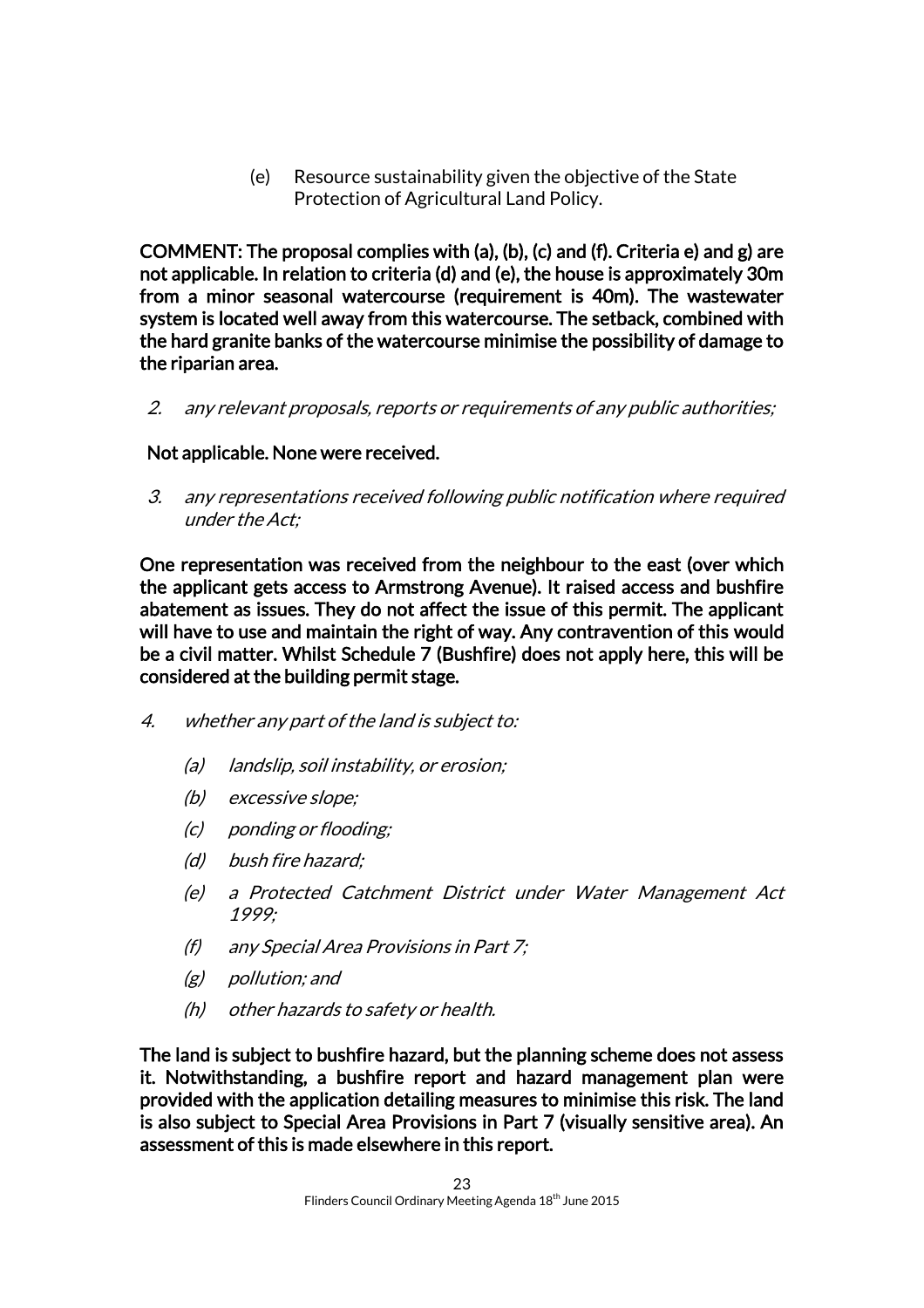- 5. whether the proposed use or development is satisfactory in terms of its siting, size or appearance and levels of emissions in relation to:
	- (a) existing site features;
	- (b) adjoining land;
	- (c) the streetscape and/or landscape;
	- (d) the natural environment;
	- (e) items of historic, architectural or scientific interest;
	- (f) buffer zones, attenuation areas,
	- (g) easements;
	- (h) a water supply for firefighting purposes;
	- (i) any received pollution;
	- (j) the escape of pollutants into storm drains and watercourses: and
	- (k) isolation, separation from other lands.

#### An assessment of these is made elsewhere in this report.

6. whether the proposed use or development will be supplied with an adequate level of infrastructure and services, and if there is any necessity to improve deficient access, roads or road junctions, water, sewerage, electricity or transport services and the like, without detriment to existing users;

#### This part of the Island is not supplied with water or sewerage infrastructure and the house is designed with this in mind.

7. whether the proposed use or development would adversely affect the existing and possible future use or development of adjacent land, and vice versa;

#### There is no agricultural use on adjacent land. Notwithstanding this, the residential development of the subject site will not adversely affect any future agricultural use on adjacent land.

8. the provision of adequate landscaping, amenity facilities and illumination, and the treatment of the site generally;

Not applicable. None proposed/required.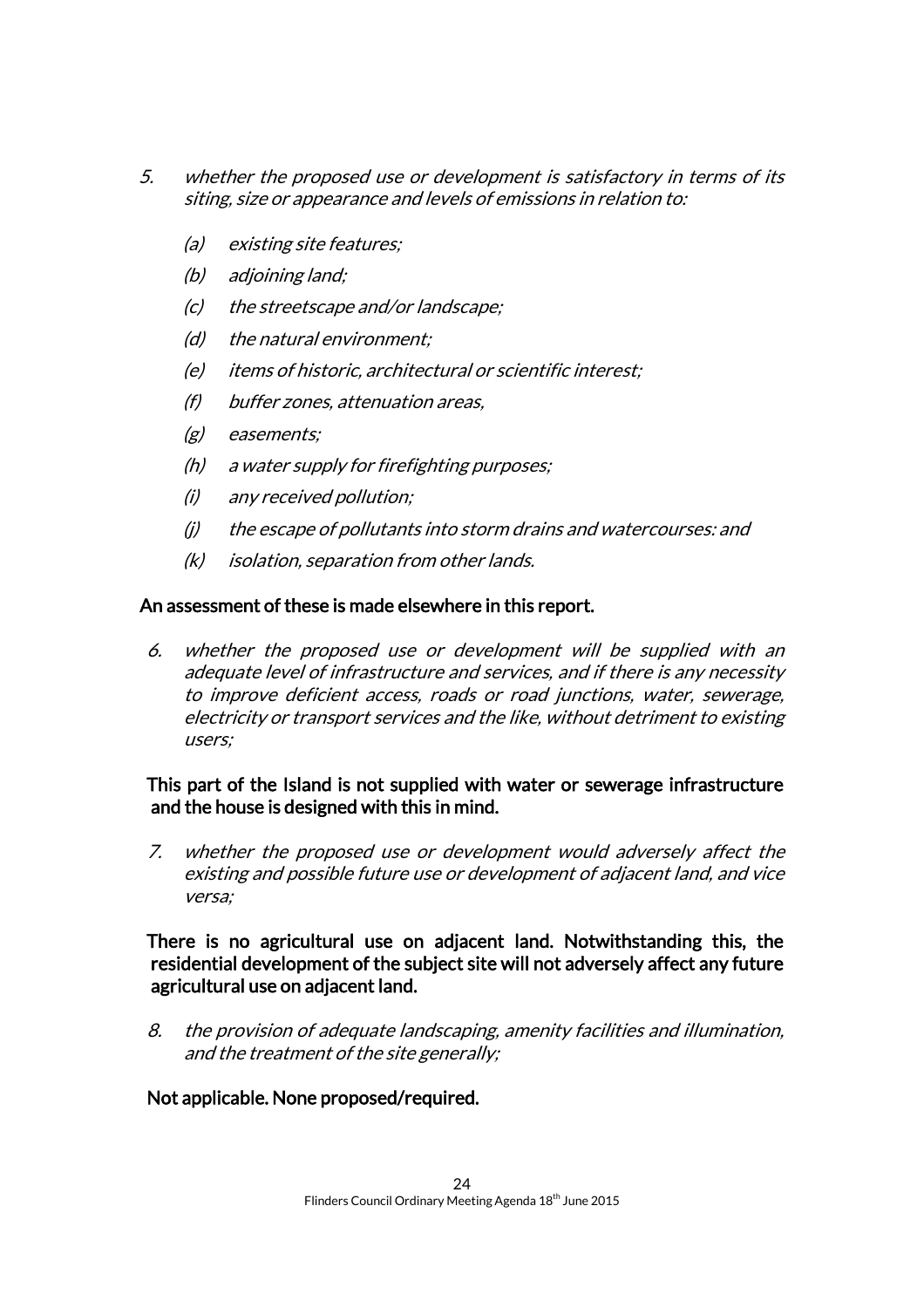9. the sight distances available to and from proposed point(s) of access, together with an estimate of the speed of passing traffic;

#### Not applicable. The existing access points are used.

10. the design and siting of the proposal to enable reduction in energy consumption through alternative energy use or reduction in demand; and

#### The proposal is a modern, energy efficient design with solar power and hot water.

11. the safety and well-being of the general public.

#### Complies.

12. Any other matter which Council is of the opinion is relevant to the particular application.

#### None stated.

#### Part 6 – Use and Development Principles

An assessment is made below against the relevant principles (those that are not applicable have been omitted for brevity):

- 6.0 Use and development shall be consistent with the following principles:
- 6.1 Use
	- (a). Use or development shall not unreasonably impact on any existing or intended use of development of neighbouring land.

#### COMMENT: An assessment of this is made elsewhere in this report.

- 6.2 Character
	- (a) Use and development shall adequately respect the character of, and future intentions for the area in which it is to be located.

#### COMMENT: An assessment of this is made elsewhere in this report.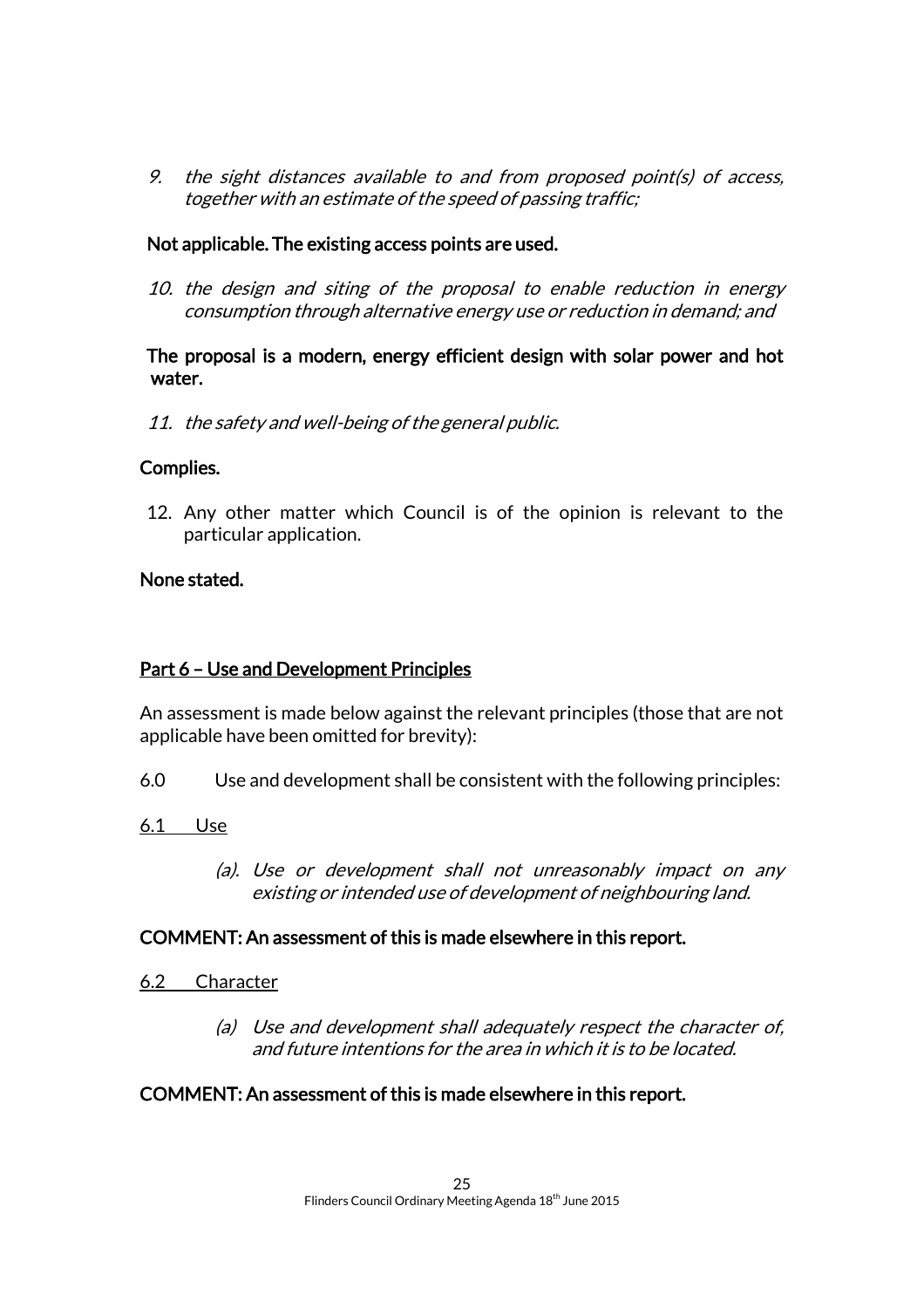#### 6.4 Environment

- (a) Use or development shall not be allowed to detrimentally affect the environment. All areas, and sensitive ecological and/or visual areas in particular, shall be developed in a manner and to an extent which is consistent with the protection of the values of the area.
- (b) Use or Development and land management practices shall be directed towards achieving environmental sustainability, biodiversity and ecological balance, and avoiding environmental damage such as soil erosion, coastal dune erosion, loss of important animal and plant species and increases in vermin populations.
- (c) Use or Development shall not be located in areas of unacceptable risk (eg. from fire, flood or landslip). In situations where risk may exist, use and development shall be appropriately sited and designed to provide an acceptable level of protection and safety for future users. In particular.
	- i. Lands subject to flood risk are those subject to a greater than one in a 100 year flood interval (1% probability), and land, the natural surface level of which is below 3 metres Australian Height Datum (AHD); and
	- ii. Land which comprises soils of known or suspected instability, has a slope greater than 1 in 4, or is filled or reclaimed land, are deemed to constitute an unstable land hazard; and
	- iii. Use and development in bushfire prone areas will comply with the provisions of Schedule 7 Development in Bushfire Prone Areas or some other provisions acceptable to Council and the Tasmania Fire Service.

COMMENT: In relation to (a), the subject site is in a visually sensitive area. An assessment of this is made elsewhere in this report. The proposed house will not detrimentally affect the environment. In relation to (b), a minimum of vegetation clearance will be required to accommodate the house, which is consistent with this criterion. The development is not located in an area of unacceptable risk, meeting (c).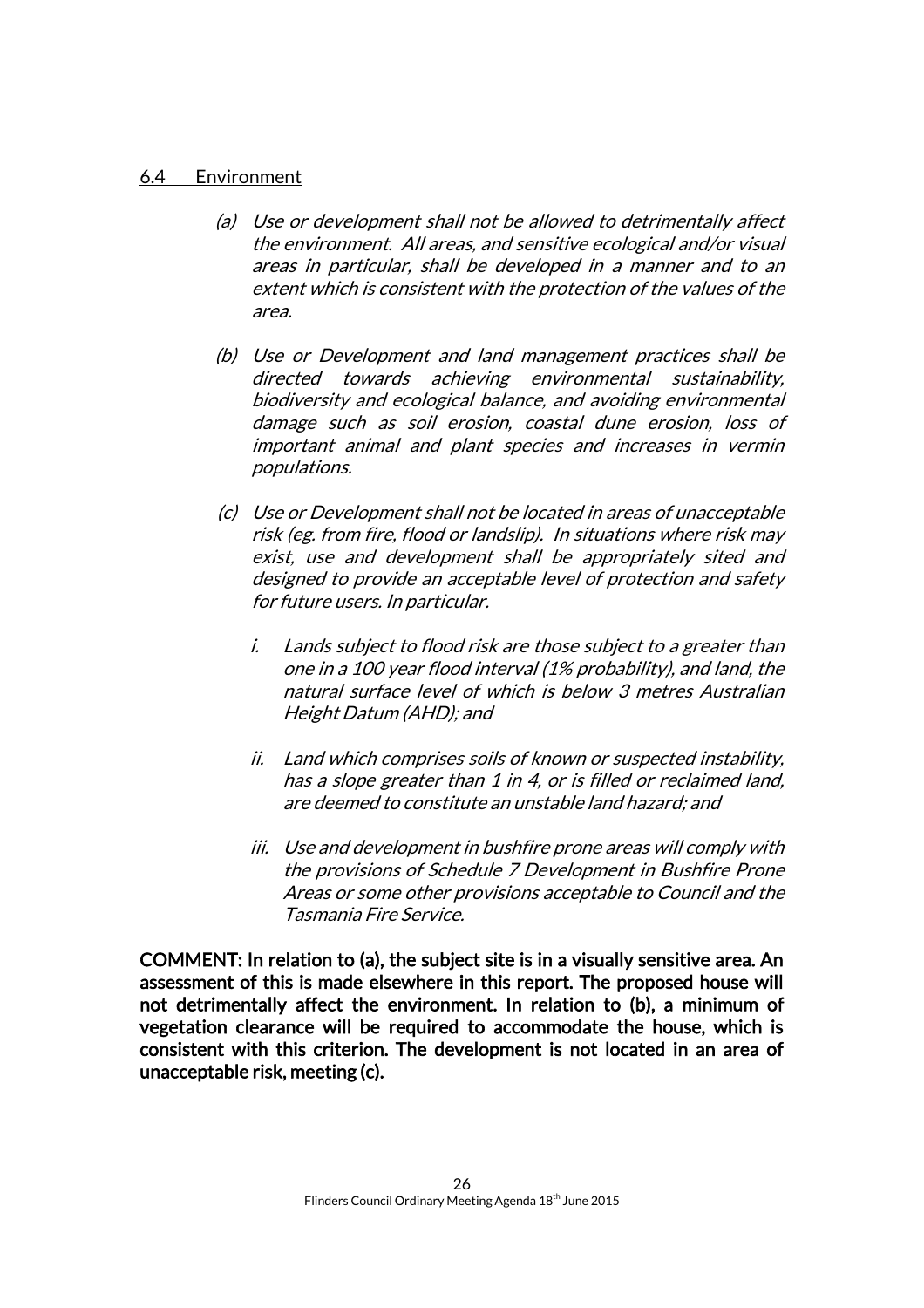#### 6.7 Services

- (a) Use or Development shall be provided with adequate and appropriate services which are suited to the lifestyle requirements of people, the nature of the location, and the ability of the community to provide.
- (b) Lot size and arrangement shall be adequate and appropriate to ensure an acceptable level of servicing, particularly in relation to waste disposal.
- (c) In areas not serviced with water use or development shall provide adequate water supply and effluent disposal systems. Each dwelling shall provide a potable water storage facility (minimum capacity of 40kl) to provide for the anticipated number of occupants, and a wastewater disposal system approved by the Council's Environmental Health Officer
- (d) Use or Development in the bushfire prone areas will provide fire protection features and water supplies which comply with Schedule 7.
- (e) Use or Development shall be appropriately sited, designed and constructed to avoid conflict with service mains (including telephone, power, sewer, water and irrigation channels/pipelines). Buildings shall not be erected over any service main or within any easement providing for same whether utilised or not.
- (f) Servicing systems shall use adequate and appropriate design methods and materials to ensure an acceptable life span and allow for adequate maintenance requirements.
- (g) Use or Development shall optimise efficiency in the use of energy and resources. In particular, land should be subdivided on a generally sequential basis (ie. one area is substantially developed before the next is subdivided), common trenching should be used for different services where appropriate, and solar access maximised.

COMMENT: Criteria (b) and (d) are not applicable. In relation to (a), (c), (e) and (f), this part of the island is not supplied with water or sewerage infrastructure and the house is designed with this in mind. In relation to (g), the proposal is a modern, energy efficient design with solar power and hot water.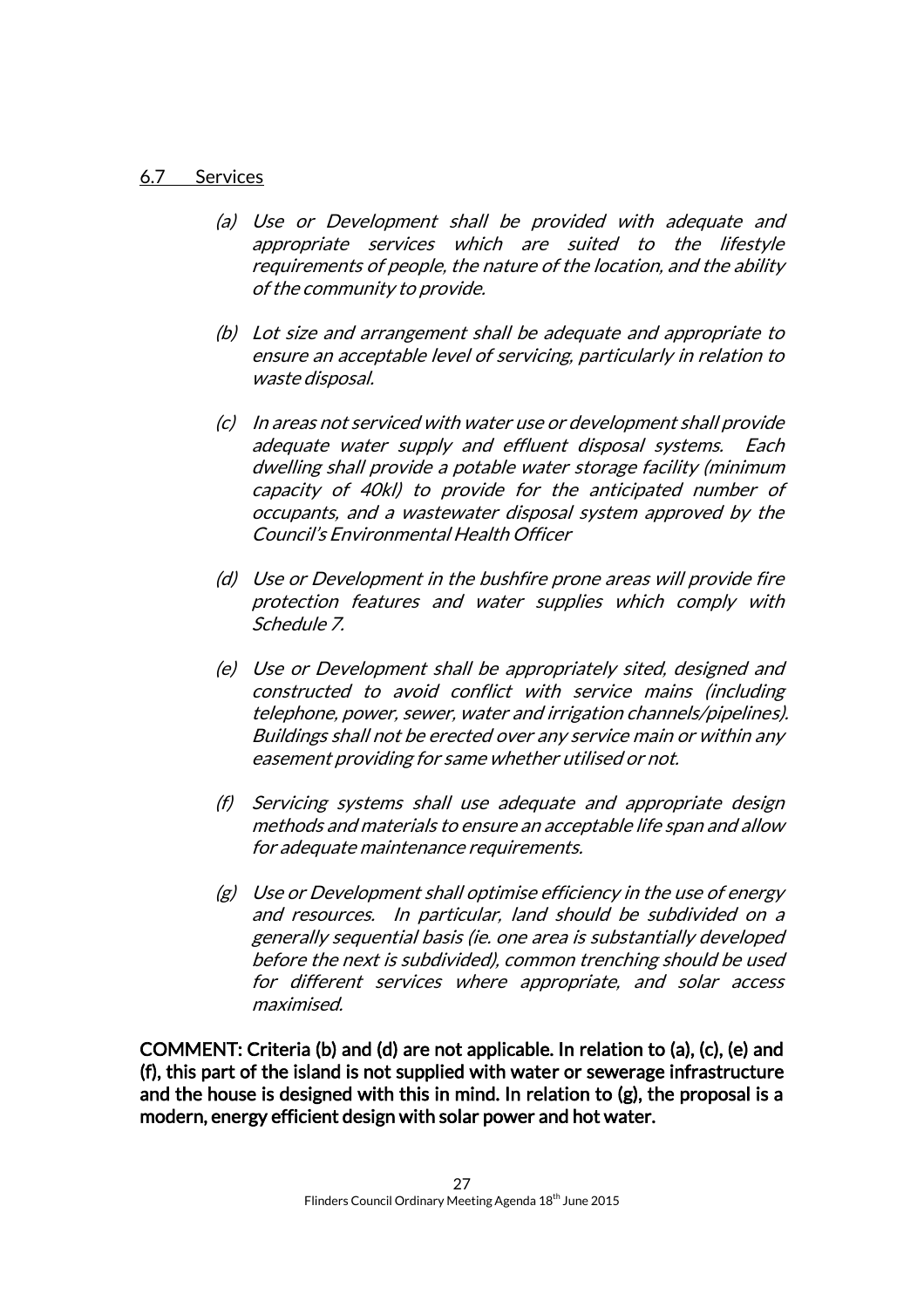#### 6.8 Social Interest

- 1. Use or Development should demonstrate how it suits the community interest.
- 2. Use or Development shall have adequate and appropriate types and levels of access to social facilities and services (eg. shops, government agencies, telecommunication, health services and educational facilities).

COMMENT: The proposal provides additional housing on Flinders Island which is considered to be in the community interest. Killiecrankie is a remote part of Flinders Island, approximately 40km north of Whitemark. For this area, this level of access to services is considered appropriate.

#### 6.9 Administration

- (b) Use or Development proposals should only be approved where the cost to the public of providing and maintaining services is not exceeded by the economic benefit of the use or development to the community.
- (c) In considering any proposal, Council shall obtain the advice and opinion of other relevant group(s), individual(s) or organisation(s) with direct interest in the proposal.

#### COMMENT: In relation to (b), the proposal is a private house with no additional public expenditure. Council did not require any advice under (c).

#### Part 7 Visually Sensitive Special Area

The objectives of the Visually Significant Areas are:

- (a) To retain the natural appearance of each Area;
- (b) To minimise the visual impact of Use or Development;
- (c) To retain and restore where possible the natural vegetation cover.

In considering an application for Use or development within the Visually Sensitive areas and whether to impose conditions Council shall consider the following matters:

- (a) The objectives listed in Clause 7.2.2
- (b) The siting, orientation, setbacks, bulk, form, height, scale and external finishes of buildings and structures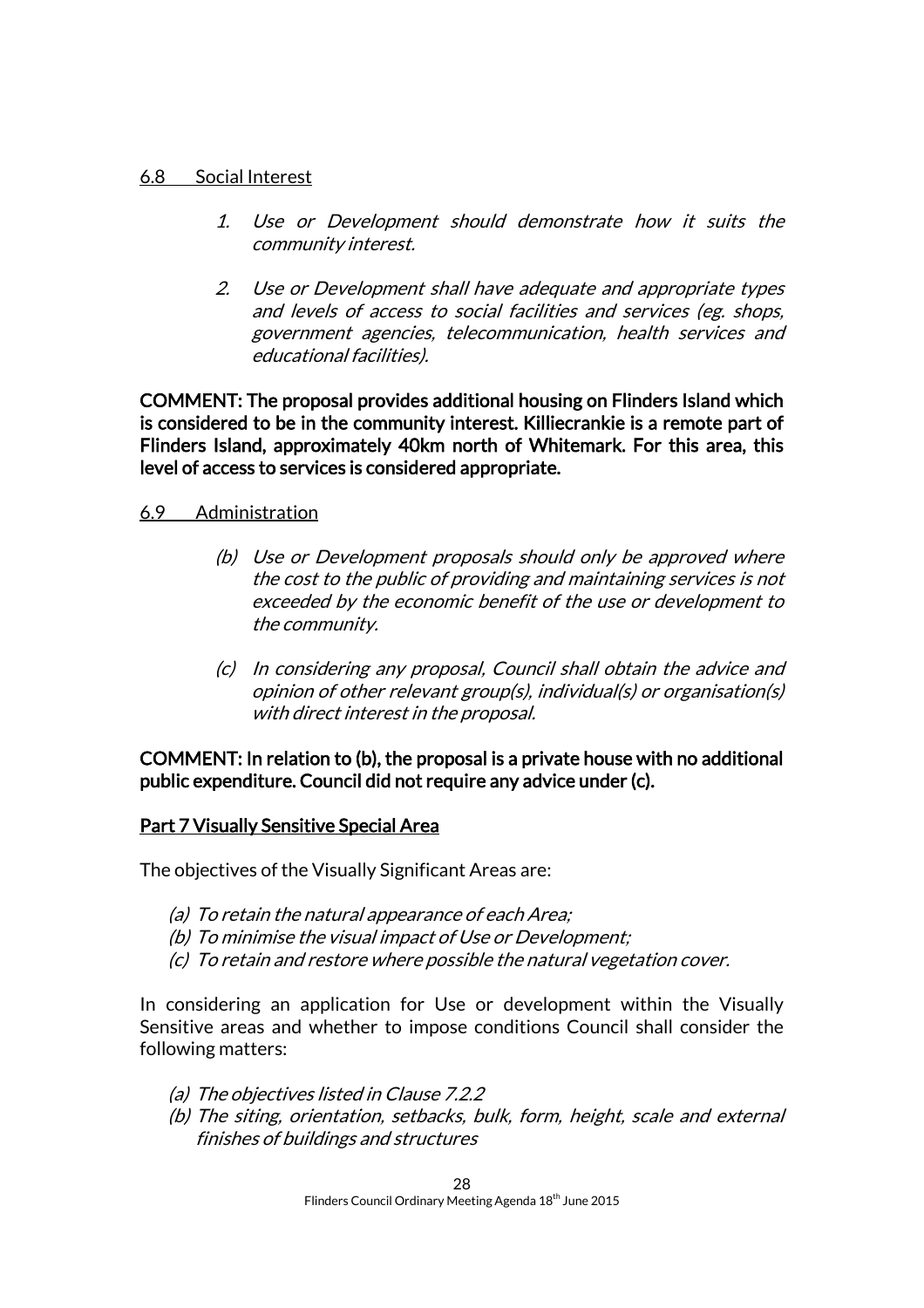- (c) The visual impact of buildings, clearing, excavation, access, construction, fences, firebreaks or the deposition of fill;
- (d) The adequacy of proposed landscaping and whether any special works or practices are required to protect the scenic values of the site;
- (e) Whether development is proposed to be located on skylines or ridgelines.

COMMENT: In relation to the objectives, the development of a low impact single house requiring minimal vegetation removal on a 45.75ha lot will retain the natural appearance of the area. Development of this nature is also likely to encourage the preservation of the natural appearance (rather than further development) of the entire lot. The house is designed to have a low visual impact, being low slung with natural finishes. The house is located in a small depression, minimising its visual impact – it will not be located on a skyline or ridgeline.

#### Referrals

The application did not require referrals.

#### STATUTORY REQUIREMENT:

The application was advertised for 14 days in accordance with the Act.

#### POLICY/STRATEGIC IMPLICATIONS:

The relevant strategic outcome and strategies of the Flinders Council Strategic Plan 2011 are outlined under Land Use, Development and Building.

The strategic outcome is identified as:

"A productive system of land and building development that promotes investment and activity while protecting people and the environmental characteristics of the Flinders municipal area."

COMMENT: The proposal is consistent with this strategic outcome. The proposal promotes investment and activity. Development of this nature protects the environmental characteristics of the Flinders Municipal area.

#### BUDGET AND FINANCIAL IMPLICATIONS:

Not applicable.

#### OFFICER'S RECOMMENDATION:

That the application for a house in the Rural Zone, by Pete Reid for land located at Lot 2, Armstrong Avenue, Killiecrankie (CT: 133609/2) be APPROVED generally in accordance with the house plans dated 5/5/15 and the Bushfire Risk Assessment Report by GPM dated 29/4/15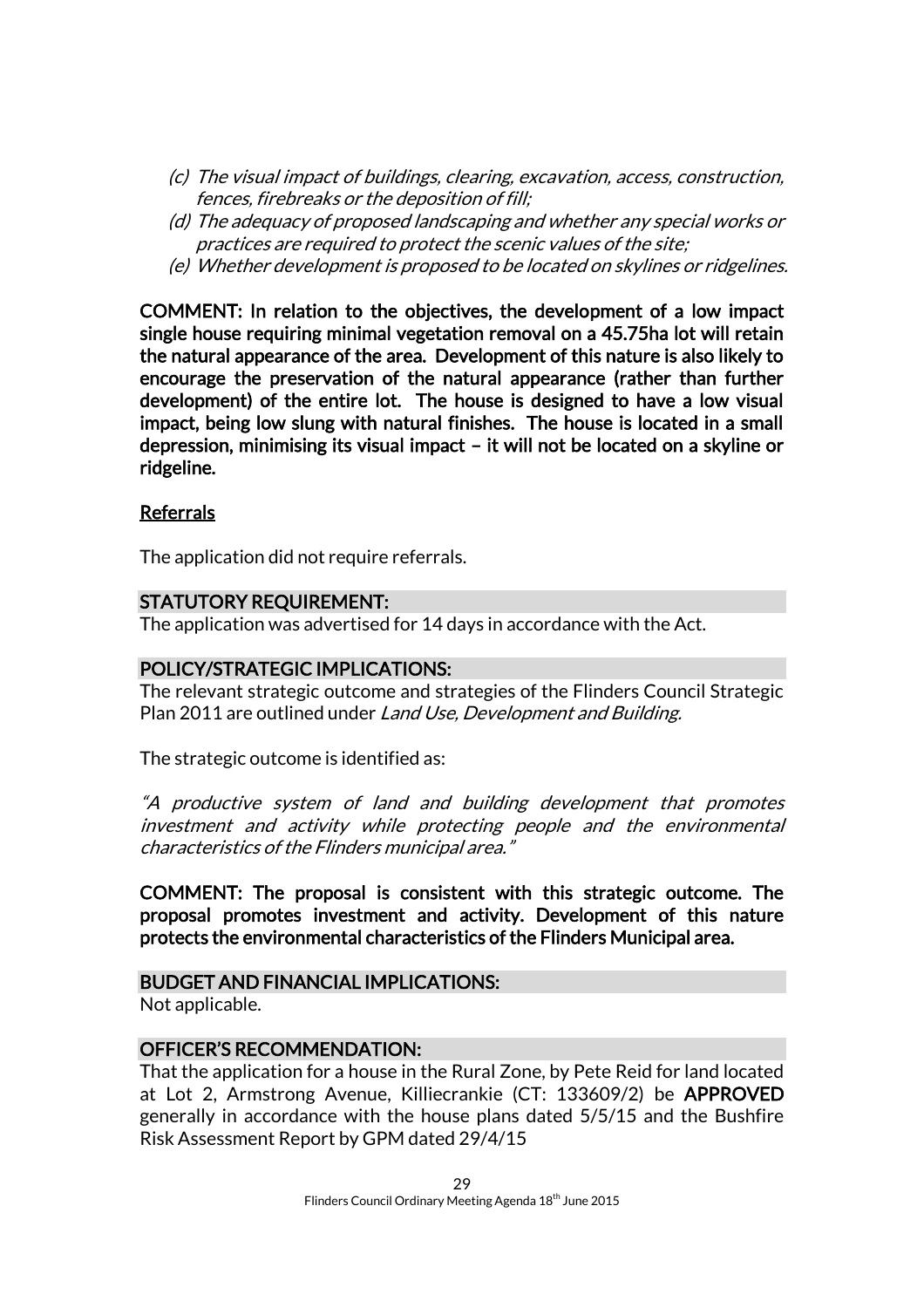#### Notes:

- 1. This permit was issued based on the proposal documents submitted for (DA2017/018). You should contact Council with any other use or developments, as they may require the separate approval of Council.
- 2. Council will undertake periodic reviews of approved developments to ensure compliance with Planning Permit conditions.
- 3. This permit is granted pursuant to the Land Use Planning and Approvals Act 1993 and does not constitute any other approval required under any other Act or Regulation.
- 4. This permit is valid for two (2) years only from the date of approval and will thereafter lapse if the development is not substantially commenced.
- 5. Where any other approvals under this Act or any other Act are required for the proposed use or development to which this permit relates, the permit does not take effect until those approvals have been granted.
- 6. This permit takes effect 14 days after the date of Council's notice of determination or at such time as any appeal to the Resource Management and Planning Appeal Tribunal is abandoned or determined. If an applicant is the only person with a right of appeal pursuant to section 61 of the Land Use Planning and Approvals Act 1993 and wishes to commence the use or development for which the permit has been granted within that 14 day period, the Council must be so notified in writing. A copy of Council's Notice to Waive Right of Appeal is attached.

#### DECISION:

The Council will now conclude its meeting as a Planning Authority under Section 25 of the Local Government (Meeting Procedures) Regulations 2005.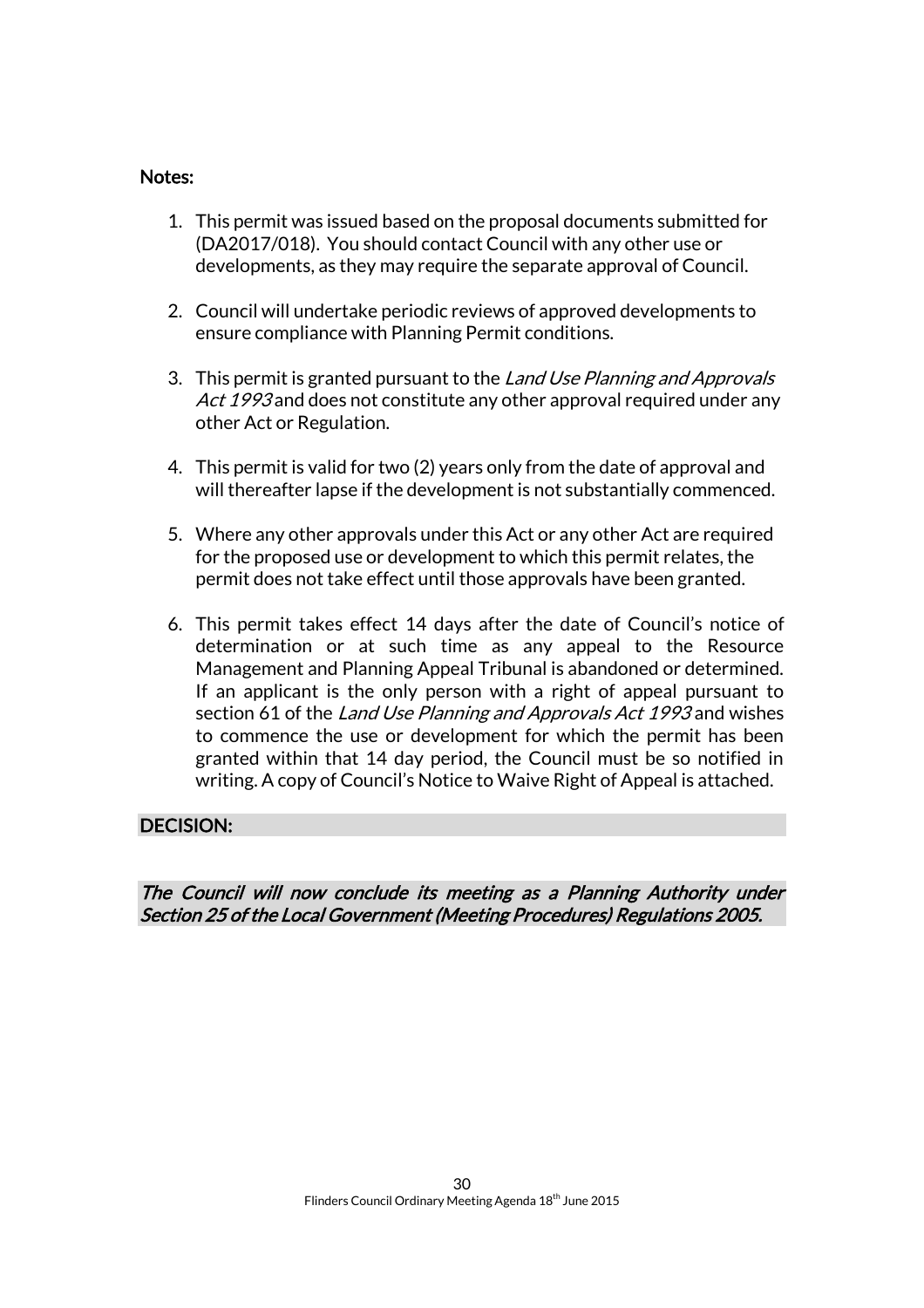# **B. ENVIRONMENTAL HEALTH OFFICER**

#### Item B1: Food Safety Policy

| <b>ACTION</b>            | <b>Decision</b>                           |
|--------------------------|-------------------------------------------|
| <b>PROPONENT</b>         | <b>Council Officer</b>                    |
| <b>OFFICER</b>           | Environmental Health Officer, Jacci Viney |
| <b>FILE REFERENCE</b>    | ENH/0700                                  |
| <b>ASSOCIATED PAPERS</b> | <b>Annexure 11: Food Safety Policy</b>    |

#### INTRODUCTION:

Council's Policy Manual is an important document of Council as it provides direction to Staff, Management and Councillors. Many of the policies are required by, or relate to, legislation and in most instances help manage Council's exposure to risk.

#### PREVIOUS COUNCIL CONSIDERATION:

| Adopted  | $16th$ June 2011            | 171.06.2011 |
|----------|-----------------------------|-------------|
| Reviewed | 30 <sup>th</sup> April 2015 | 119.04.2015 |

#### OFFICER'S REPORT:

Council has a policy that states that policies should be reviewed at least every two (2) years.

The Food Safety Policy has been reviewed and updated to reflect changes in legislation and work practices for Councill consideration.

At the 30<sup>th</sup> April 2015 Ordinary Meeting, Council resolved to adopt the Food Safety Policy and allowed it to lay on the table for 28 days for public comment. No submissions were received during the public consultation period.

#### STATUTORY REQUIREMENT:

Food Act 2003 (Tas) AS/NZ Food Standards Code

#### POLICY/STRATEGIC IMPLICATIONS:

4.0 Community Safety, Engagement and Enterprise - Through positive Council-Community partnerships, enhance people's security, inclusion and well-being.

4.1 Provide professional environmental and public health services.

4.1.1 Provide a program of structured inspection, compliance management, education and immunisation.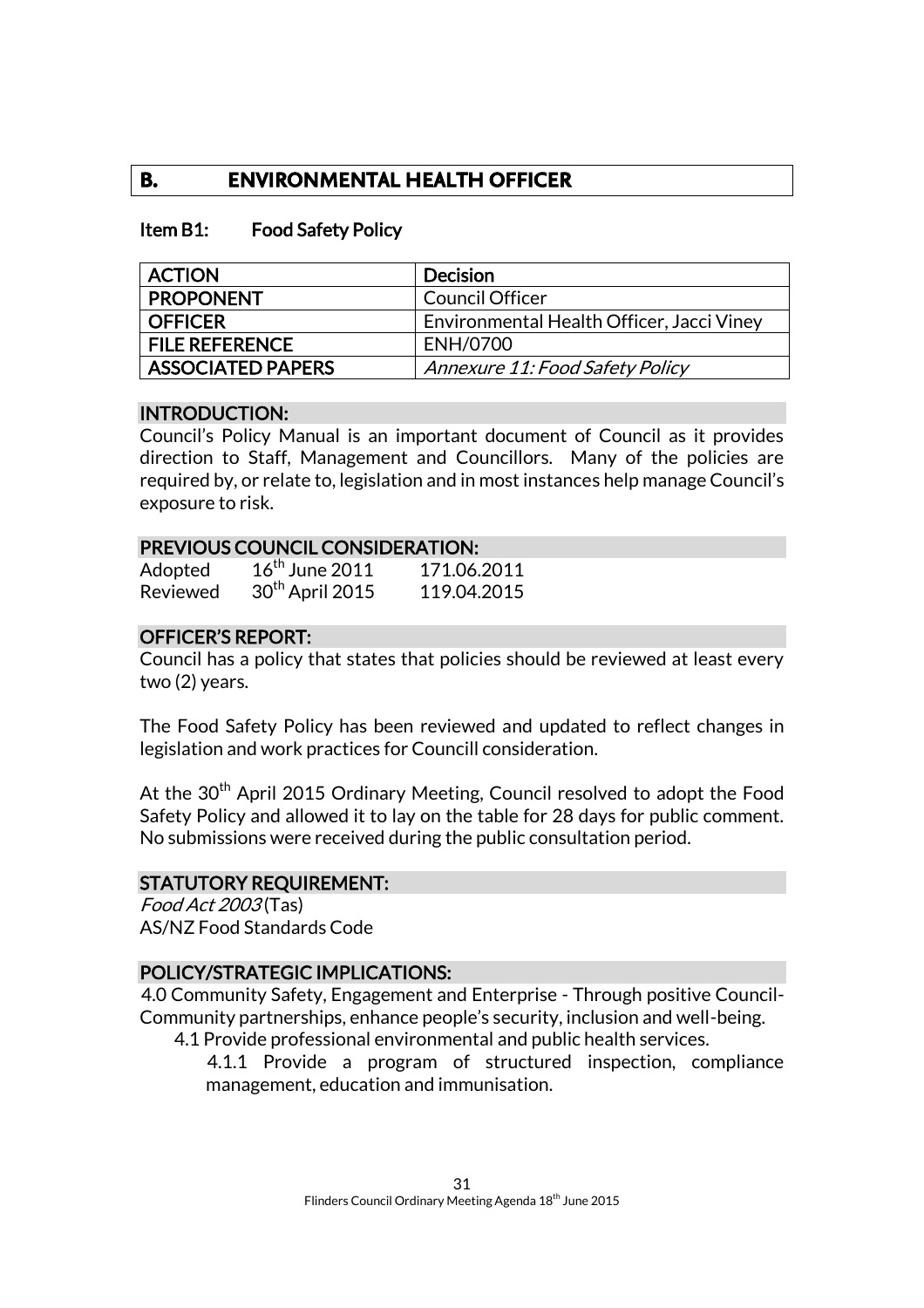#### RISK/LIABILITY:

Adoption of this policy and ensuring that Management, Staff and Councillors are aware of and follow this policy will help to reduce Council's exposure to risk in this area.

### VOTING REQUIREMENTS:

Simple Majority

# OFFICER'S RECOMMENDATION:

That Council adopts the Food Safety Policy.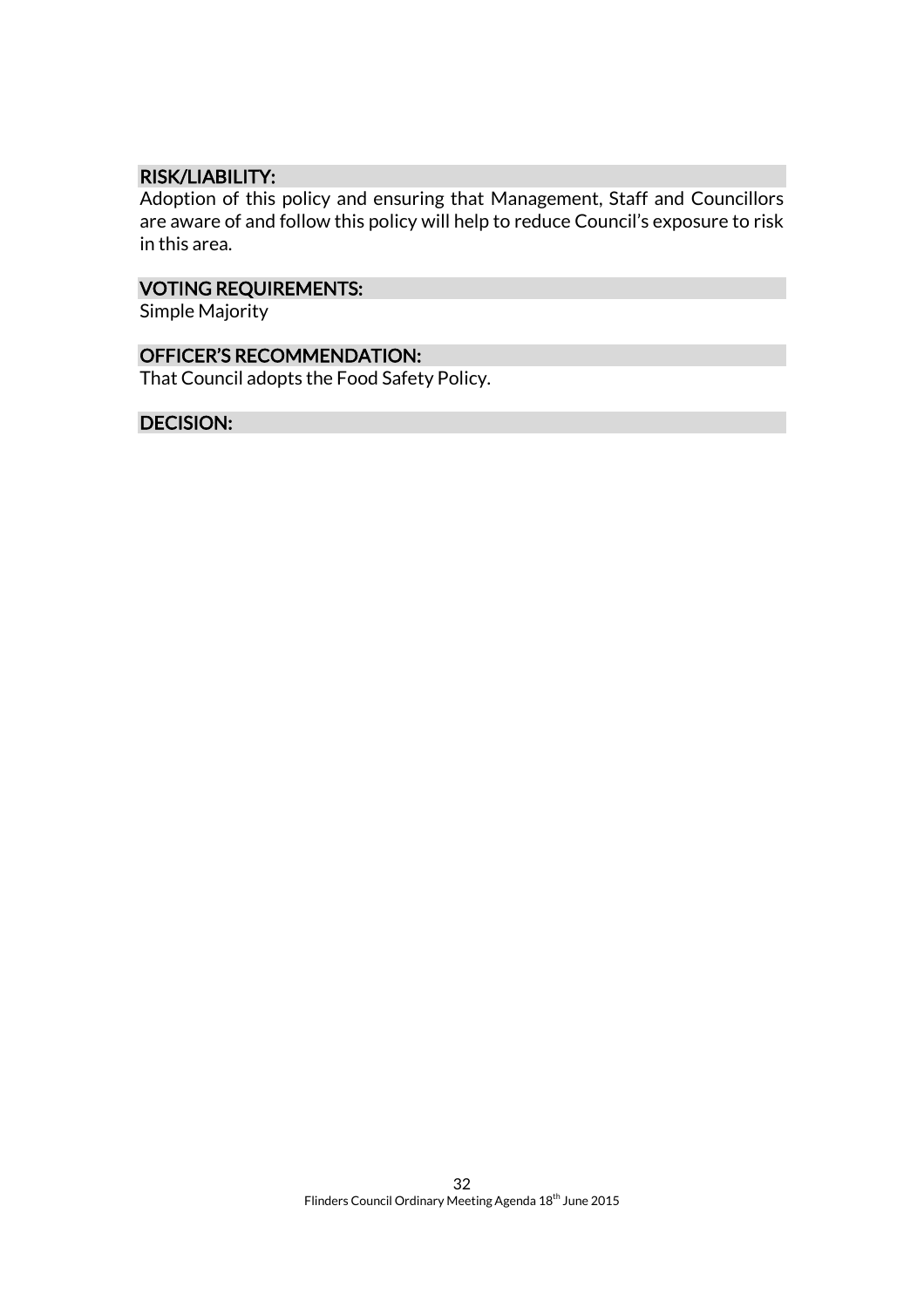# **C. CORPORATE SERVICES**

#### Item C1: Corporate Credit Card Policy

| <b>ACTION</b>            | <b>Information</b>                           |
|--------------------------|----------------------------------------------|
| <b>PROPONENT</b>         | <b>Council Officer</b>                       |
| <b>OFFICER</b>           | Corporate Services Manager, Sophie Pitchford |
| <b>FILE REFERENCE</b>    | <b>FIN/0502</b>                              |
| <b>ASSOCIATED PAPERS</b> | Annexure 12: Corporate Credit Card Policy    |

#### INTRODUCTION:

Council's Policy Manual is an important document of Council as it provides direction to Staff, Management and Councillors. Many of the policies are required by, or relate to, legislation and in most instances help manage Council's exposure to risk.

#### PREVIOUS COUNCIL CONSIDERATION:

| Adopted         | 20 <sup>th</sup> August 2009 | 308.08.09   |
|-----------------|------------------------------|-------------|
| <b>Reviewed</b> | 30 <sup>th</sup> April 2015  | 124.04.2015 |

#### OFFICER'S REPORT:

Council has a policy that states that policies should be reviewed at least every two (2) years.

The Corporate Credit Card Policy has been reviewed and updated to reflect changes in staff titles and work practices for Councillors' consideration.

At the  $30<sup>th</sup>$  April 2015 Ordinary Meeting, Council resolved to adopt the Corporate Credit Card Policy and allowed it to lay on the table for 28 days for public comment. No submissions were received during the public consultation period.

#### STATUTORY REQUIREMENT:

Local Government Act 1993 Code of Tenders and Contracts Policy Disciplinary Policy Risk Management Policy

#### POLICY/STRATEGIC IMPLICATIONS:

5.0 Corporate Governance and Intergovernmental Relations - decisions are professionally and transparently made, communicated and implemented to achieve defined outcomes in the interest of the community.

5.1.3 Achieve a sustainable balance of income, investment and recurrent expenditure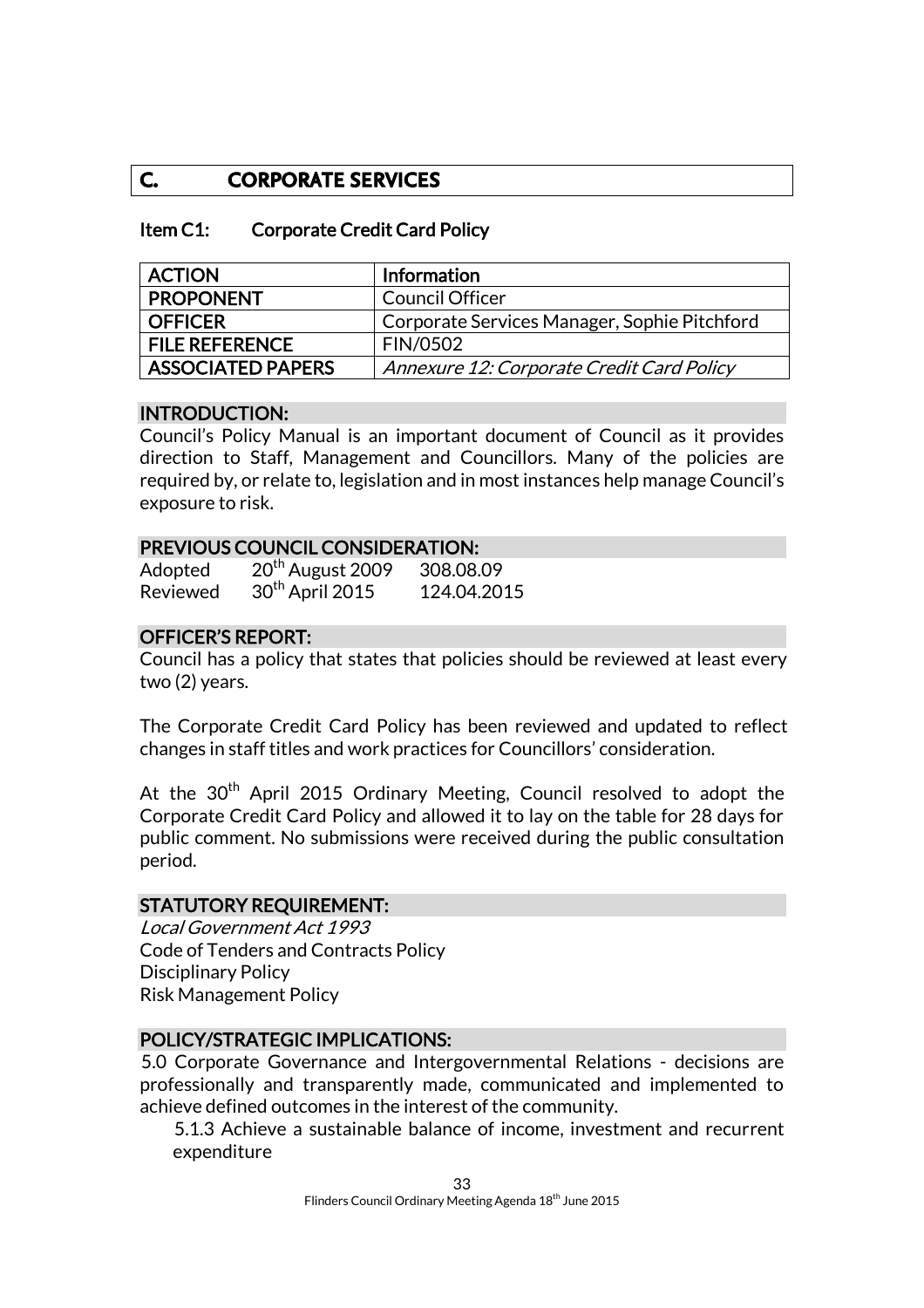#### RISK/LIABILITY:

Adoption of this policy and ensuring that Management, Staff and Councillors are aware of and follow this policy will help reduce Council's exposure to risk in this area.

# VOTING REQUIREMENTS:

Simple Majority

#### OFFICER'S RECOMMENDATION:

That Council adopts the Corporate Credit Card Policy.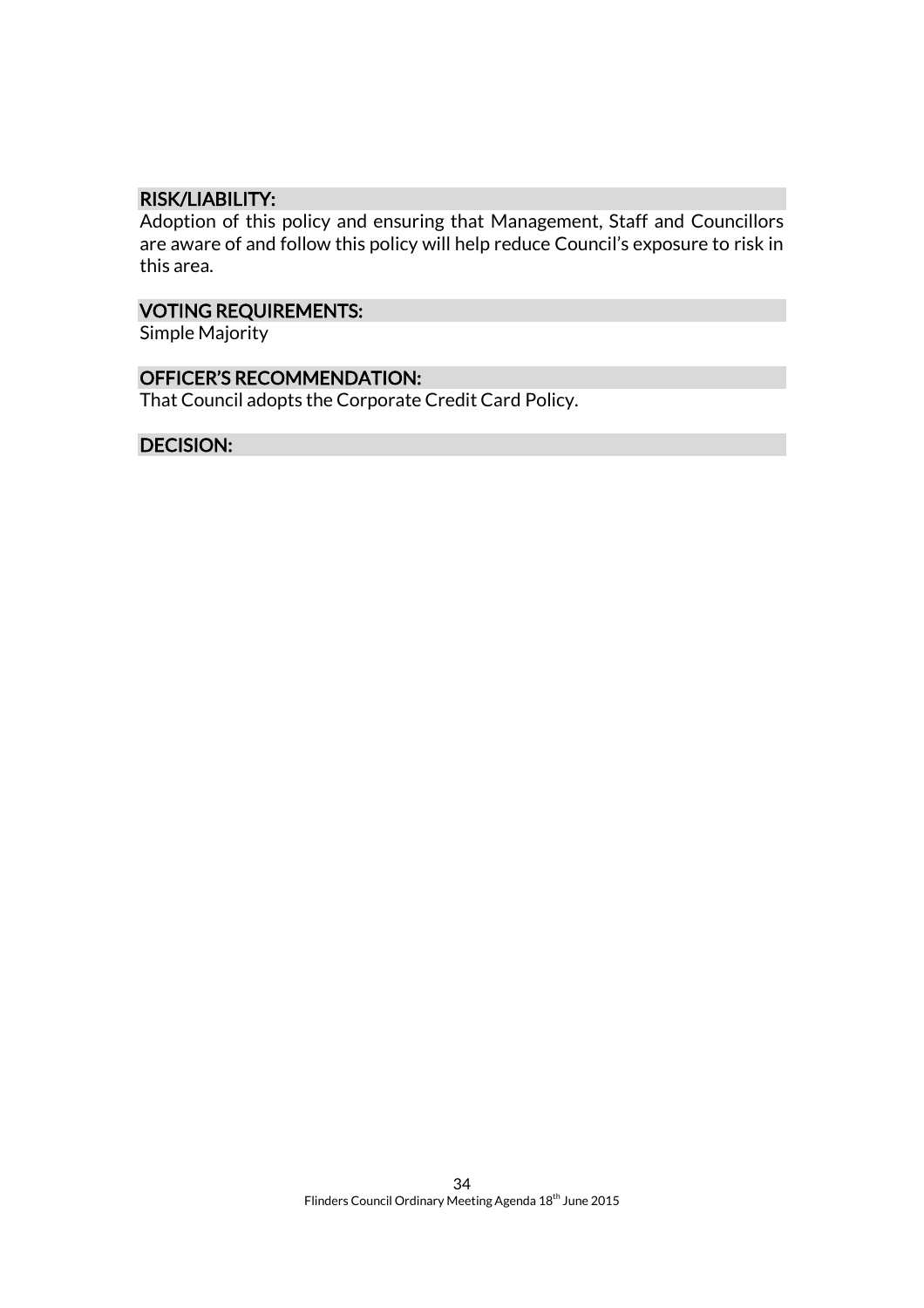#### Item C2: Debt Collection Policy

| <b>ACTION</b>            | <b>Decision</b>                              |
|--------------------------|----------------------------------------------|
| <b>PROPONENT</b>         | <b>Council Officer</b>                       |
| <b>OFFICER</b>           | Corporate Services Manager, Sophie Pitchford |
| <b>FILE REFERENCE</b>    | FIN/1205, FIN/1400                           |
| <b>ASSOCIATED PAPERS</b> | Annexure 13: Debt Collection Policy          |

#### INTRODUCTION:

Council's Policy Manual is an important document of Council as it provides direction to Staff, Management and Councillors. Many of the policies are required by, or relate to, legislation and in most instances help manage Council's exposure to risk.

#### PREVIOUS COUNCIL CONSIDERATION:

| Adopted  | 19 <sup>th</sup> September 2008 | 381.09.08   |
|----------|---------------------------------|-------------|
| Amended  | 22 <sup>nd</sup> October 2009   | 406.10.09   |
| Amended  | $15th$ July 2010                | 188.07.10   |
| Reviewed | 30 <sup>th</sup> April 2015     | 121.04.2015 |

#### OFFICER'S REPORT:

Council has a policy that states that policies should be reviewed at least every two (2) years.

The Debt Collection Policy has been reviewed and updated to reflect changes in work practices for Councillors' consideration.

At the  $30<sup>th</sup>$  April 2015 Ordinary Meeting, Council resolved to adopt the Debt Collection Policy and allowed it to lay on the table for 28 days for public comment. No submissions were received during the public consultation period.

#### STATUTORY REQUIREMENT:

Local Government Act 1993 Rates Resolution

#### POLICY/STRATEGIC IMPLICATIONS:

5.0 Corporate Governance and Intergovernmental Relations - decisions are professionally and transparently made, communicated and implemented to achieve defined outcomes in the interest of the community.

5.1.3 Achieve a sustainable balance of income, investment and recurrent expenditure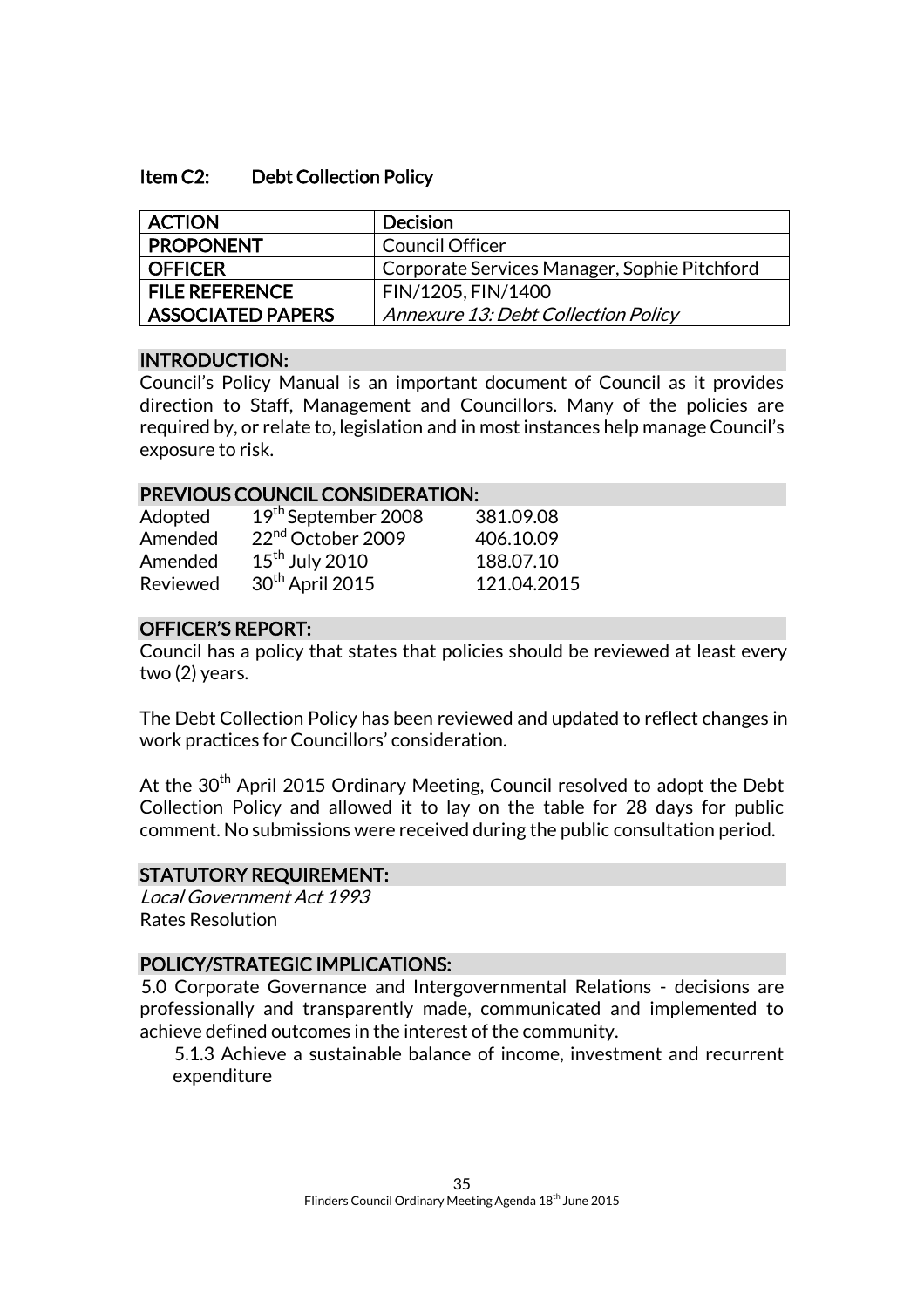#### RISK/LIABILITY:

Adoption of this policy and ensuring that Management, Staff and Councillors are aware of and follow this policy will help to reduce Council's exposure to risk in this area.

### VOTING REQUIREMENTS:

Simple Majority

#### OFFICER'S RECOMMENDATION:

That Council adopts the Debt Collection Policy.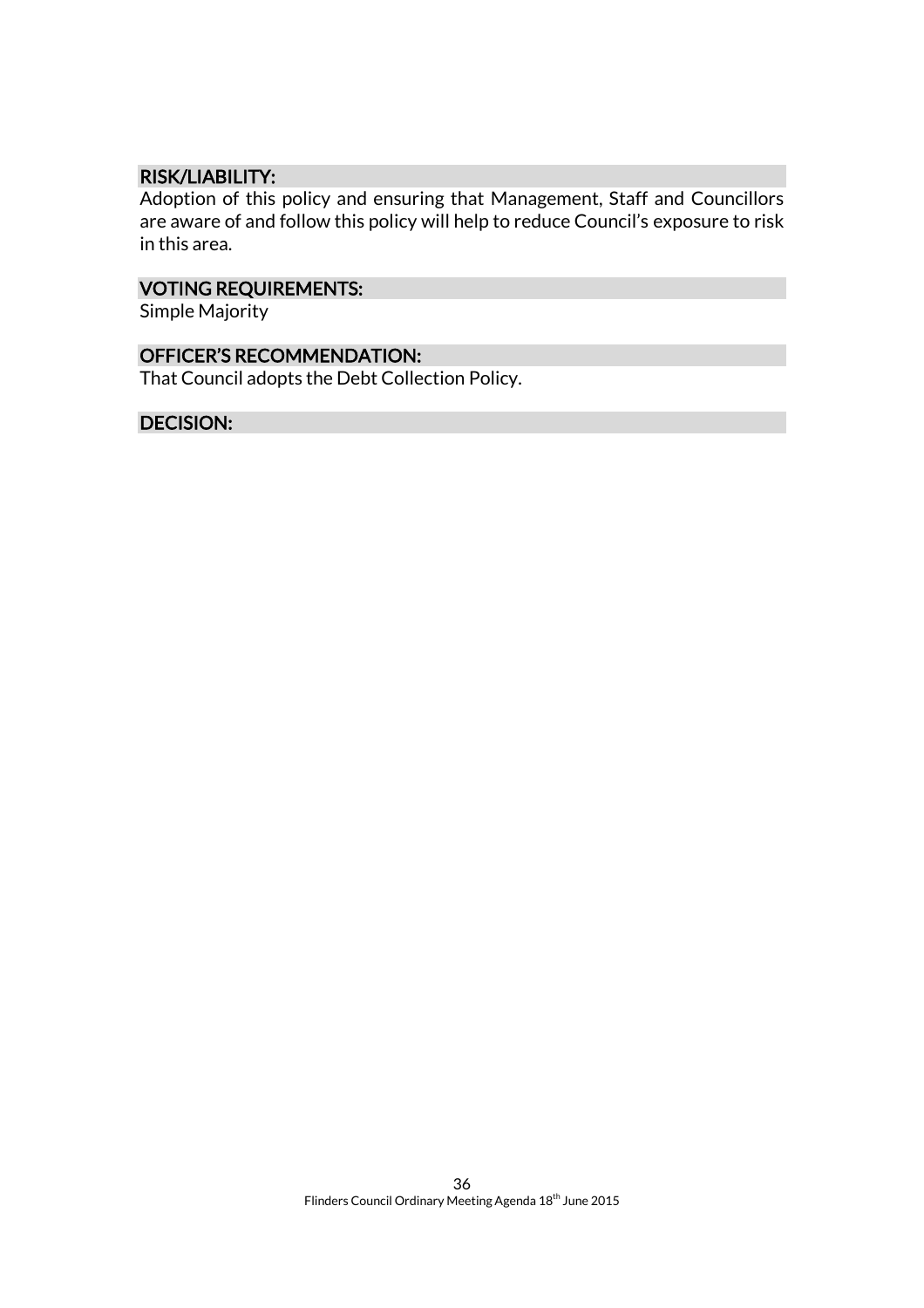### **D. GOVERNANCE**

#### Item D1: Audit Panel

| <b>ACTION</b>            | <b>Decision</b>                           |
|--------------------------|-------------------------------------------|
| <b>PROPONENT</b>         | <b>Council Officer</b>                    |
| <b>OFFICER</b>           | Raoul Harper, General Manager             |
| <b>FILE REFERENCE</b>    | FIN/1300                                  |
| <b>ASSOCIATED PAPERS</b> | Annexure 14: DRAFT Flinders Council Audit |
|                          | Panel - Charter, Work Plan & Meeting      |
|                          | Procedures                                |

#### INTRODUCTION:

The purpose of this report is to present a proposed Audit Panel Charter, Annual Work Plan and meeting procedures for consideration by Council. The Audit Panel met on the  $26<sup>th</sup>$  of May and developed the associated documents as required under the LOCAL GOVERNMENT (AUDIT PANELS) ORDER 2014. The Panel resolved to present these documents for Council consideration.

The LOCAL GOVERNMENT (AUDIT PANELS) ORDER 2014 requires all members of an Audit Panel to be appointed for a specified timeframe and outlines that independent persons appointed to the Panel are entitled to be remunerated with allowances determined by the Council:

"LOCAL GOVERNMENT (AUDIT PANELS) ORDER 2014 - REG 7 7.Term and conditions of appointment of audit panel members (1) A member of an audit panel holds office for such period of not less than one year and not more than 4 years as is specified in the member's instrument of appointment and, if eligible, may be reappointed. (2) A member of an audit panel who is an independent person is entitled to be paid the remuneration and allowances determined by the relevant council."

To date Council has not considered what remuneration these members should receive and have not specified the period of appointment.

Council is also required to provide specific funding allocations to support the functions of the Audit Panel:

"LOCAL GOVERNMENT (AUDIT PANELS) ORDER 2014 - REG 13 13.Resources of audit panel A council is to provide secretariat support to, and all necessary funding required by, its audit panel."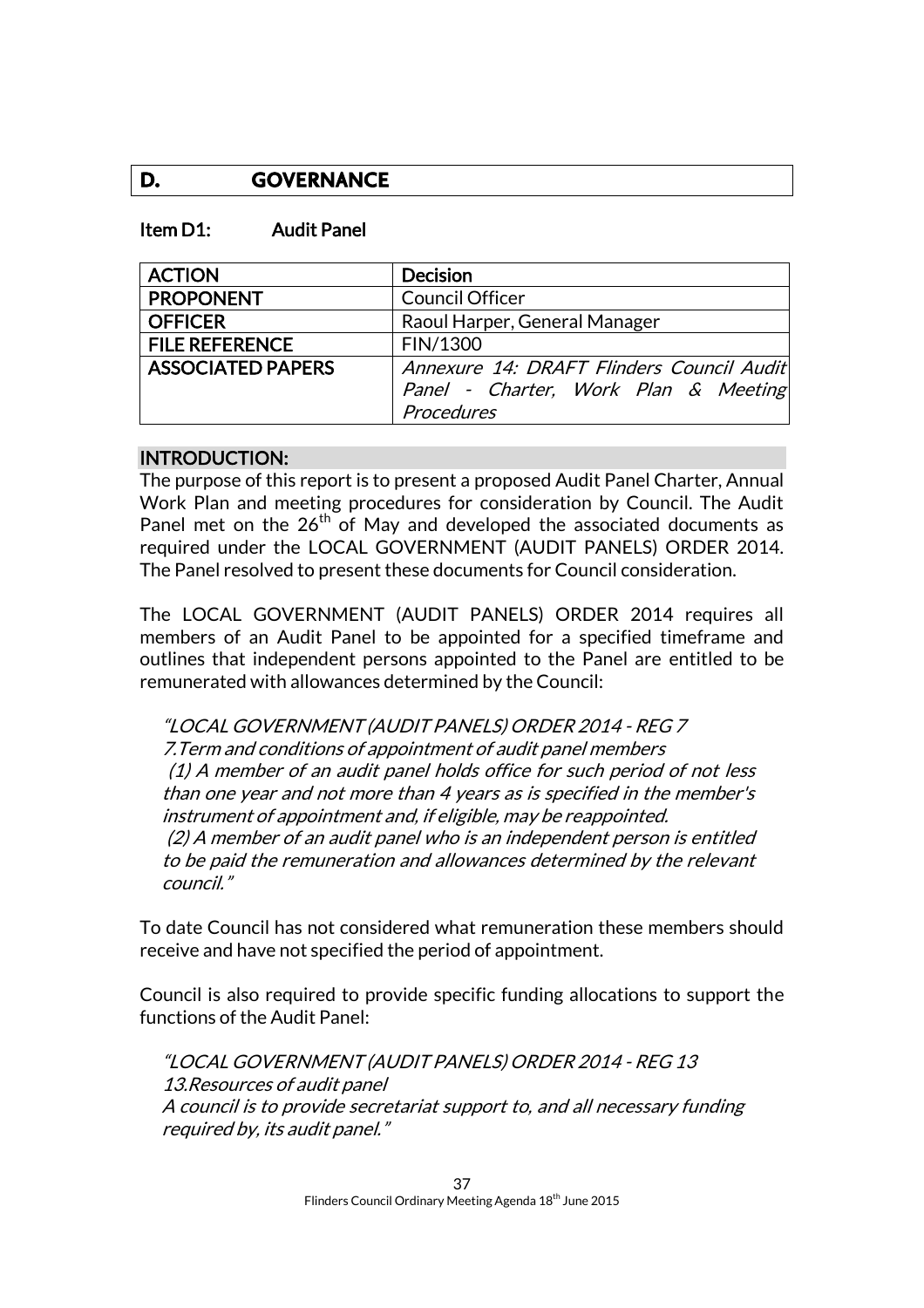Council intends to allocate an amount to meet this requirement as part of its 2015/2016 Budget Estimates. The amount allocated will be dependent on what level of remuneration Council intends to provide the Independent Chair and independent person (if any).

#### PREVIOUS COUNCIL CONSIDERATION:

Flinders Council formally considered the Draft Ministerial Orders at its Ordinary meeting on the  $20<sup>th</sup>$  of December 2013 and the following decision was ratified:

"713.12.2013 Moved: Deputy Mayor D Williams Seconded: Cr M Cobham

- 1. That Council expresses its grave concern and opposition to the proposed Draft Ministerial Orders under Section 70F, 84(2A) and 85B of the Local Government Act 1993.
- 2. That the General Manager's summary as tabled at the meeting be included in the submission to LGAT.
- 3. That Council writes to the Premier, the Minister for Local Government and the relevant opposition parliamentarians expressing our grave concerns. While the Draft Orders may be best practice for larger Councils, the cost of implementation and compliance will be a significant burden on our financial and human resources, detracting from Council's ability to supply services to the community.
- 4. Council also requests that if the Draft Ministerial Orders are supported extra ongoing funding be provided for the implementation and ongoing compliance.

#### CARRIED UNANIMOUSLY (7-0)

For: Mayor Carol Cox, Deputy Mayor David Williams, Cr Marc Cobham, Cr Mary-Anne Roberts, Cr Peter Rhodes , Cr Gerald Willis and Cr Ronald Wise."

At the August 2014 Ordinary Meeting of Council the following was resolved:

"876.07.2014 Moved: Cr M Cobham Seconded: Deputy Mayor D Williams

1. Council notes the report from the General Manager and the proposed Charter from the Northern Regional Group of Council's.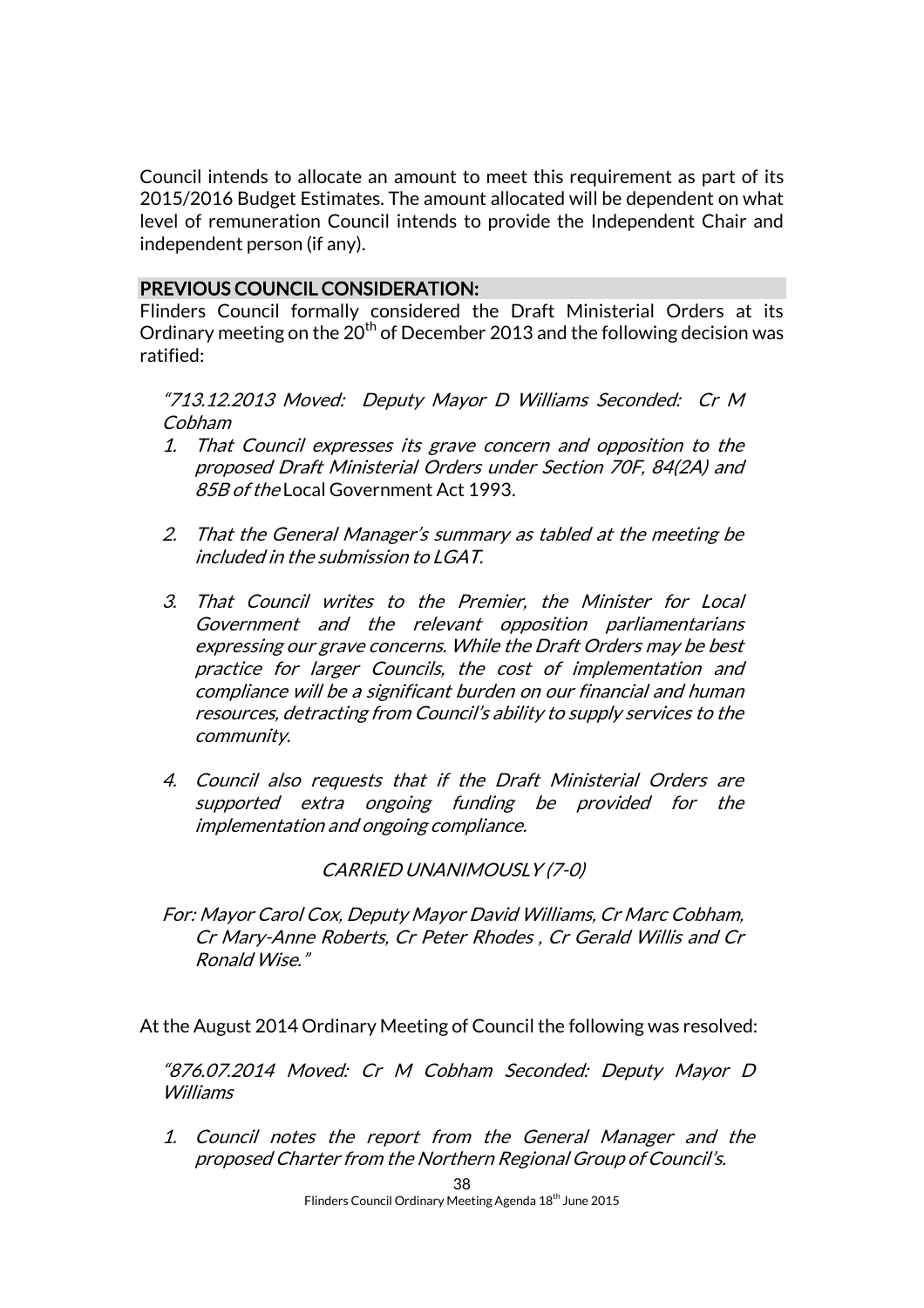- 2. Council directs the Mayor to write to the Minister for Local Government and the Auditor General stating the following: Flinders Council does not support the mandatory directive to establish Audit Panels contained within Section 85 of the Local Government Act 1993. While the Orders may be best practice for larger Councils, the cost of implementation and compliance will be a significant burden on the financial and human resources of Council and will materially detract from Council's ability to supply services to the community. The commensurate value of the directive to establish an Audit Panel is insufficient at this time to warrant support. To that end Council will not be establishing an Audit Panel in full compliance with the Act but will continue to operate its existing Audit and Finance Special Committee.
- 3. The Flinders Council Audit and Finance Special Committee be directed to develop an agreed Charter, annual work plan and reporting mechanisms to present to Council for consideration post the October Council election.

#### CARRIED UNANIMOUSLY (6-0)

For: Mayor Carol Cox, Deputy Mayor David Williams, Cr Marc Cobham, Cr Mary-Anne Roberts, Cr Gerald Willis and Cr Ronald Wise."

At the March 2015 Ordinary Meeting the following was resolved:

"76.03.2015 Moved: Deputy Mayor M Cobham Seconded: Cr K **Stockton** 

That Flinders Council supports the recommendation of the Audit and Finance Special Committee to appoint community member Mr John Dick as the Independent Chairperson and Ms Diana Droog as the Independent Community Representative on the Audit and Finance Special Committee.

#### CARRIED UNANIMOUSLY (7-0)

For: Mayor Carol Cox, Deputy Mayor Marc Cobham, Cr Chris Rhodes, Cr Peter Rhodes, Cr Ken Stockton, Cr David Williams and Cr Gerald Willis."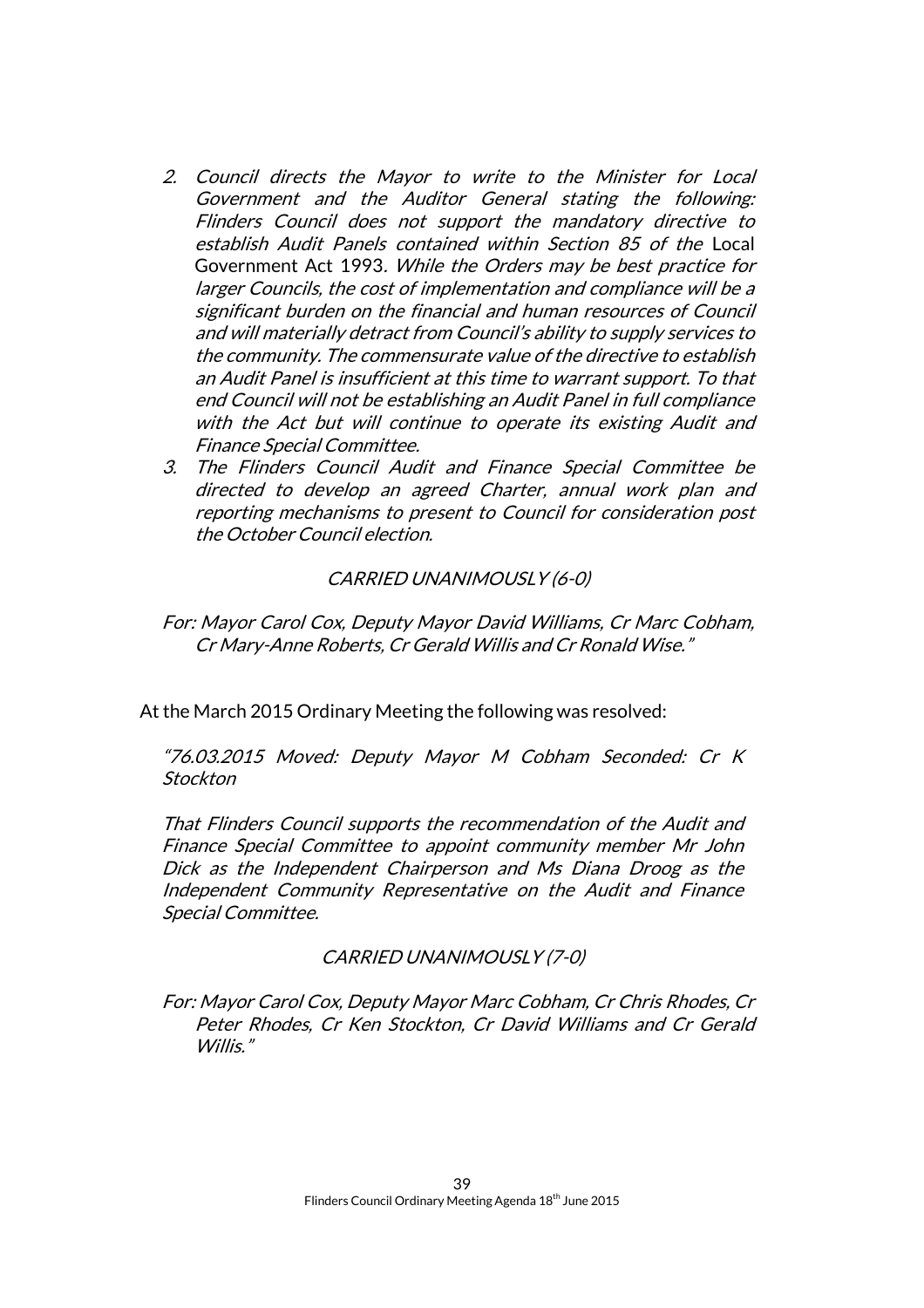At the April 2015 Ordinary Meeting of Council the following was resolved:

"143.05.2015 Moved: Cr Gerald Willis Seconded: Cr Chris Rhodes

- 1. That Flinders Council resolves to change the name of the Flinders Council Audit and Finance Special Committee to the Flinders Council Audit Panel.
- 2. That Flinders Council authorise and arrange the booking, travel and accommodation required to support Ms Diana Droog and Mr John Dick to attend a workshop on Audit Panels being hosted by Local Government Association Tasmania to be held on 7 July 2015 in Launceston. That Flinders Council as part of the 2015/2016 Budget process allocate an agreed amount of funding to support the functions of the Audit Panel in discharging their duties under the Local Government Act 1993.

#### CARRIED UNANIMOUSLY (5-0)

For: Acting Mayor Marc Cobham; Cr Chris Rhodes; Cr Peter Rhodes; Cr David Williams and Cr Gerald Willis."

#### OFFICER'S REPORT:

On 10 February 2014 Local Government (Audit Panels) Order 2014 came into effect which specified requirements for the establishment of an Audit Panel for Councils under Section 85 of the Local Government Act 1993.

On the 20<sup>th</sup> of December 2013, Council wrote to the then Premier Lara Giddings expressing our grave concern as to the financial implications the Ministerial Orders would have on our small Council. In the correspondence to the Premier, Council stated "*While the Draft Orders may be best practice for* larger Councils, the cost of implementation and compliance will be a significant burden on our financial and human resources, detracting from Council's ability to supply services to the community." No response was received from the Premier and in the last weeks before the election on  $10<sup>th</sup>$  February, Local Government (Audit Panels) Order 2014 came into effect which specified requirements for the establishment of an Audit Panel for Councils under Section 85 of the Local Government Act 1993.

Council has previously questioned establishing an Audit Panel on the basis that it does not see commensurate value in the audit panels to justify the associated cost to the community. At a time when all government expenditure should provide genuine value to the communities we serve, the value of implementing the Audit Panel directive when the proposed functions of the Audit Panel are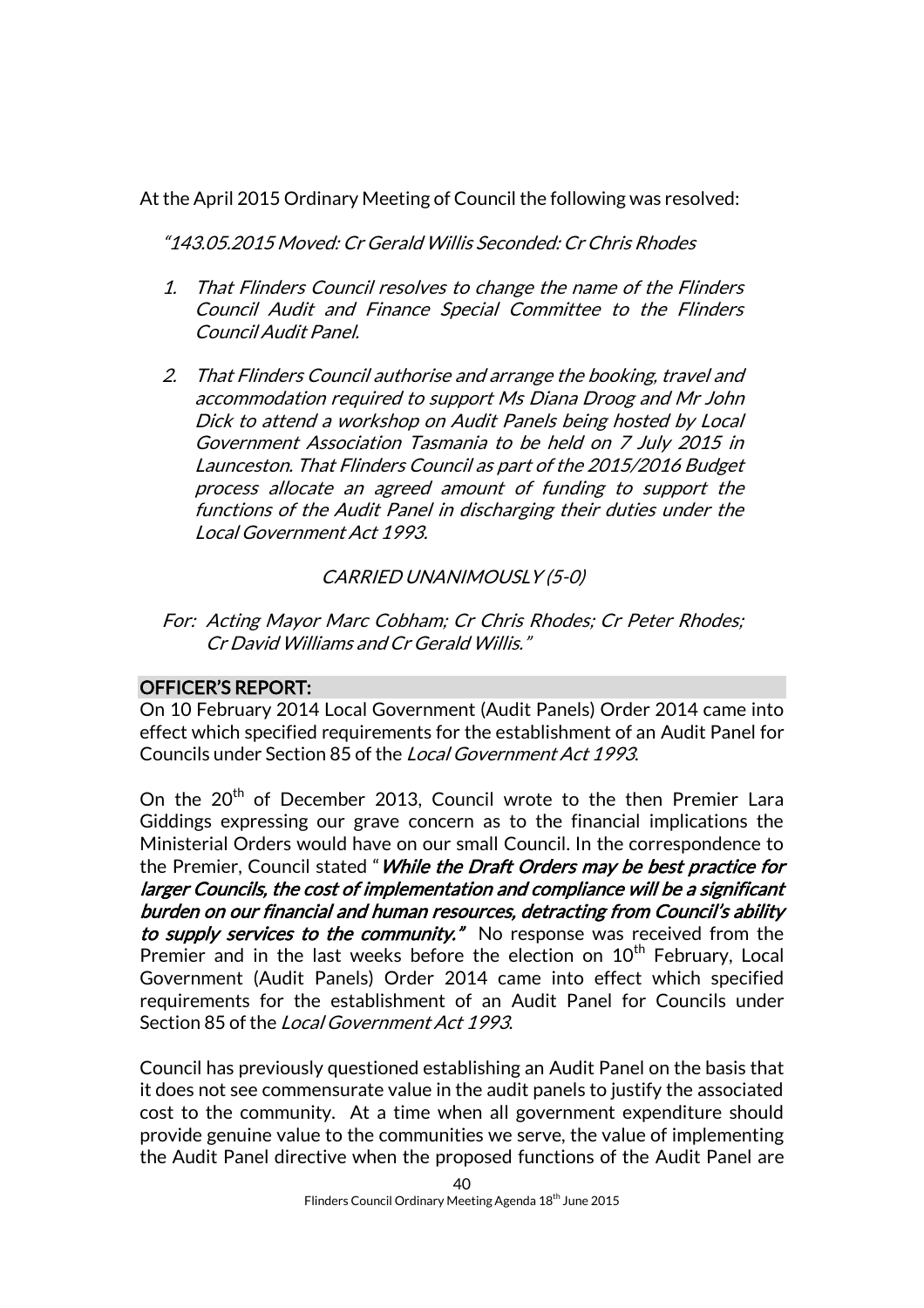already regularly monitored by Council through either the Council meeting or workshop process was questioned.

The General Manager then met with the newly elected Minister for Local Government to reiterate our concerns in relation to the cost and lack of perceived value of audit panels and while the Minister had a level of understanding it was clear that no change to the Orders was going to be made and Council was required to comply.

Council at its August 2014 Ordinary meeting passed a resolution that in effect outlined to the Minister that while the cost and value to a small Council of an Audit Panel was still not supported, Council would substantially comply with the Orders and utilise the existing Audit and Finance Special Committee to develop a charter, work plan and meeting procedures post the October 2014 election.

During November 2014 Council called for expressions of interest in the position of Chairperson. At the close of the nomination period only one expression of interest had been received. At its November meeting the Audit and Finance Special Committee resolved to extend the expressions of interest period. At the close of this further expression of interest period two people had shown an interest in the position and the Committee resolved that Mr John Dick be appointed Chair and Ms Diana Droog be appointed as a community representative. Council ratified these appointments at its March 2015 Ordinary Meeting.

At its April 2015 Ordinary Meeting the Council resolved to change the name of the Committee to the Flinders Council Audit Panel and as part of the 2015/2016 Budget process will allocate an agreed amount of funding to support the functions of the Audit Panel in discharging their duties under the Local Government Act 1993.

The Panel has since met and developed a Charter, Work Plan and Meeting Procedures. These are requirements under the Orders. The Audit Panel resolved each individually but for ease of reporting they have been combined for Council consideration. The format and structure of these documents is of the required standard and is supported by Officers.

Council has not discussed the issue of remuneration formally. The work load expected of the Chair is comprehensive and to undertake such as a volunteer is a substantial time impost. Council needs to consider the following:

- 1. If the Chair is to be remunerated what a reasonable level would be commensurate with skills and experience provided to the position.
- 2. Should the community representative also be remunerated and if so at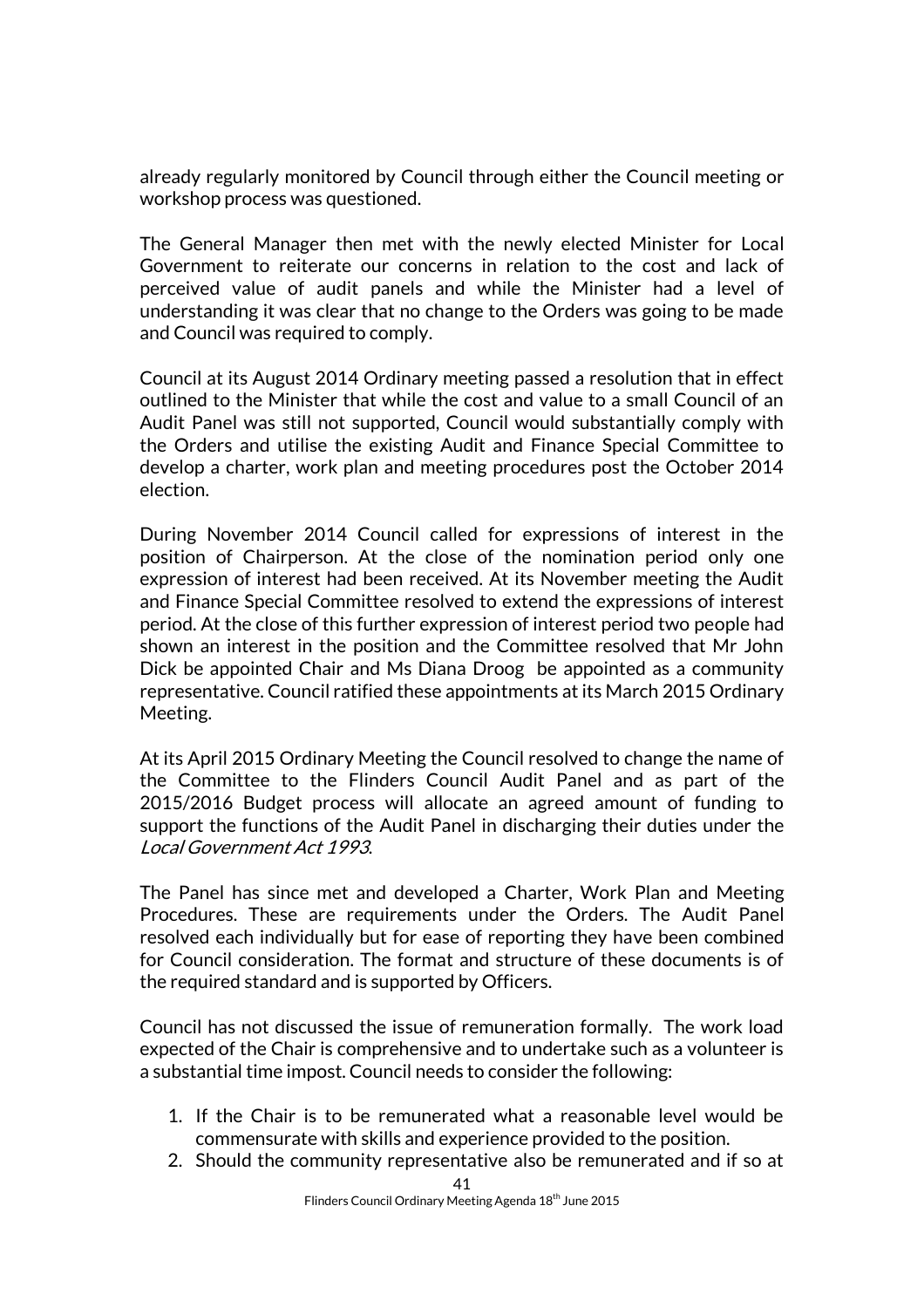what level?

Council will also be required to allocate funds within the 2015/2016 budget to support the functions of the Audit Panel. This may include travels costs, training and sitting fees. Secretarial and administrative support, staff time including the General Manager, Corporate Services Manager, internal auditing and risk based staff and any others the Panel sees fit will have their time allocated to a specific cost centre to track the cost of compliance related to the functions of the Audit Panel. Cost was a key issue for Council in its representation to the State Government and the panel must deliver value and constrain expenditure as much as possible while still performing a fit for purpose service.

Council is also required to set timeframes for the appointments to the Panel. As this is the first time such a panel has been established and its functions are a legislated requirement, as an Officer I recommend that the appointments be made until the next election of Council, at which time all positions will be vacated and the new Council can then reconsider the membership and structure of the panel.

#### STATUTORY REQUIREMENT:

Section 85 of the *Local Government Act 1993*.

#### POLICY/STRATEGIC IMPLICATIONS:

5.0 Corporate Governance and Intergovernmental Relations

5.1 Support the capacity and productivity of our organisation and a culture of professionalism, compliance, innovation and service.

#### RISK/LIABILITY:

An Audit Panel is a requirement under Section 85 of the Local Government Act 1993 and Local Government (Audit Panels) Order 2014. The Charter, Work Plan and Meeting Procedures are compliant with statutory requirements.

#### VOTING REQUIREMENTS:

Simple Majority

#### OFFICER'S RECOMMENDATION:

- 1. That Flinders Council approves the Audit Panel Charter, Work Plan and Meeting Procedures as prepared by the Audit Panel.
- 2. That Flinders Council appoints all Audit Panel members until nominations close for the next local government election. At which time all positions will be vacated until Council appoints new members.
- 3. That Flinders Council pays sitting fees to the Chair of \$150 per meeting capped to a maximum of \$1000 per annum. Travel, training and administrative support costs are to be allocated funds to a level agreed by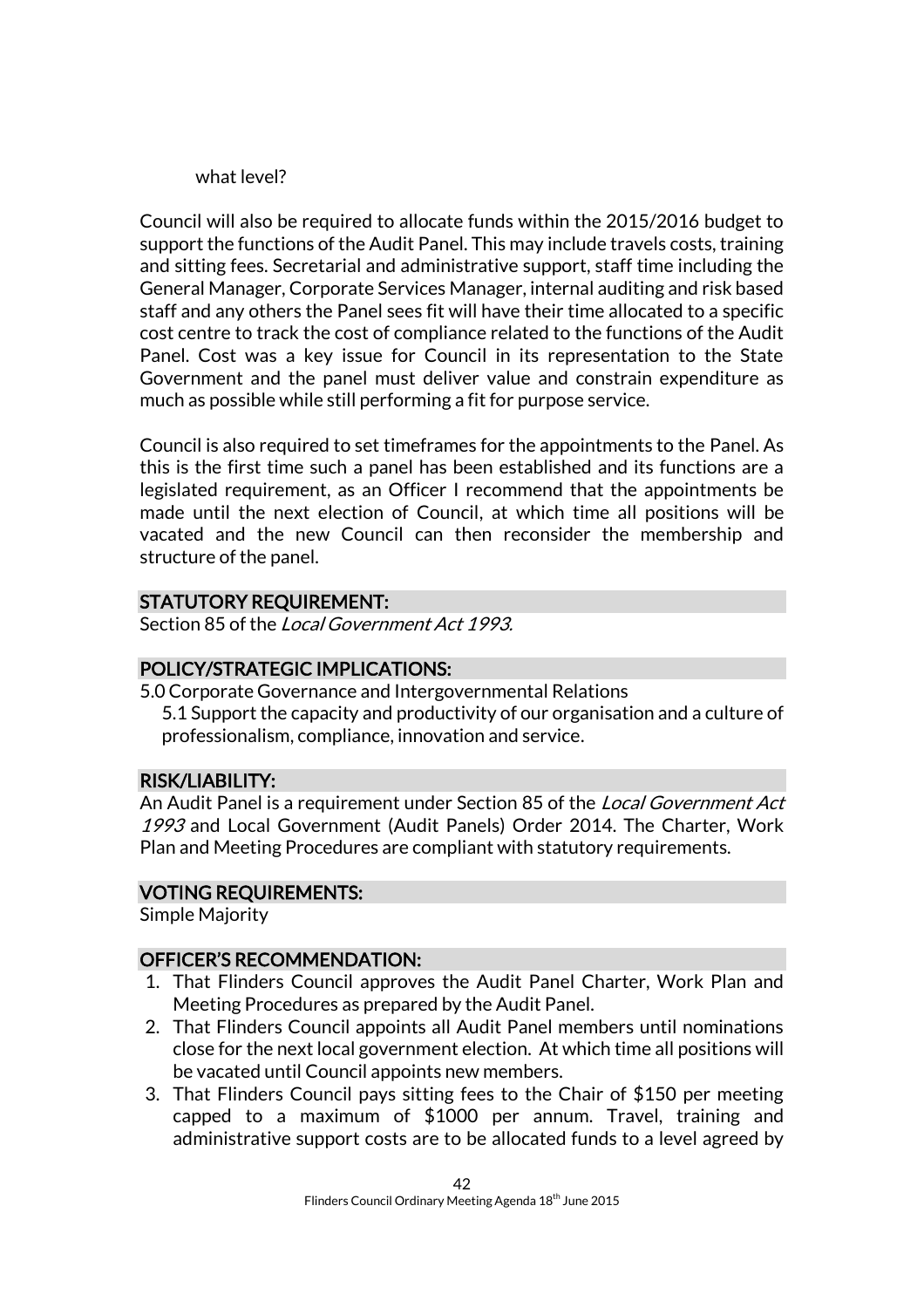Council within the 2015/2016 Budget Estimates. Expenses for the Committee will be as per the Councilor Allowances and Expenses Policy.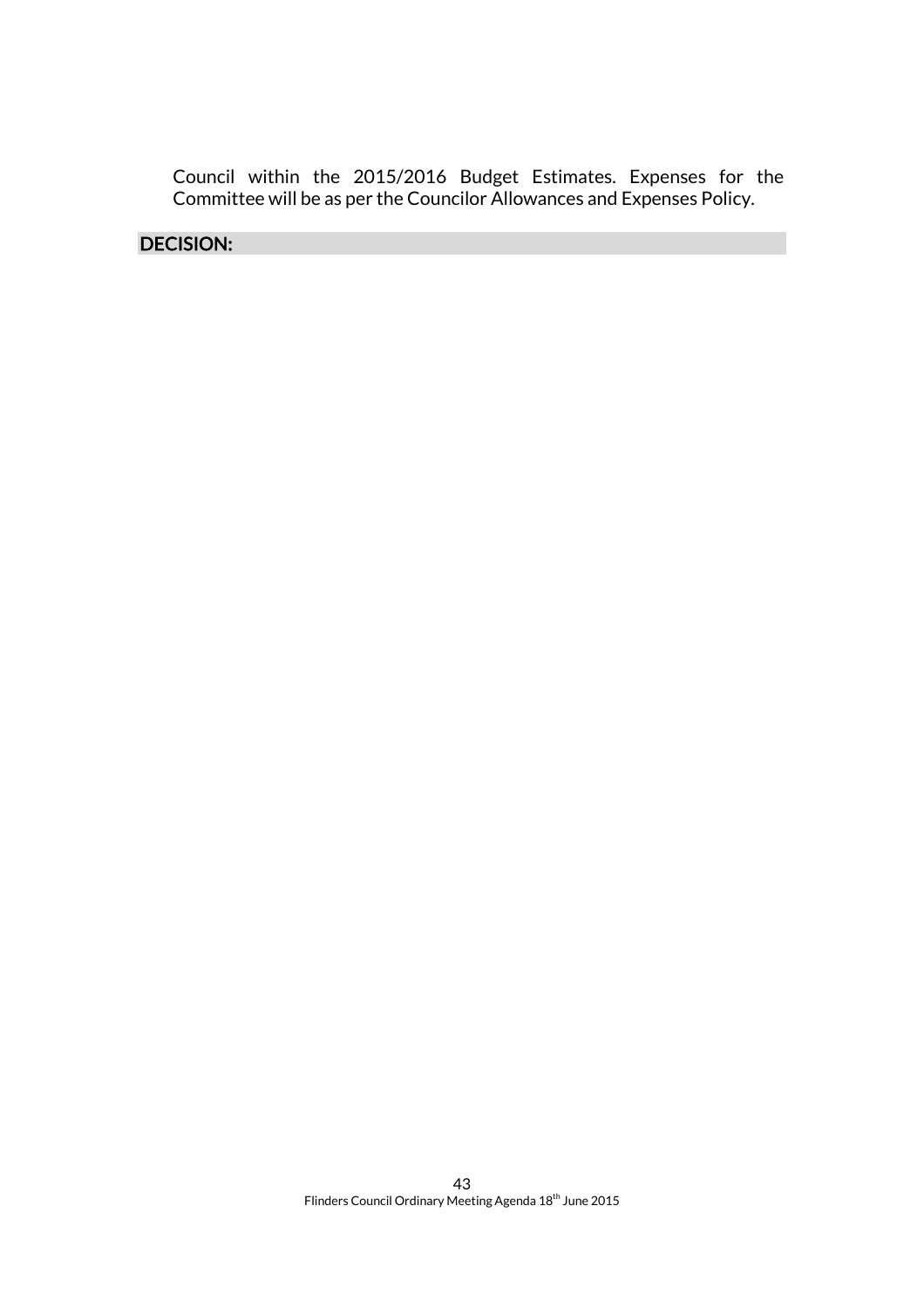#### Item D2: Councillor Resolution Report

| <b>ACTION</b>            | Information                                    |
|--------------------------|------------------------------------------------|
| <b>PROPONENT</b>         | <b>Council Officer</b>                         |
| <b>OFFICER</b>           | Raoul Harper, General Manager                  |
| <b>FILE REFERENCE</b>    | COU/0600                                       |
| <b>ASSOCIATED PAPERS</b> | Annexure 15: Councillor Resolution Report June |
|                          | 2015                                           |

#### INTRODUCTION:

This report identifies the actions taken and actual costs associated with implementing resolutions passed by elected members up to June 2015.

#### PREVIOUS COUNCIL CONSIDERATION:

The report is presented on a monthly basis.

#### OFFICER'S REPORT:

Please read Annexure 15 – Councillor Resolution Report June 2015.

#### VOTING REQUIREMENTS:

Simple Majority

#### OFFICER'S RECOMMENDATION:

That the Councillor Resolution Report June 2015 be noted.